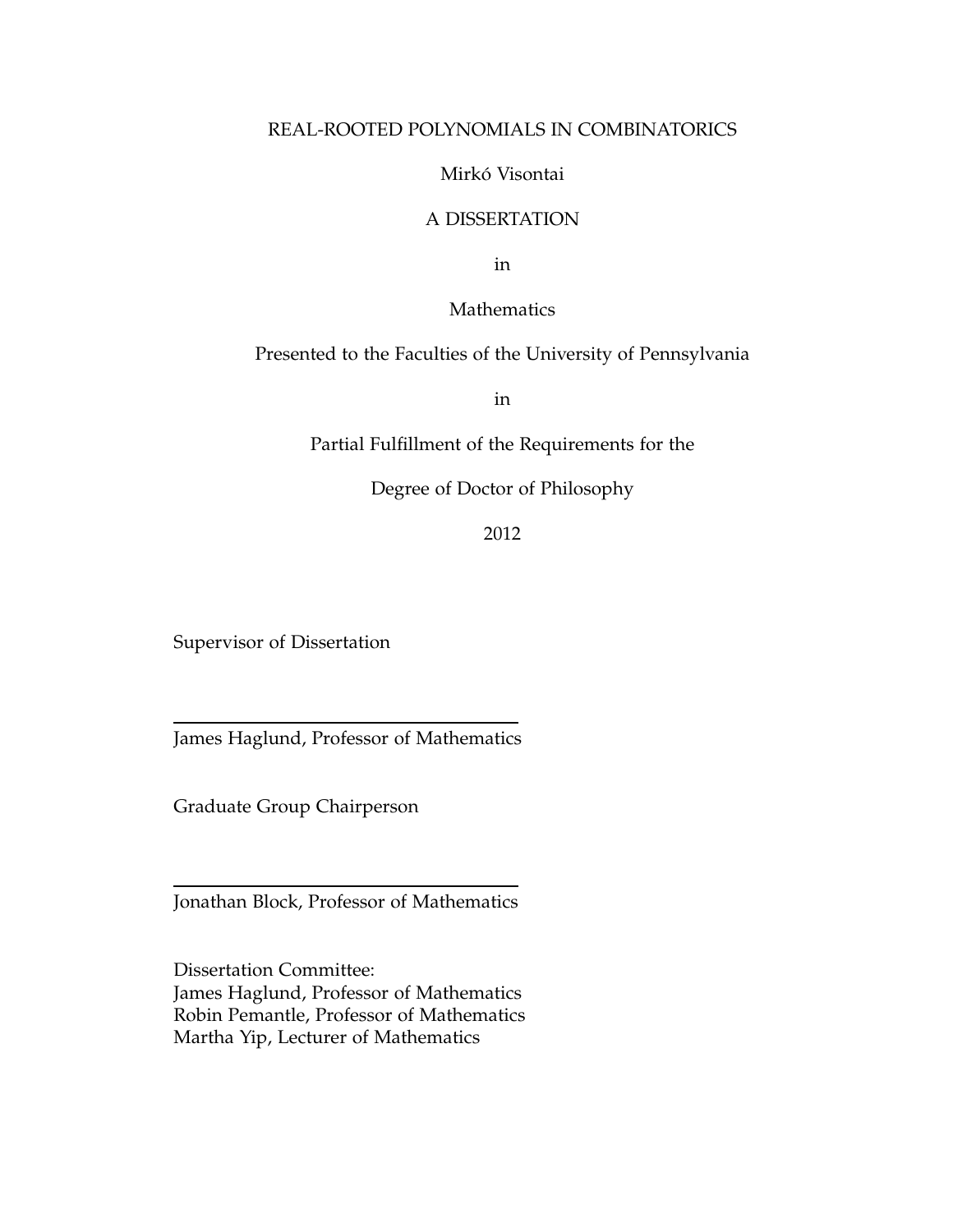UMI Number: 3509499

All rights reserved

INFORMATION TO ALL USERS The quality of this reproduction is dependent on the quality of the copy submitted.

In the unlikely event that the author did not send a complete manuscript and there are missing pages, these will be noted. Also, if material had to be removed, a note will indicate the deletion.



UMI 3509499

Copyright 2012 by ProQuest LLC.

All rights reserved. This edition of the work is protected against unauthorized copying under Title 17, United States Code.



ProQuest LLC. 789 East Eisenhower Parkway P.O. Box 1346 Ann Arbor, MI 48106 - 1346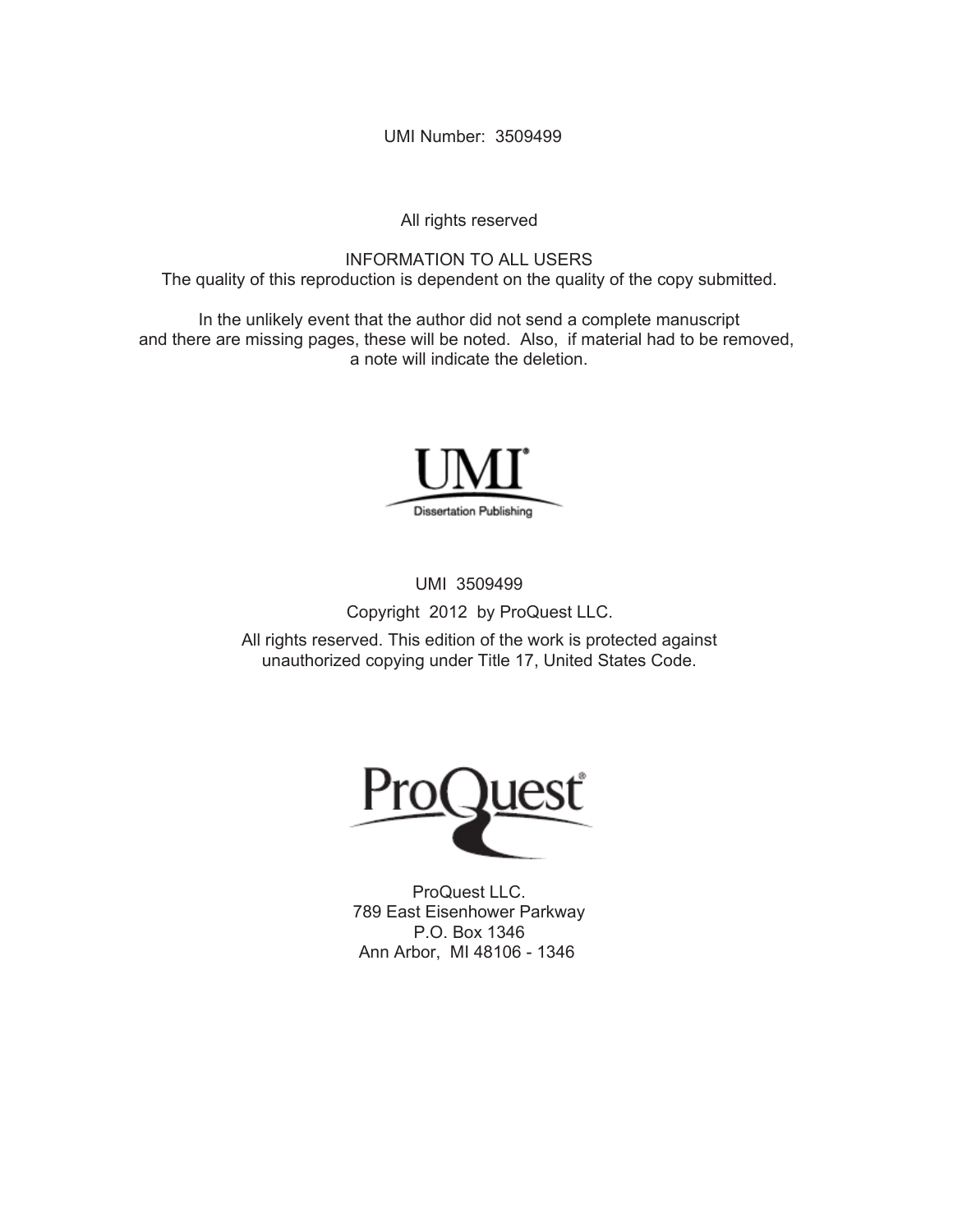#### ACKNOWLEDGEMENT

I am really fortunate to have had Jim Haglund as my advisor. Discussions with him sparked my interest in research early on, and his far-reaching insights and expertise were of tremendous help in making my decisions along the way. I thank him for his constant support throughout the years and for his unobtrusive guidance that kept me on the right track towards reaching my goals.

I owe a lot to the inspiring atmosphere of the math department at Penn as well. The combinatorics class taught by Herb Wilf was one of the most significant influences in my mathematical development. I also benefitted a great deal from the numerous discussions I had with Steve Shatz.

I thank my collaborators, Petter Brändén, Jim Haglund, David G. Wagner, and Nathan Williams. It was a pleasure working with them. I also thank Ira Gessel for discussing his conjecture with me, and Carla Savage for several stimulating discussions. Thanks to Robin Pemantle and Martha Yip for serving on my dissertation committee and for their suggestions.

I would also like to thank the staff—Janet, Monica, Paula, and Robin—for alleviating the administrative burden that came with graduate school.

I thank fellow graduate students, Alberto, Andrew, Andy, David, Dragos, Jason, Jason, Jonathan, Marco, Matthew, Michael, Omar, Paul, Peter, Ricardo, Shanshan, Sohrab, Sneha, Torcuato, Umut for all the math and non-math fun.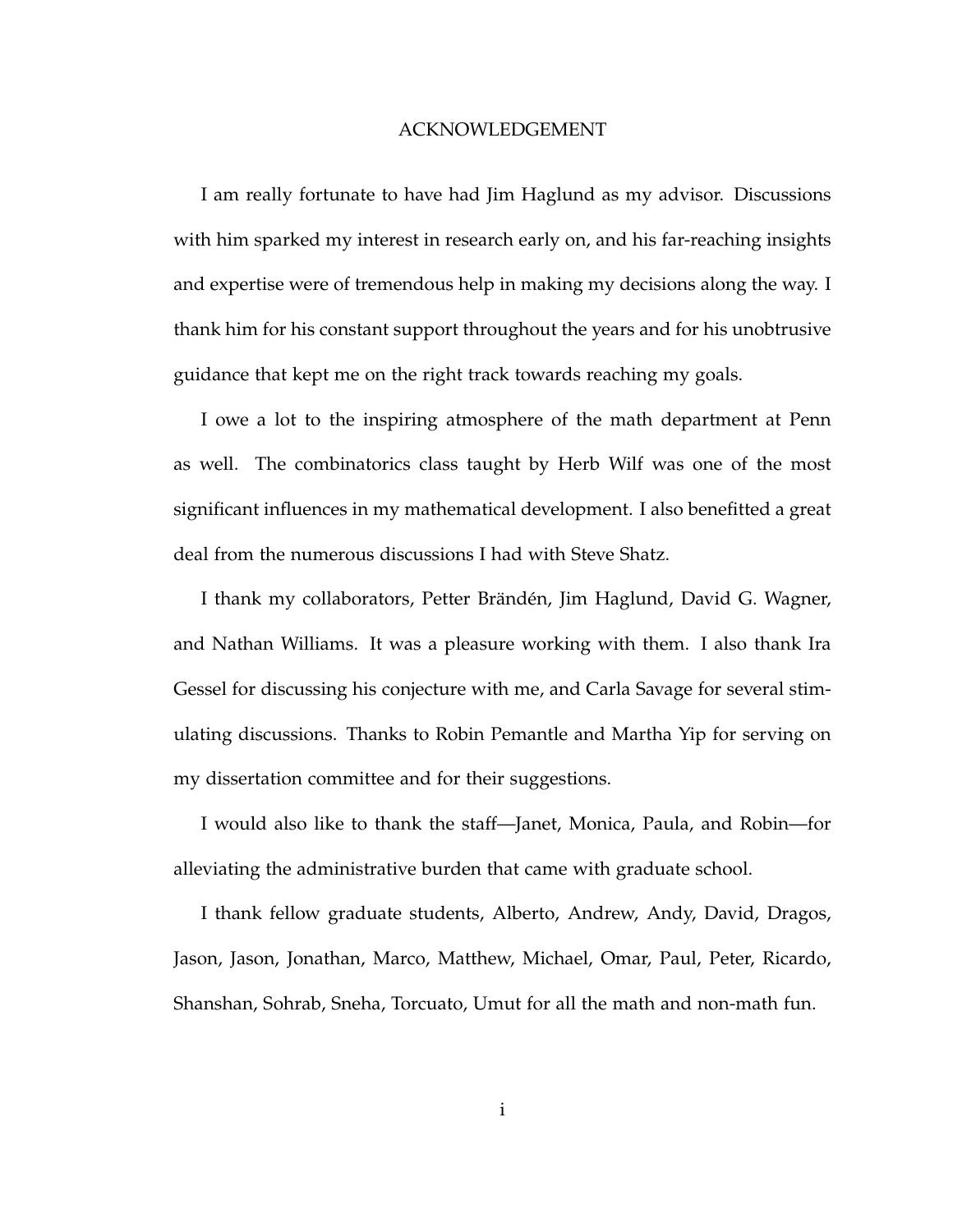#### ABSTRACT

#### REAL-ROOTED POLYNOMIALS IN COMBINATORICS

#### Mirkó Visontai

#### James Haglund

Combinatorics is full of examples of generating polynomials that have only real roots. At the same time, only a few classical methods are known to prove that a polynomial, or a family of polynomials, has this curious property. In this dissertation we advocate the use of a multivariate approach that relies on the theory of stable polynomials, which has recently received much attention.

We first present a proof of the Monotone Column Permanent conjecture of Haglund, Ono and Wagner, which asserts that certain polynomials obtained as permanents of a special class of matrices have only real roots. This proof is joint work with Brändén, Haglund and Wagner.

A special case of this result reduces to the well-known fact that all roots of the Eulerian polynomials are real. Furthermore, it gives rise to a multivariate stable refinement of these polynomials. The (univariate) Eulerian polynomials have been generalized in various directions and some of their variants have also been showed to have only real roots. With the use of the multivariate methodology we are able to strengthen these real-rootedness results to their stable counterparts. We give meaningful combinatorial descriptions for such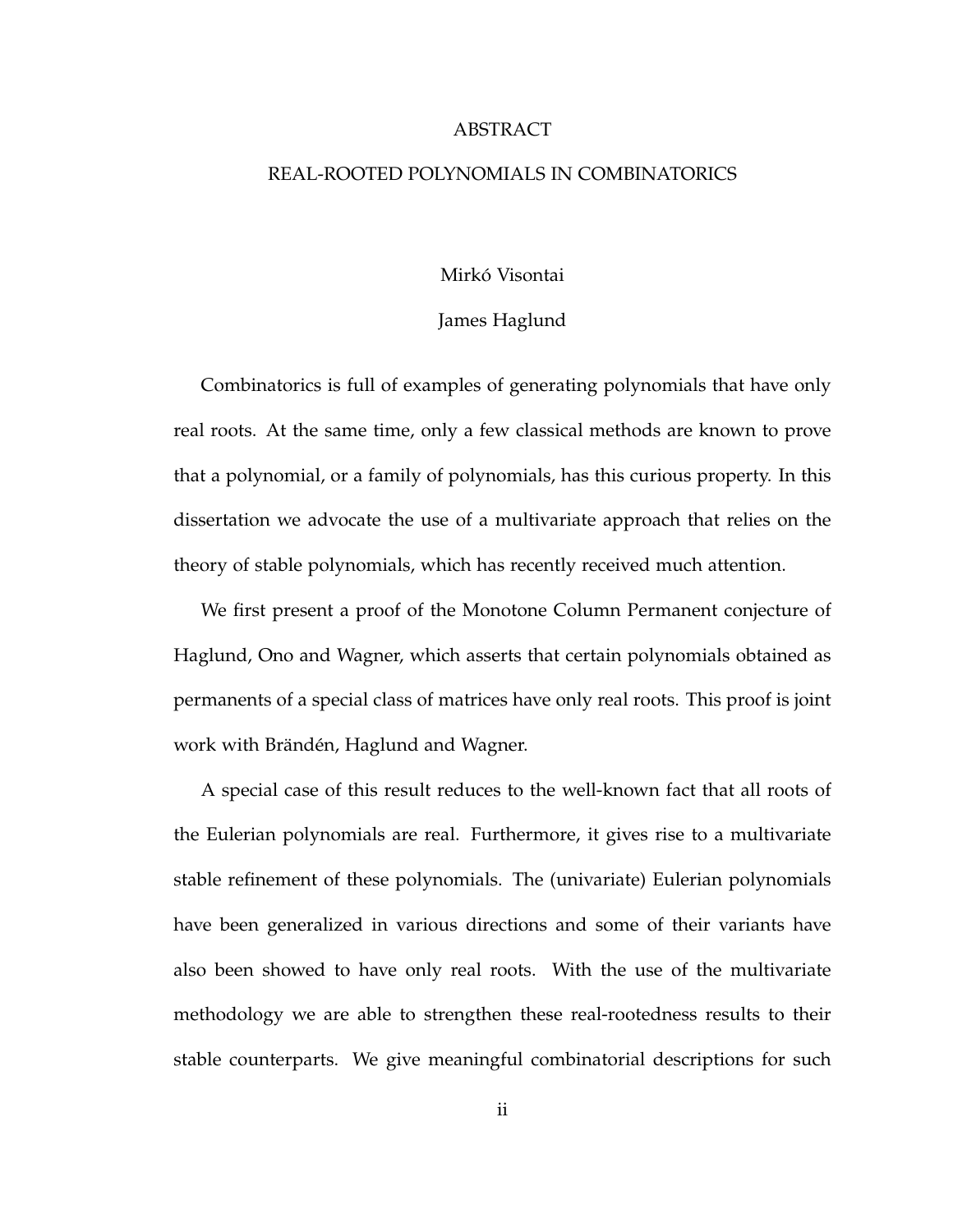refinements over Stirling permutations (joint work with Haglund) and for some reflection groups (joint work with Williams). Our approach provides a unifying framework with often simpler proofs.

Finally, a partial result on a further refinement of Eulerian polynomials is also included in order to emphasize that the multivariate approach can also be successfully employed to tackle problems other than real-rootedness or stability.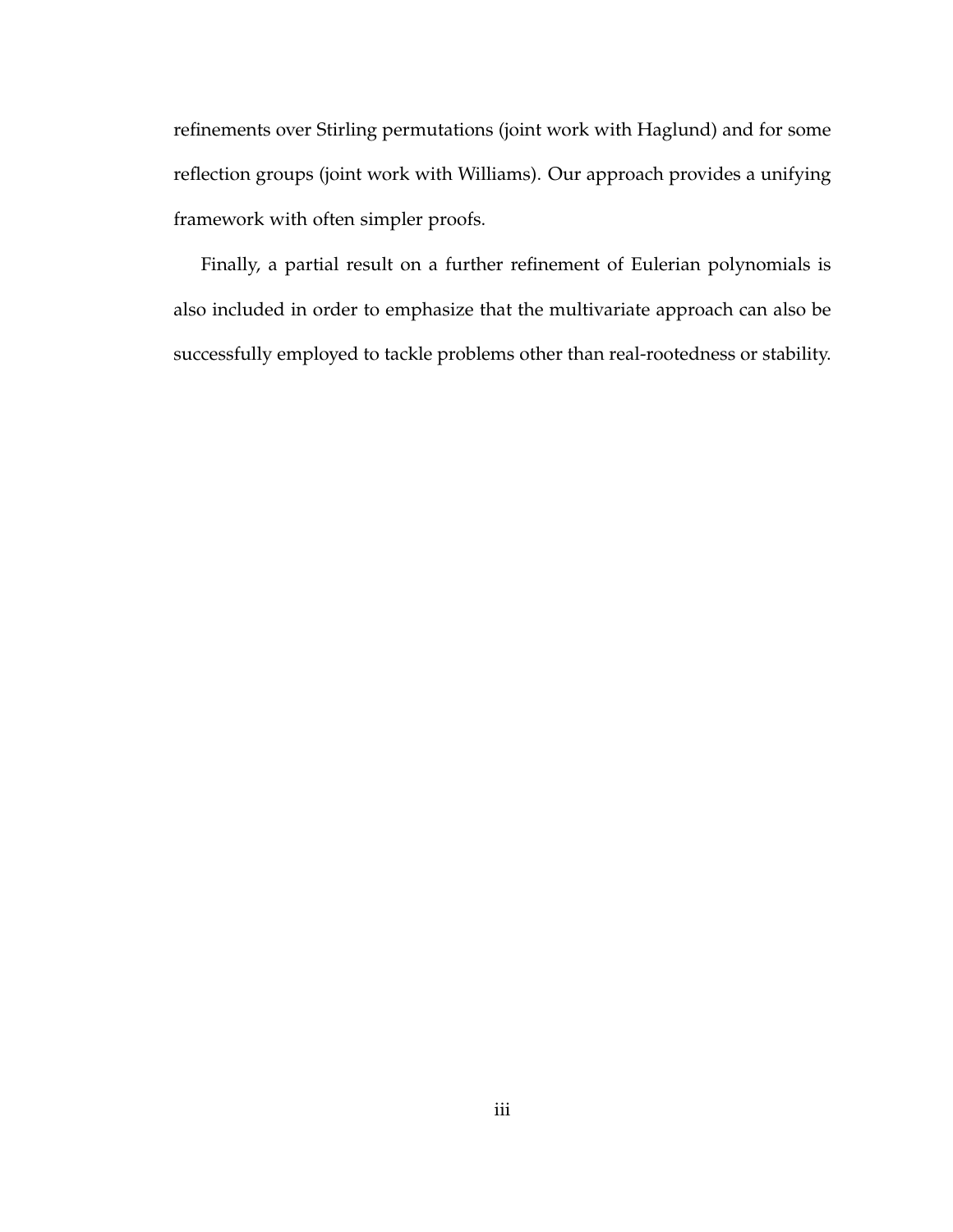# **Contents**

| $\mathbf{1}$   |     |       | 3<br>The MCP conjecture                                                              |    |  |  |  |  |  |  |
|----------------|-----|-------|--------------------------------------------------------------------------------------|----|--|--|--|--|--|--|
|                | 1.1 |       | The origin of the conjecture $\dots \dots \dots \dots \dots \dots \dots \dots \dots$ |    |  |  |  |  |  |  |
|                | 1.2 |       |                                                                                      |    |  |  |  |  |  |  |
|                | 1.3 |       |                                                                                      |    |  |  |  |  |  |  |
|                |     | 1.3.1 | Reduction to Ferrers matrices 8                                                      |    |  |  |  |  |  |  |
|                |     | 1.3.2 | A more symmetrical problem 8                                                         |    |  |  |  |  |  |  |
|                |     | 1.3.3 | A differential recurrence relation 9                                                 |    |  |  |  |  |  |  |
|                |     | 1.3.4 | Proof of the multivariate MCP conjecture 11                                          |    |  |  |  |  |  |  |
|                | 1.4 |       | On a related conjecture of Haglund 11                                                |    |  |  |  |  |  |  |
| $\overline{2}$ |     |       | Stable Eulerian polynomials                                                          | 15 |  |  |  |  |  |  |
|                | 2.1 |       | Eulerian polynomials as generating functions 16                                      |    |  |  |  |  |  |  |
|                |     | 2.1.1 |                                                                                      |    |  |  |  |  |  |  |
|                |     | 2.1.2 |                                                                                      |    |  |  |  |  |  |  |
|                |     | 2.1.3 | Polynomials with only real roots 18                                                  |    |  |  |  |  |  |  |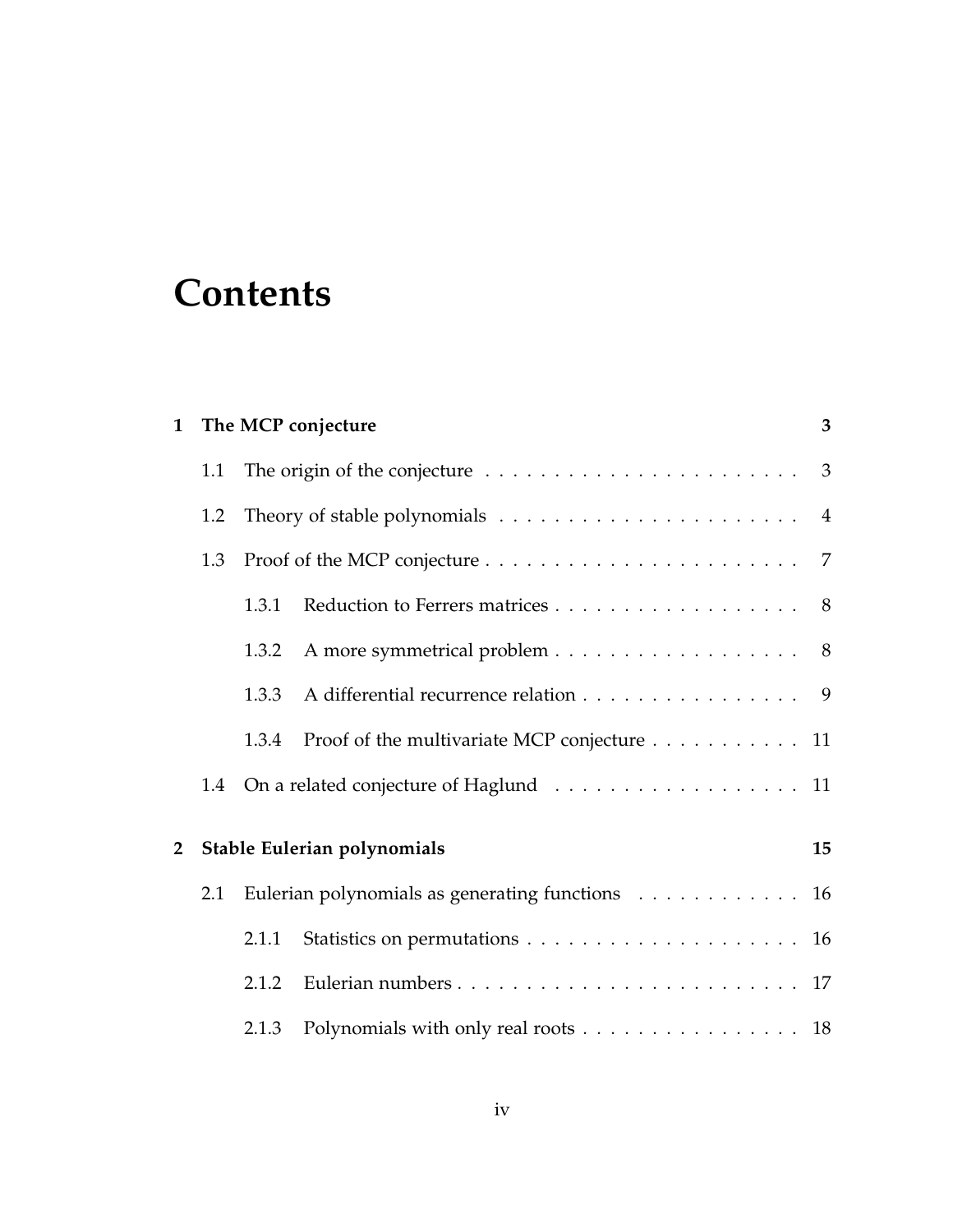|   | $2.2\phantom{0}$ |       | Eulerian polynomials for Stirling permutations 19           |    |
|---|------------------|-------|-------------------------------------------------------------|----|
|   |                  | 2.2.1 | Statistics on Stirling permutations 19                      |    |
|   |                  | 2.2.2 | Second-order Eulerian numbers 20                            |    |
|   |                  | 2.2.3 | A stable refinement of the classical Eulerian polynomial 21 |    |
|   |                  | 2.2.4 | Multivariate second-order Eulerian polynomials 23           |    |
|   |                  | 2.2.5 | Generalized Stirling permutations and Pólya urns 24         |    |
|   | 2.3              |       |                                                             |    |
|   |                  | 2.3.1 | Eulerian polynomials for Coxeter groups 27                  |    |
|   |                  | 2.3.2 | Stable Eulerian polynomials for type A 28                   |    |
|   |                  | 2.3.3 | Stable Eulerian polynomials of type B 30                    |    |
|   |                  | 2.3.4 | Stable Eulerian polynomials for colored permutations 33     |    |
|   | 2.4              |       |                                                             |    |
|   |                  | 2.4.1 | Stable affine Eulerian polynomials of type A 35             |    |
|   |                  | 2.4.2 | Stable affine Eulerian polynomials of type C 36             |    |
| 3 |                  |       | On two-sided Eulerian polynomials                           | 38 |
|   | 3.1              |       |                                                             |    |
|   | 3.2              |       | Symmetries and a homogeneous recurrence 40                  |    |
|   | 3.3              |       | A recurrence for the coefficients $\gamma_{n,i,j}$ 43       |    |
|   | 3.4              |       |                                                             |    |
|   | 3.5              |       |                                                             |    |
|   | 3.6              |       |                                                             |    |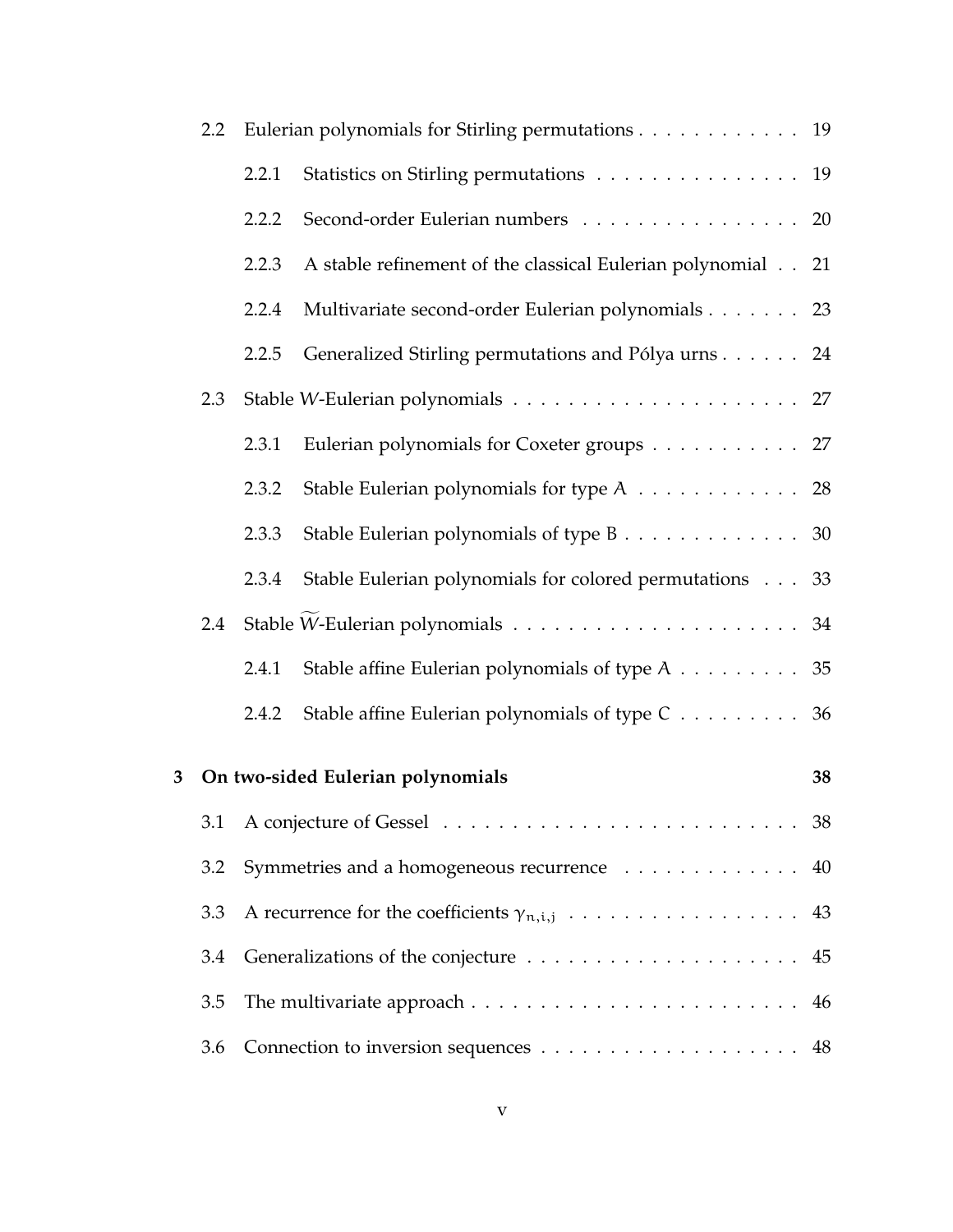"Disparate problems in combinatorics . . . do have at least one common feature: their solution can be reduced to the problem of finding the roots of some polynomial or analytic function."

Gian-Carlo Rota

# **Introduction**

This dissertation is concerned with generating polynomials in combinatorics whose roots are all real. This is of particular interest due to the deep connections between the roots and the coefficients of a polynomial. The body of work presented here was largely motivated by the Monotone Column Permanent (MCP) conjecture of Haglund, Ono and Wagner which asserts that certain polynomials obtained from a special class of matrices have only real roots. I was introduced to this conjecture by my advisor, J. Haglund while I was a master's student at the University of Pennsylvania; see [Vis07].

Chapter 1 of this dissertation contains the proof of MCP conjecture which is based on two papers [HV09, BHVW11]. The first one is joint work with J. Haglund, and contains a multivariate generalization of the conjecture and its proof for  $n \leq 4$ . The multivariate conjecture asserts that a certain multivariate refinement of the polynomials in question is *stable*, in the sense that it does not vanish whenever all variables lie in the open upper half-plane. The second paper—joint work with P. Brändén, J. Haglund and D. G. Wagner—establishes the multivariate conjecture proposed in the first paper for all n. The techniques from the theory of stable polynomials that were successfully used in the proof of the (multivariate) MCP conjecture are then applied to a related conjecture of Haglund on hafnians. This last, partial, result which appeared in [Vis11], concludes the first chapter.

Eulerian polynomials are ubiquitous in mathematics; they play an important role in Combinatorics, Analysis, Number Theory, and Algebraic Geometry. In fact, they naturally arise in connection to the above mentioned problem as permanents of monotone column  $\{0, 1\}$  matrices of "staircase shape". The multivariate version of the MCP theorem refines this correspondence and leads to a multivariate refinement of the Eulerian polynomials that is stable—generalizing a classical result that the (univariate) Eulerian polynomials have only real roots. On the other hand, from the enumerative combinatorics perspective, Eulerian polynomials can be viewed as generating functions of the descent statistic over the set of permutations. Using this interpretation, their multivariate refinements can be viewed as generating functions of some refined descent statistics. The descent statistic can also be extended to a wider set of objects (other than permutations). This gives rise to the so-called generalized Eulerian polynomials.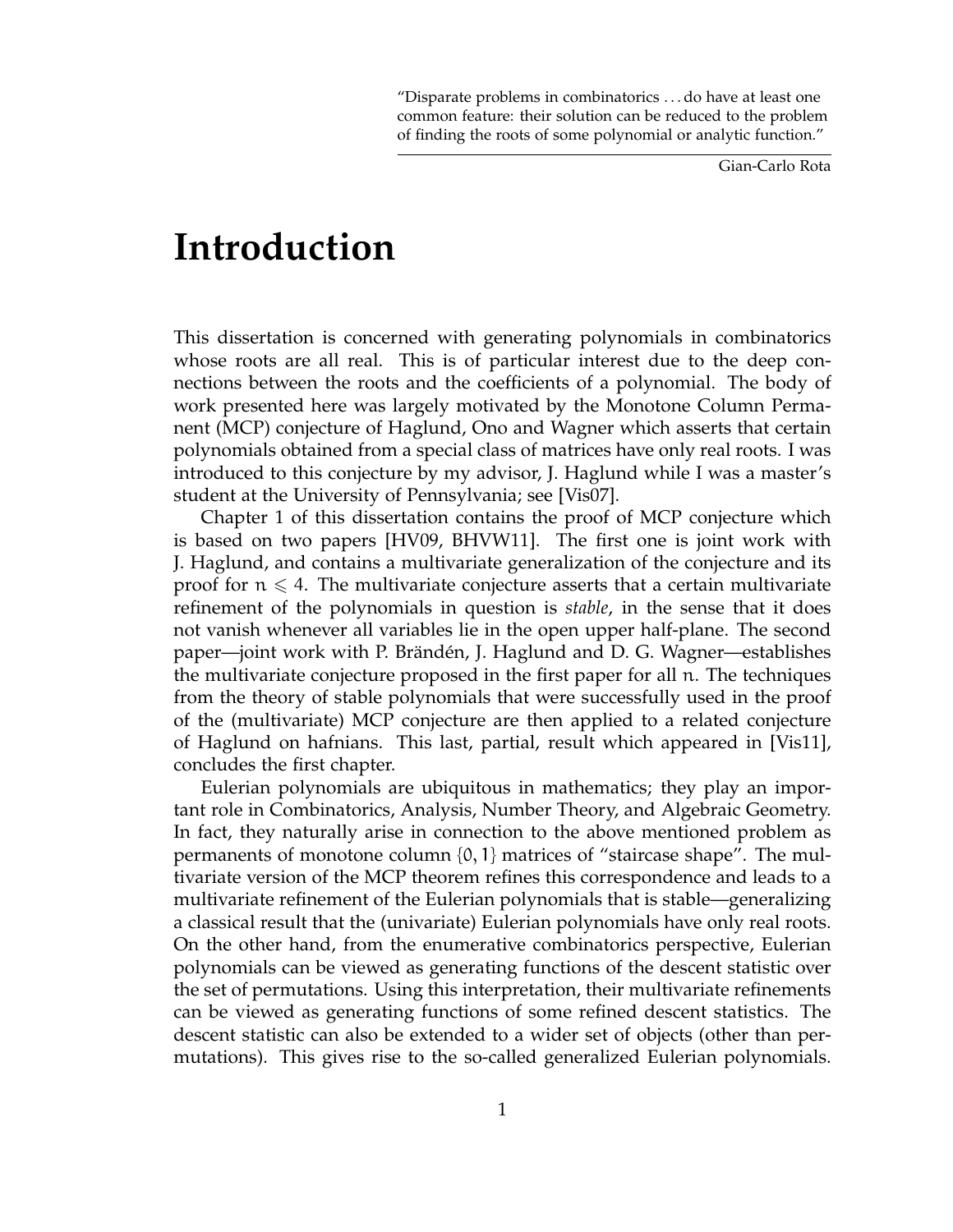Chapter 2 of the dissertation deals with generalizations of the Eulerian polynomials and their stable multivariate refinements. This chapter is based on two papers [HV12, VW12]. The first one is joint work with J. Haglund, and gives stable Eulerian polynomials for restricted multiset permutations, such as the Stirling permutations. The second one is joint work with N. Williams, and extends the stability results of Eulerian polynomials to groups other than the symmetric group, namely, the hyperoctahedral group, the generalized symmetric group and some affine Weyl groups. The key contribution of this chapter is that the multivariate ideology provides a unifying framework to prove real-rootedness results using stability.

The final chapter is concerned with a further refinement of the Eulerian polynomials, the so-called two-sided Eulerian polynomials. These are generating functions of the joint distribution of descents and inverse descents (or can be thought of as the joint left- and right-descent generating polynomials in the more general setting of Coxeter groups). A conjecture of Gessel is discussed here, that asserts that the two-sided Eulerian polynomials have a certain expansion in a given basis with nonnegative integer coefficients. This would generalize the univariate result of  $\gamma$ -positivity—a property closely related to real-rootedness. We obtain some preliminary results here, by deriving a recurrence for the coefficients in the expansion.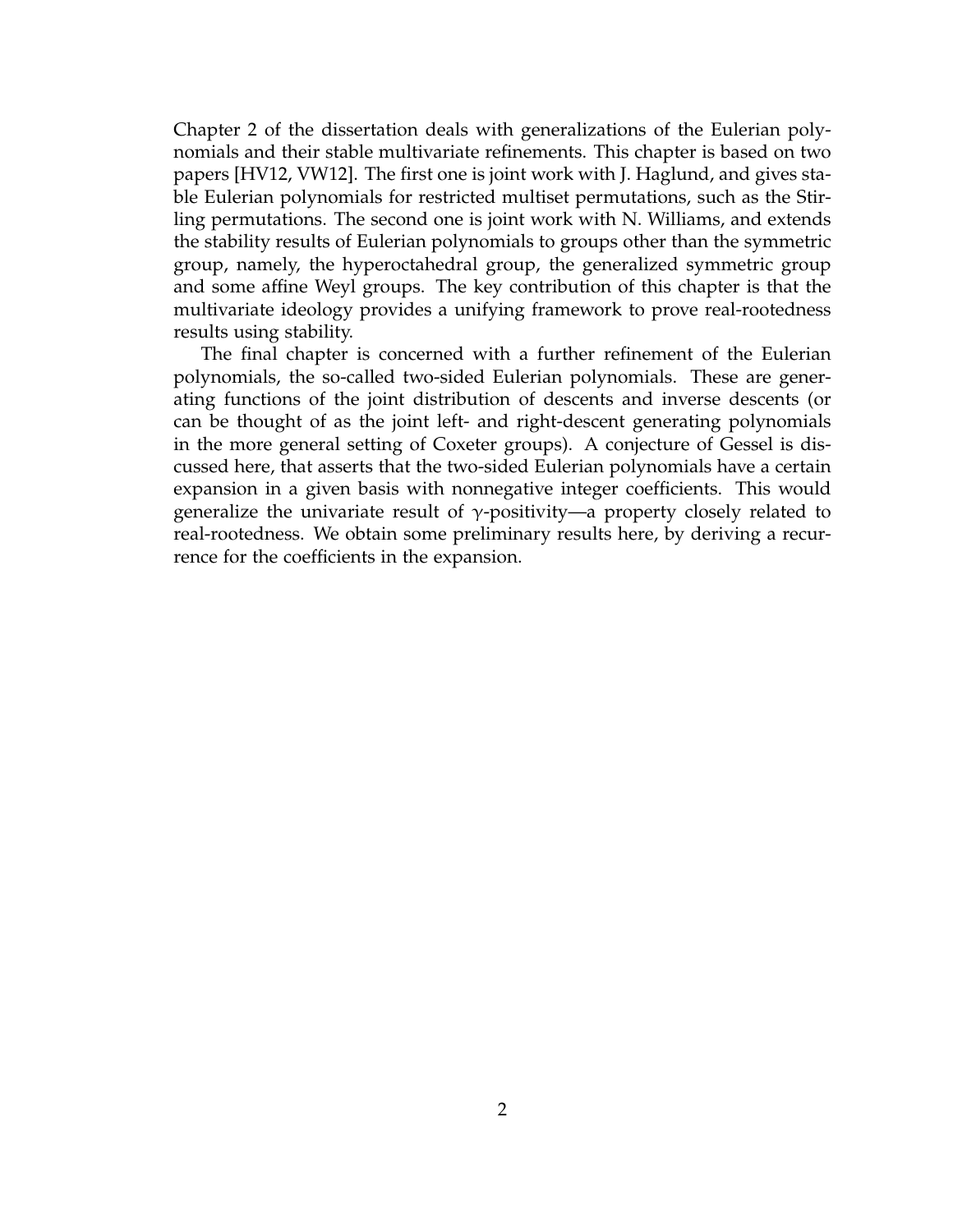Timothy Gowers

# **Chapter 1 The MCP conjecture**

In this chapter we give a proof of the MCP conjecture. In Section 1.1, we formulate the conjecture and briefly mention its history. In Section 1.2, we collect results from the theory of stable polynomials that will be needed for the proof. In Section 1.3, we give the proof of the MCP conjecture—in fact, we prove a stronger multivariate version of it. Finally, we apply some of the techniques used in the proof to a related conjecture of Haglund, and obtain some partial results in Section 1.4.

The results in this chapter are taken from the following three papers [HV09, BHVW11, Vis11]. The main result, presented in Section 1.3, was obtained in collaboration with P. Brändén, J. Haglund and D. G. Wagner. Sections 1.2 and 1.3 are taken verbatim with minor modifications from Sections 2 and 3 of [BHVW11]. Section 1.4 is taken in parts from [Vis11].

# **1.1 The origin of the conjecture**

Let us begin with stating the conjecture. Before we can do that we need to review some definitions.

**Definition 1.1.1.** The *permanent* of an n-by-n matrix  $M = (m_{ij})$  is the "signless" determinant", that is,

$$
per(M)=\sum_{\pi\in\mathfrak{S}_n}\prod_{i=1}^nm_{i,\pi_i}\,,
$$

where  $\mathfrak{S}_n$  denotes the symmetric group on n elements.

**Definition 1.1.2.** An n-by-n matrix  $A = (a_{ij})$  is a *monotone column matrix* if its entries are weakly increasing down columns, i.e.,  $a_{ij} \le a_{i+1,j}$  for all  $1 \le i \le n-1$ and all  $1 \leqslant j \leqslant n$ .

In [HOW99], Haglund, Ono, and Wagner conjectured the following.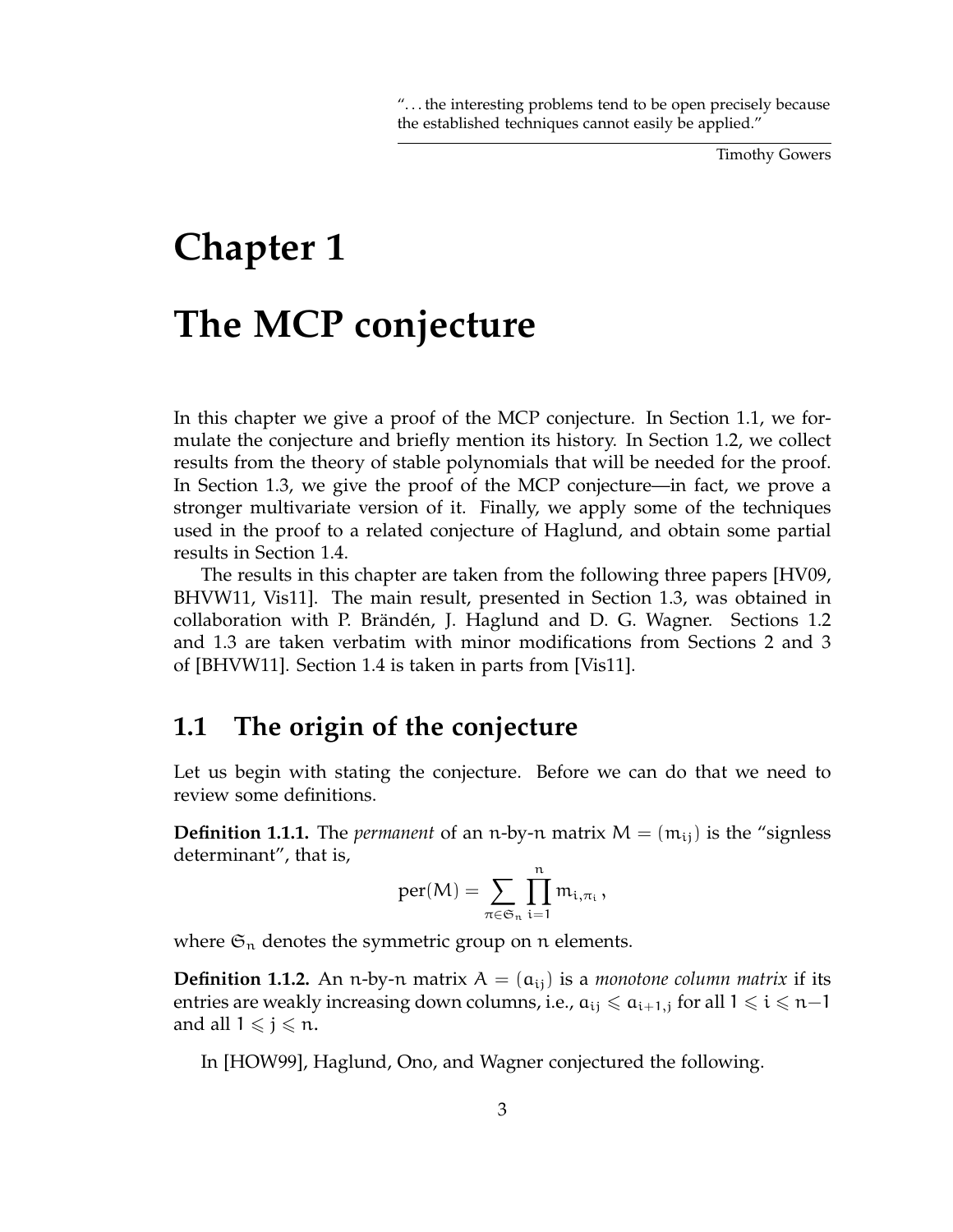**Conjecture 1.1.3.** *Let* J<sup>n</sup> *denote the matrix of all ones of size* n*-by-*n*. If* A *is an n-by-n monotone column matrix, then*  $\text{per}(z)_{n} + A$ *), as a polynomial in z, has only real roots.* 

We will refer to this conjecture as the Monotone Column Permanent (MCP) conjecture. Important special cases of monotone column matrices are the ones with {0, 1} entries, which we call *Ferrers matrices*. These matrices appear frequently in rook theory and in algebraic combinatorics. Haglund, Ono, and Wagner arrived at the MCP conjecture after having settled it for Ferrers matrices. In fact, they proved that the so-called hit polynomial of any Ferrers board has only real roots, which is equivalent to the above conjecture for  $\{0, 1\}$ monotone column matrices. Relaxing integrality—much like in the case of the celebrated Heilmann–Lieb theorem—seemed a natural extension. We refer the reader to [HOW99, Hag00, Vis07] for the definition of Ferrers board, hit polynomial, and their connection to the Heilmann–Lieb theorem and further details on the history of the problem.

# **1.2 Theory of stable polynomials**

In this section, we introduce elements from the theory of stable polynomials recently developed by Borcea and Brändén. These results lie at the heart of the proof of the MCP conjecture and will be used in Chapter 2 as well.

The basic idea of using a multivariate generalization to prove real-rootedness results is not new. For example, it was applied in one of the beautiful (and probably lesser known) proofs of the Heilmann–Lieb theorem [HL72, Theorem 4.6, Lemma 4.7]. The recent developments in stability-preserving operators, which we are about to discuss, made this approach even more powerful and applicable.

First, we set up some multivariate notation for convenience. For a positive integer n, let [n] denote the set  $\{1, \ldots, n\}$  and let x be the shorthand for the ntuple  $x_1, \ldots, x_n$ . Similarly,  $x + y$  denotes the n-tuple  $x_1 + y_1, \ldots, x_n + y_n$ . For U a set (or multiset) with entries from [n], we let  $x^{\mathfrak{U}} = \prod_{i \in \mathfrak{U}} x_i$ ; for example,  $(x + y)^{[n]} = \prod_{i=1}^{n} (x_i + y_i)$ . The cardinality of U is written  $|\mathcal{U}|$ . We will denote the concatenation of x and y by  $x, y$  or sometimes by  $x, y$  in case we want to emphasize the different roles played by **x** and **y**. We use  $\mathcal{H} = \{w \in \mathbb{C} \mid \mathfrak{I}(w) > 0\}$ to denote the open upper half of the complex plane, and  $H$  denote its closure in  $\mathbb C$ . For  $f \in \mathbb C[z]$  and  $\hat{1} \leqslant j \leqslant n$ , let  $\deg_{z_j}(f)$  denote the degree of  $z_j$  in  $f$ .

**Definition 1.2.1.** A polynomial  $f \in \mathbb{C}[z]$  is *stable* if  $f(z)$  does not vanish, whenever the imaginary part of each  $z_i$  for  $1 \leq i \leq n$  is positive.

**Definition 1.2.2.** A linear transformation  $T : \mathbb{R}[z] \to \mathbb{R}[z]$  *preserves stability* if  $T[f(z)]$  is stable whenever  $f(z)$  is stable.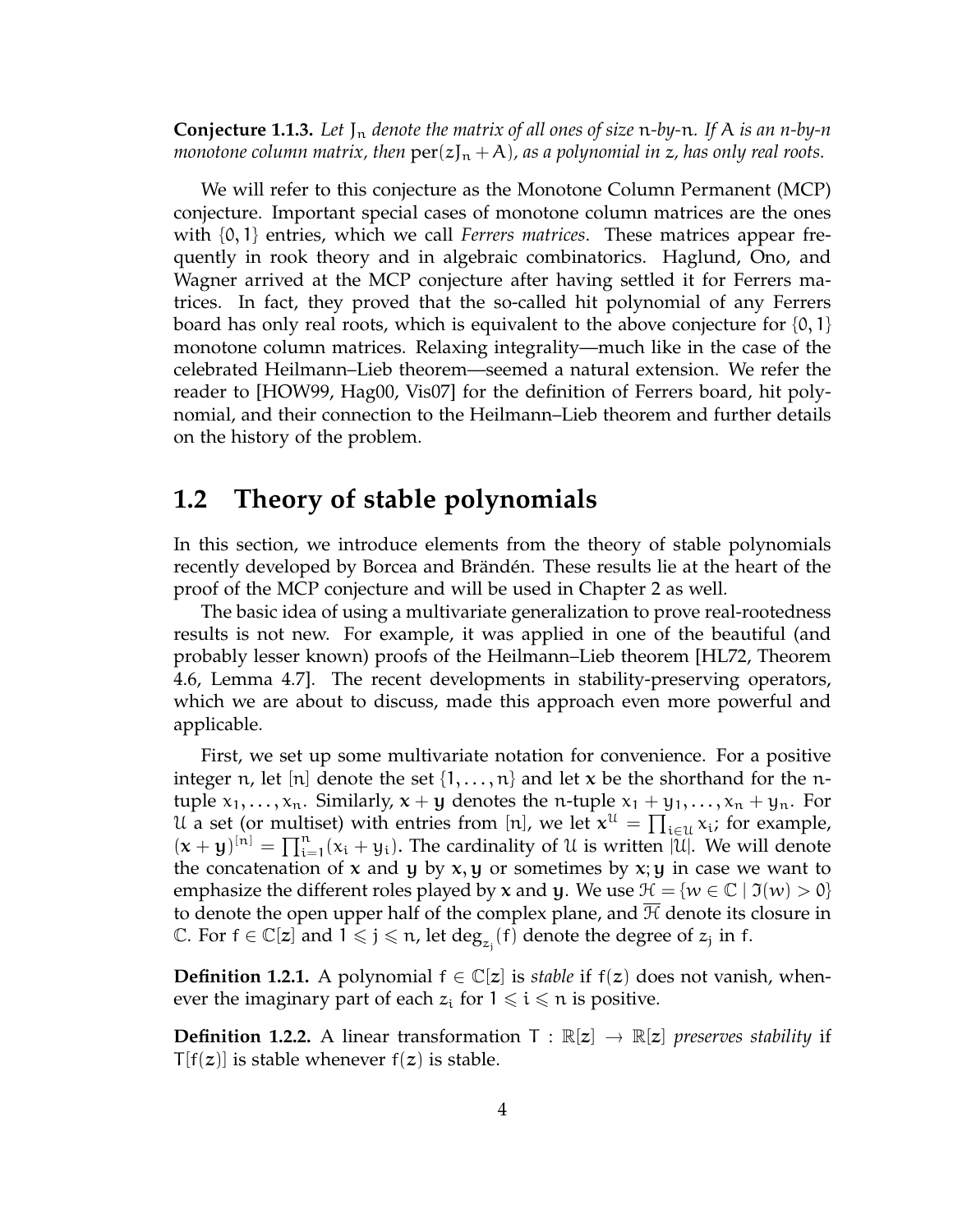The results presented here are taken from [BB10, BB09, Brä07]; see also Sections 2 and 3 of [Wag11]. Our presentation is an abridged version of Section 2 of [BHVW11], we repeat the following results and proofs for the sake of completeness with the only difference that most of the theorems are stated for real polynomials only. That suffices for the results in presented in this dissertation.

**Lemma 1.2.3** (see Lemma 2.4 of [Wag11])**.** *These operations preserve stability of polynomials in* R[z]*.*

- (a) Permutation: *for any permutation*  $\sigma \in \mathfrak{S}_n$ ,  $f \mapsto f(z_{\sigma(1)}, \ldots, z_{\sigma(n)})$ *.*
- (b) Scaling: *for*  $c \in \mathbb{C}$  *and*  $\mathbf{a} \in \mathbb{R}^n$  *with*  $\mathbf{a} > 0$ ,  $f \mapsto cf(a_1z_1, \dots, a_nz_n)$ .
- (c) Diagonalization: *for*  $1 \le i < j \le n$ ,  $f \mapsto f(z)|_{z_i=z_j}$ .
- (d) Specialization: *for*  $a \in \overline{\mathcal{H}}$ ,  $f \mapsto f(a, z_2, ..., z_n)$ .
- (e) Inversion: *if* deg<sub>z<sub>1</sub></sub>(f) = d, f  $\mapsto$  z<sub>1</sub><sup>d</sup>f(-z<sub>1</sub><sup>-1</sup>)  $\frac{-1}{1}, z_2, \ldots, z_n$ ).
- (f) Translation:  $f \mapsto f(z_1 + t, z_2, \ldots, z_n) \in \mathbb{R}[z, t]$ *.*
- (g) Differentiation:  $f \mapsto \partial f(z)/\partial z_1$ .

*Proof.* Only part (f) is not made explicit in [BB10, BB09, Wag11]. But if both  $z_1 \in \mathcal{H}$  and  $t \in \mathcal{H}$  then clearly  $z_1 + t \in \mathcal{H}$ , from which the result follows.  $\Box$ 

Of course, parts (d), (e), (f), (g) apply to any index j as well, by permutation. Part (g) is the only difficult one—it is essentially the Gauss-Lucas Theorem.

**Lemma 1.2.4.** *Let*  $f(z, t) \in \mathbb{C}[z, t]$  *be stable, and let* 

$$
f(z,t)=\sum_{k=0}^d f_k(z)t^k
$$

*with*  $f_d(z) \neq 0$ *. Then*  $f_k(z)$  *is stable for all*  $0 \leq k \leq d = deg_t(f)$ *.* 

*Proof.* Clearly  $f_k(z)$  is a constant multiple of  $\frac{\partial^k f(z,t)}{\partial t^k}\Big|_{t=0}$ , for  $0 \leq k \leq d$ , which is stable by Lemma 1.2.3 parts (d) and (g).  $\Box$ 

**Definition 1.2.5.** Polynomials  $g(z)$ ,  $h(z) \in \mathbb{R}[z]$  are in *proper position*, denoted by  $g \ll h$ , if the polynomial  $h(z) + \iota g(z) \in \mathbb{C}[z]$  is stable.

This is the multivariate analogue of interlacing roots for univariate polynomials with only real roots.

**Proposition 1.2.6** (Lemma 2.8 of [BB09] and Theorem 1.6 of [BB10])**.** *Let* g, h ∈  $\mathbb{R}[z]$ .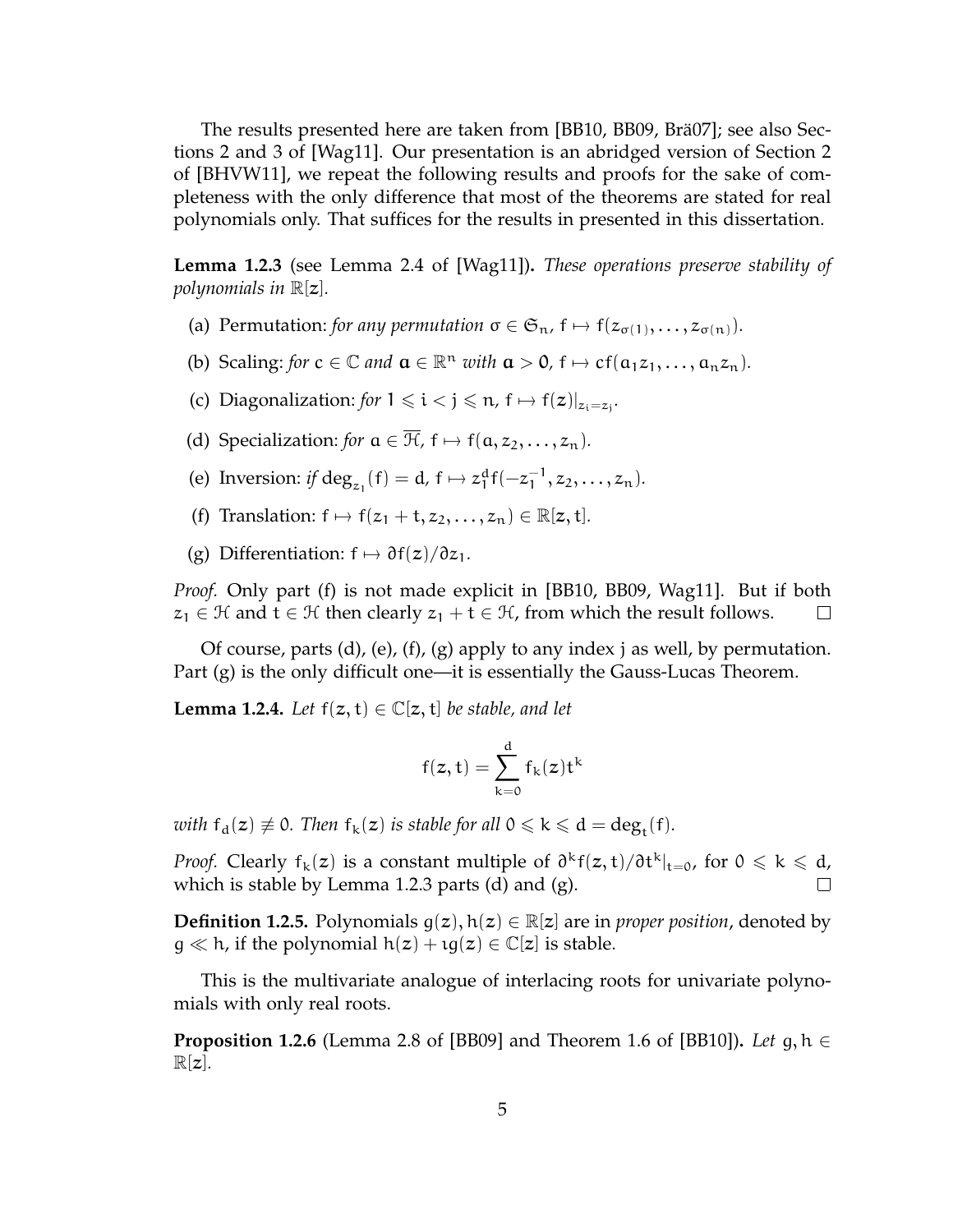- (a) *Then*  $h \ll q$  *if and only if*  $q + th \in \mathbb{R}[z, t]$  *is stable.*
- (b) Then  $\alpha q + b h$  *is stable for all*  $\alpha, b \in \mathbb{R}$  *if and only if either*  $h \ll q$  *or*  $q \ll h$ *.*

It then follows from parts (d) and (g) of Lemma 1.2.3 that if  $h \ll g$  then both h and g are stable (or identically zero).

**Proposition 1.2.7** (Lemma 2.6 of [BB10]). *Suppose that*  $q \in \mathbb{R}[z]$  *is stable. Then the sets*

$$
\{h\in\mathbb{R}[z]:g\ll h\}\quad\text{and}\quad\{h\in\mathbb{R}[z]:h\ll g\}
$$

*are convex cones containing* g*.*

**Proposition 1.2.8.** Let V be a real vector space,  $\phi : V^n \to \mathbb{R}$  a multilinear form, and  $e_1, \ldots, e_n, v_2, \ldots, v_n$  *fixed vectors in V. Suppose that the polynomial* 

 $\phi(e_1, v_2 + z_2e_2, \ldots, v_n + z_ne_n)$ 

*in*  $\mathbb{R}[z]$  *is not identically zero. Then the set of all*  $v_1 \in V$  *for which the polynomial* 

$$
\varphi(\nu_1+z_1e_1,\nu_2+z_2e_2,\ldots,\nu_n+z_ne_n)
$$

*is stable is either empty or a convex cone (with apex 0) containing e<sub>1</sub> and −e<sub>1</sub>.* 

*Proof.* Let C be the set of all  $v_1 \in V$  for which the polynomial  $\phi(v_1 + z_1e_1, v_2 +$  $z_2e_2,\ldots,v_n+z_ne_n$ ) is stable. For  $v\in V$  let  $F_v=\phi(v,v_2+z_2e_2,\ldots,v_n+z_ne_n)$ . Since

$$
\Phi(\nu_1 + z_1 e_1, \nu_2 + z_2 e_2, \dots, \nu_n + z_n e_n) = F_{\nu_1} + z_1 F_{e_1},
$$

we have  $C = \{v \in V : F_{\epsilon_1} \ll F_v\}$ . Moreover since  $F_{\lambda v + \mu w} = \lambda F_v + \mu F_w$  it follows from Proposition 1.2.7 that C is a convex cone provided that C is non-empty. If C is nonempty then  $F_v + z_1 F_{e_1}$  is stable for some  $v \in V$ . But then  $F_{e_1}$  is stable, and so is

$$
(\pm 1 + z_1)F_{e_1} = \phi(\pm e_1 + z_1e_1, v_2 + z_2e_2, \ldots, v_n + z_ne_n)
$$

 $\Box$ 

which proves that  $\pm e_1 \in \mathcal{C}$ .

(Of course, by permuting the indices Proposition 1.2.8 applies to any index j as well.)

**Definition 1.2.9.** A polynomial  $f \in \mathbb{R}[z]$  is *multiaffine* if it has degree at most one in each variable.

Let  $\mathbb{R}[z]^{m}$  denote the vector subspace of multiaffine polynomials: that is, polynomials of degree at most one in each indeterminate.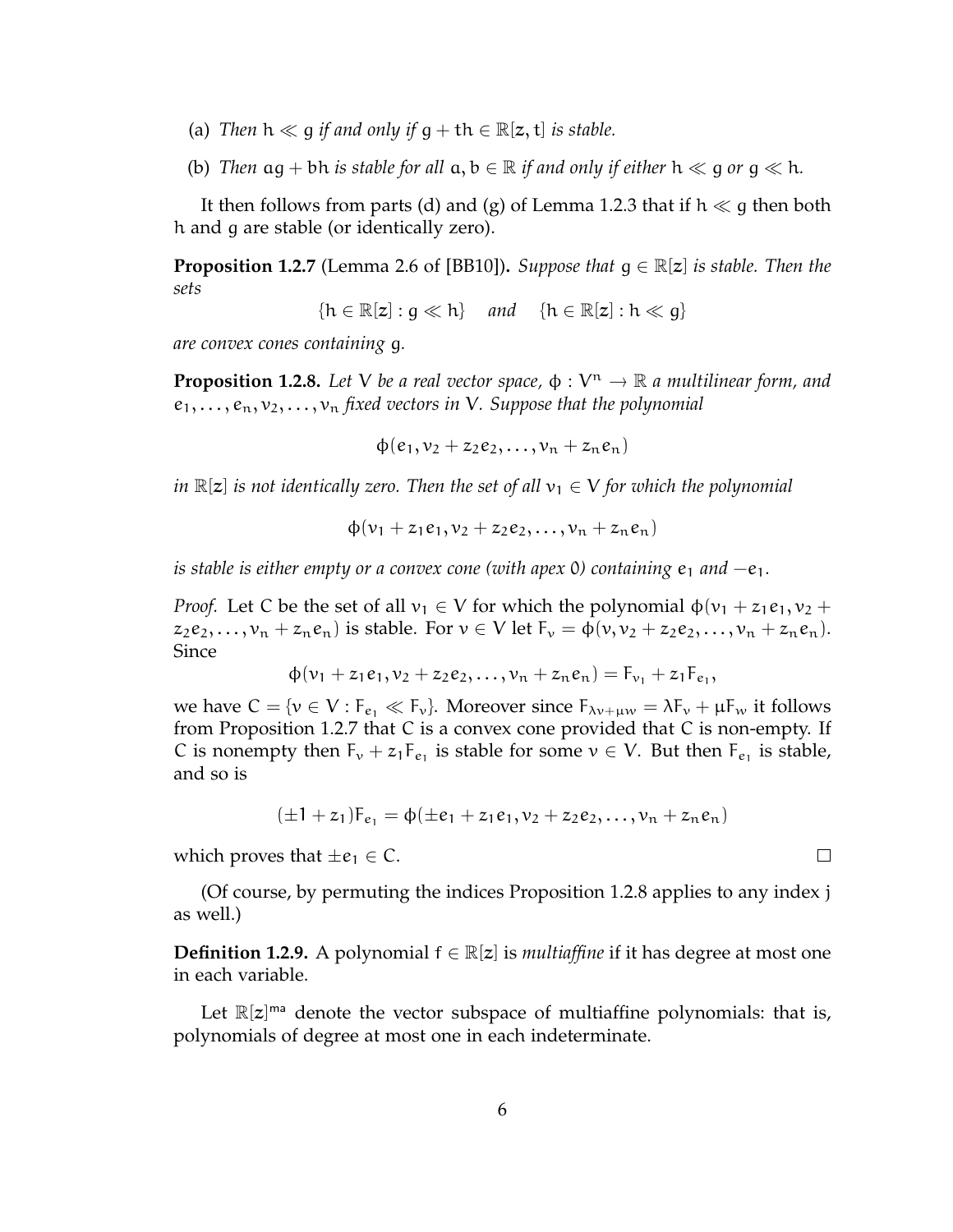**Proposition 1.2.10** (Theorem 5.6 of [Brä07]). Let  $f \in \mathbb{R}[z]^{m}$  be multiaffine. Then *the following are equivalent:*

- (a) f *is stable.*
- (b) *For all*  $1 \le i < j \le n$  *and all*  $a \in \mathbb{R}^n$ *,*

$$
\frac{\partial f}{\partial z_i}(\alpha)\frac{\partial f}{\partial z_j}(\alpha)-f(\alpha)\frac{\partial^2 f}{\partial z_i\partial z_j}(\alpha)\geqslant 0.
$$

**Definition 1.2.11.** For a linear operator  $T : \mathbb{R}[z]^m \to \mathbb{R}[z]$  define its *algebraic symbol* as

$$
G_T(z,w)=T\left[(z+w)^{[n]}\right]\in\mathbb{R}[z,w].
$$

The importance of this definition lies in the following characterization of stability-preserving linear operators.

**Proposition 1.2.12** (Theorem 2.2 of [BB09]). *Let*  $T : \mathbb{R}[z]^{\text{ma}} \to \mathbb{R}[z]$  *be a linear* transformation. Then  $T$  among the bility if and only if either *transformation. Then* T *preserves stability if and only if either*

- (a)  $T(f) = \eta(f) \cdot p$  *for some linear functional*  $\eta : \mathbb{R}[z]^{m} \to \mathbb{R}$  *and stable*  $p \in \mathbb{R}[z]$ *, or*
- (b) *the polynomial*  $G_T(z, w)$  *is stable, or*
- (c) *the polynomial*  $G_T(z, -w)$  *is stable.*

# **1.3 Proof of the MCP conjecture**

The following multivariate generalization of the MCP conjecture, which appeared in [HV09], turned out to be a key idea in the resolution of the conjecture.

**Conjecture 1.3.1.** Let  $J_n$  denote the n-by-n matrix of all ones, and let

$$
Z_n = \text{diag}(z_1, \ldots, z_n) = \begin{pmatrix} z_1 & 0 & \cdots & 0 \\ 0 & z_2 & \cdots & 0 \\ \vdots & \vdots & \ddots & \vdots \\ 0 & 0 & \cdots & z_n \end{pmatrix}
$$

*be the* n-by-n *diagonal matrix of indeterminates*  $z = z_1, \ldots, z_n$ . If A *is an n-by-n monotone column matrix then*  $\text{per}(J_n Z_n + A)$  *is a stable polynomial.* 

At first glance, this might seem as an unnecessary generalization of the problem (multiple variables, stability vs real-rootedness). But we also gain something. It turns out that it is sufficient to verify the above multivariate MCP conjecture (MMCPC) for Ferrers matrices only. By introducing multiple variable we are able to reduce the problem to checking stability for a finite number of cases for each fixed n.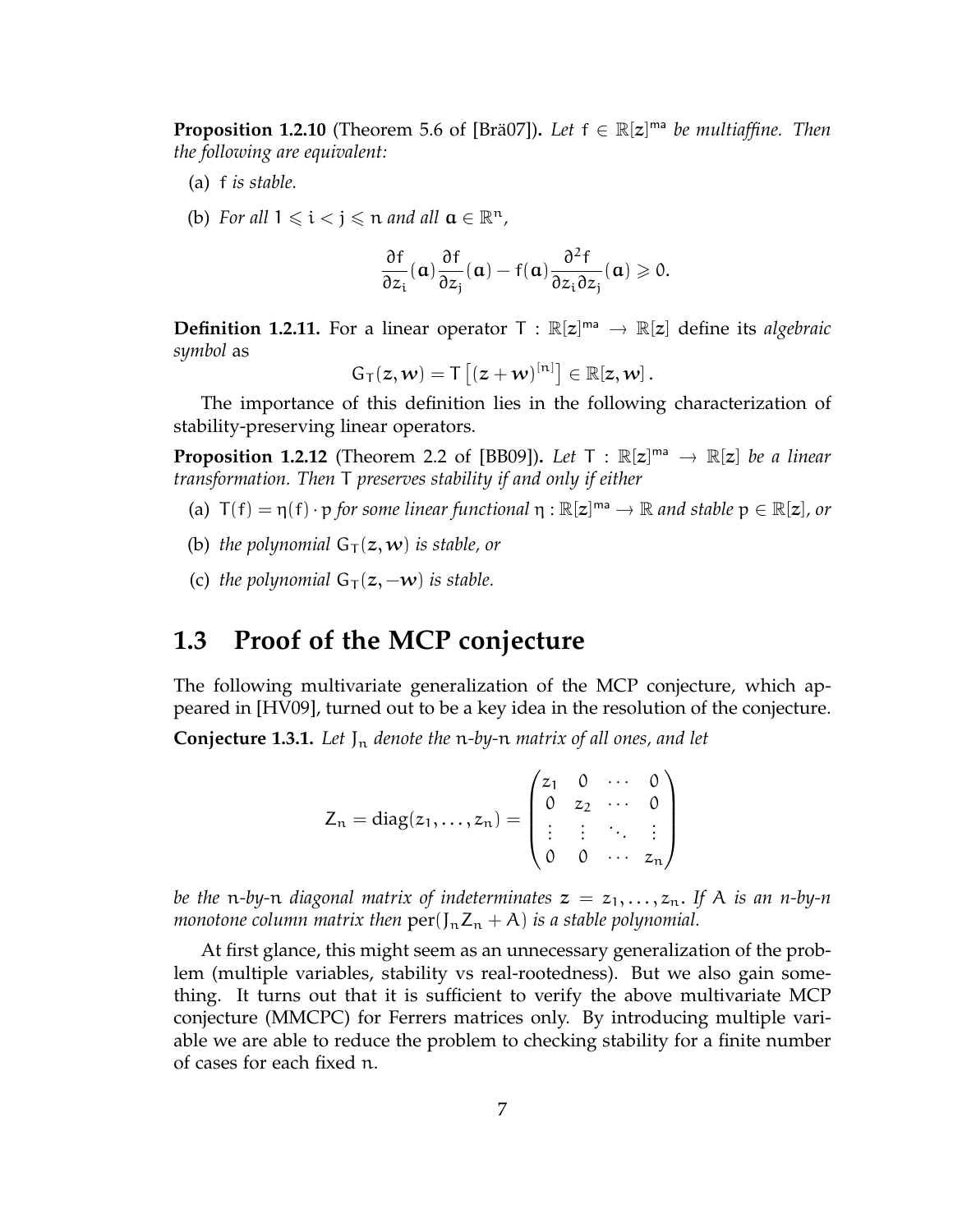#### **1.3.1 Reduction to Ferrers matrices**

**Lemma 1.3.2.** If  $per(I_n Z_n + A)$  is stable for all Ferrers matrices A, then the MMCPC *(Conjecture 1.3.1) is true.*

*Proof.* If  $per(z_i + a_{ii})$  is stable for all Ferrers matrices, then by permuting the columns of such a matrix, the same is true for all monotone column  $\{0, 1\}$ matrices. Now let  $A = (a_{ij})$  be an arbitrary n-by-n monotone column matrix. We will show that  $per(z_i + a_{ij})$  is stable by n applications of Proposition 1.2.8.

Let V be the vector space of column vectors of length n. The multilinear form φ we consider is the permanent of an n-by-n matrix obtained by concatenating n vectors in V. Let each of  $e_1, \ldots, e_n$  be the all-ones vector in V.

Initially, let  $v_1, v_2, \ldots, v_n$  be arbitrary monotone {0, 1}-vectors. Then  $\phi(v_1 +$  $z_1e_1, \ldots, v_n + z_ne_n$  = per( $J_nZ_n + H$ ) for some monotone column {0, 1}-matrix H. One can specialize any number of  $v_i$  to the zero vector, and any number of  $z_i$ to 1, and the result is not identically zero. By hypothesis, all these polynomials are stable.

Now we proceed by induction. Assume that if  $v_1, \ldots, v_{i-1}$  are the first j – 1 columns of A, and if  $v_j, \ldots, v_n$  are arbitrary monotone  $\{0, 1\}$ -columns, then  $\phi(v_1 + z_1e_1, \ldots, v_n + z_ne_n)$  is stable. (The base case, j = 1, is the previous paragraph.) Putting  $v_i = 0$  and  $z_i = 1$ , the resulting polynomial is not identically zero. By Proposition 1.2.8 (applied to index j), the set of vectors  $v_i$  such that  $\phi(v_1 + z_1 e_1, \ldots, v_n + z_n e_n)$  is stable is a convex cone containing  $\pm e_j$ . Moreover, it contains all monotone  $\{0, 1\}$ -columns, by hypothesis. Now, any monotone column of real numbers can be written as a nonnegative linear combination of  $-e_1$  and monotone {0, 1}-columns, and hence is in this cone. Thus, we may take  $v_1, \ldots, v_{i-1}, v_i$  to be the first j columns of A,  $v_{i+1}, \ldots, v_n$  to be arbitrary monotone {0, 1}-columns, and the resulting polynomial is stable. This completes the induction step.

After the n-th step we find that  $per(J_nZ_n + A)$  is stable.

#### **1.3.2 A more symmetrical problem**

Let  $A = (a_{ij})$  be an n-by-n Ferrers matrix, and let  $z = \{z_1, \ldots, z_n\}$ . For each  $1 \leq j \leq n$ , let  $y_j = (z_j + 1)/z_j$ , and let  $Y_n = \text{diag}(y_1, \ldots, y_n)$ . The matrix obtained from  $J_nZ_n + A$  by factoring  $z_i$  out of column j for all  $1 \leq j \leq n$  is  $AY_n + J_n - A = (a_{ij}y_j + 1 - a_{ij}).$  It follows that

$$
per(z_j + a_{ij}) = z_1 z_2 \cdots z_n \cdot per(a_{ij} y_j + 1 - a_{ij}). \qquad (1.3.1)
$$

 $\Box$ 

**Lemma 1.3.3.** For a Ferrers matrix  $A = (a_{ij})$ ,  $per(z_j + a_{ij})$  is stable if and only if  $per(a_{ii}y_i + 1 - a_{ii})$  *is stable.*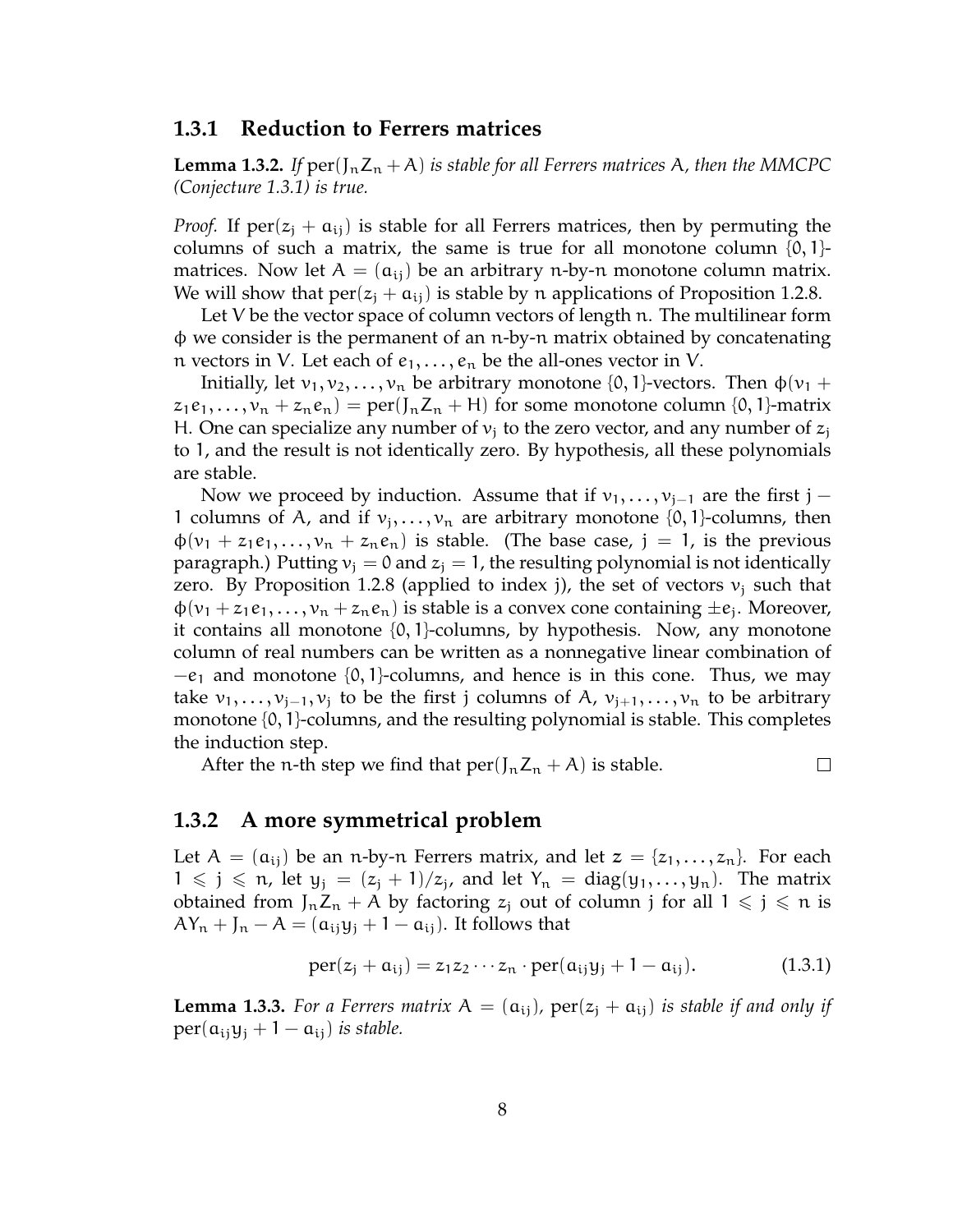*Proof.* The polynomials are not identically zero. Notice that  $\mathfrak{I}(z_i) > 0$  if and only if  $\mathfrak{I}(y_j) = \bar{\mathfrak{I}}(1 + z_i^{-1})$  $j_j^{(-1)} < 0$ . If  $\text{per}(z_j + a_{ij})$  is stable, then  $\text{per}(a_{ij}y_j + 1 - a_{ij}) \neq 0$ whenever  $\mathfrak{I}(y_i) < 0$  for all  $1 \leq j \leq n$ . Since this polynomial has real coefficients, it follows that it is stable. The converse is similar.  $\Box$ 

The set of n-by-n Ferrers matrices has the following duality  $A \mapsto A^{\vee} =$  $J_n - A^{\top}$ : transpose and exchange zeros and ones. That is,  $A^{\vee} = (\mathfrak{a}_{ij}^{\vee})$  in which  $a_{ij}^{\vee} = 1 - a_{ji}$  for all  $1 \leq i, j \leq n$ . Note that  $(A^{\vee})^{\vee} = A$ . However, the form of the expression per( $a_{ij}y_j + 1 - a_{ij}$ ) is not preserved by this symmetry. To remedy this defect, introduce new indeterminates  $\mathbf{x} = \{x_1, \dots, x_n\}$  and consider the matrix  $B(A) = (b_{ij})$  with entries  $b_{ij} = a_{ij}y_j + (1 - a_{ij})x_i$  for all  $1 \leq i, j \leq n$ . For example, if

|                                            |                   |                                     | $\begin{bmatrix} 0 & 1 & 1 & 1 & 1 \end{bmatrix}$ |      |          |                                                                                               |  |                                                                            | $x_1$ $y_2$ $y_3$ $y_4$ $y_5$   |  |
|--------------------------------------------|-------------------|-------------------------------------|---------------------------------------------------|------|----------|-----------------------------------------------------------------------------------------------|--|----------------------------------------------------------------------------|---------------------------------|--|
| $A = \begin{pmatrix} 0 \\ 0 \end{pmatrix}$ |                   | 0 0 1 1 1                           |                                                   | then | $B(A) =$ | $x_1$ x <sub>2</sub> x <sub>2</sub> y <sub>3</sub> y <sub>4</sub> y <sub>5</sub> <sup>1</sup> |  |                                                                            |                                 |  |
|                                            | $\mathcal{O}$     |                                     |                                                   |      |          |                                                                                               |  |                                                                            | $x_3$ $x_3$ $y_3$ $y_4$ $y_5$ . |  |
|                                            | $0\quad 0\quad 0$ |                                     |                                                   |      |          |                                                                                               |  | x <sub>4</sub> x <sub>4</sub> x <sub>4</sub> y <sub>4</sub> y <sub>5</sub> |                                 |  |
|                                            |                   | $0 \quad 0 \quad 0 \quad 0 \quad 0$ |                                                   |      |          | $\begin{array}{ccc} \begin{array}{ccc} x_5 & x_5 & x_5 & x_5 & x_5 \end{array} \end{array}$   |  |                                                                            |                                 |  |

For emphasis, we may write  $B(A; x; y)$  to indicate that the row variables are x and the column variables are y. The matrices  $B(A)$  and  $B(A^{\vee})$  have the same general form, and in fact

$$
per(B(A^{\vee}; x; y)) = per(B(A; y; x)). \qquad (1.3.2)
$$

Clearly per(B(A)) specializes to per( $a_{i}$ ;  $y_i$  + 1 –  $a_{i}$ ) by setting  $x_i$  = 1 for all  $1 \leq i \leq n$ . We will show that  $per(B(A))$  is stable, for any Ferrers matrix A. By Lemmas 1.2.3(d), 1.3.3, and 1.3.2, this will imply the MMCPC.

#### **1.3.3 A differential recurrence relation**

Next, we derive a differential recurrence relation for polynomials of the form per(B(A)), for A an n-by-n Ferrers matrix. There are two cases: either  $a_{nn} = 0$ or  $a_{nn} = 1$ . Replacing A by A<sup> $\vee$ </sup> and using (1.3.2), if necessary, we can assume that  $a_{nn} = 0$ .

**Lemma 1.3.4.** Let  $A = (a_{ij})$  be an n-by-n Ferrers matrix with  $a_{nn} = 0$ , let  $k \geq 1$  be *the number of* 0*'s in the last column of* A*, and let* A◦ *be the matrix obtained from* A *by deleting the last column and the last row of* A*. Then*

$$
per(B(A)) = kx_n per(B(A^{\circ})) + x_n y_n \text{ } \partial per(B(A^{\circ})),
$$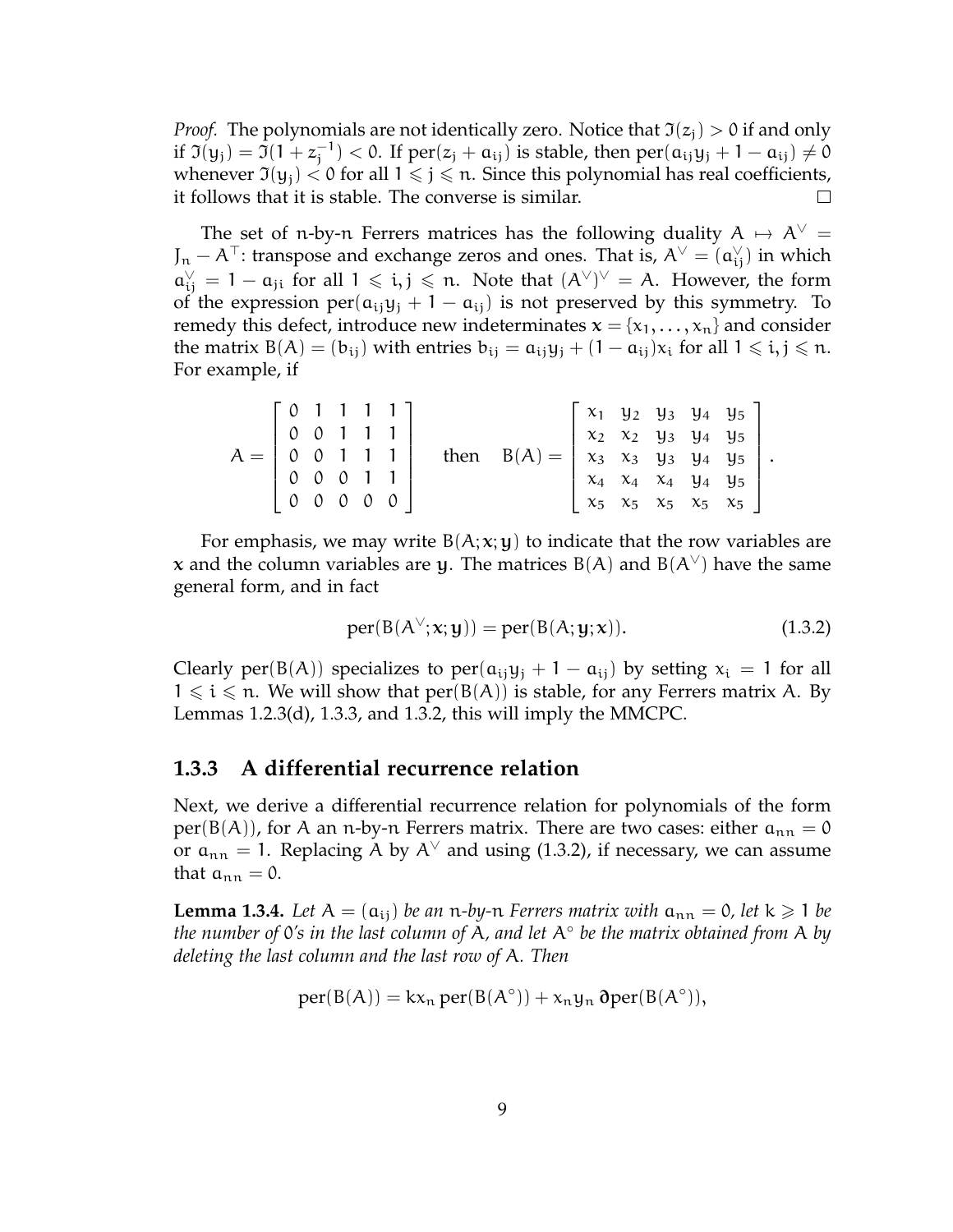|           |        |                                                                                                                                   |        | $\cdot$ $\cdot$ $\Box$ $\cdot$ $\cdot$ $\cdot$ $\cdot$ $\parallel$                    |   | $\alpha_{\rm{max}}$ , $\alpha_{\rm{max}}$                   |                                                                                                                                |        |                                                                                       |  |
|-----------|--------|-----------------------------------------------------------------------------------------------------------------------------------|--------|---------------------------------------------------------------------------------------|---|-------------------------------------------------------------|--------------------------------------------------------------------------------------------------------------------------------|--------|---------------------------------------------------------------------------------------|--|
|           |        | the contract of the contract of the contract of the contract of the contract of the contract of the contract of                   |        |                                                                                       |   |                                                             | $\mathcal{A}(\mathcal{A})$ and $\mathcal{A}(\mathcal{A})$ and $\mathcal{A}(\mathcal{A})$                                       |        |                                                                                       |  |
| $\sim$    |        | $\mathcal{L}^{\mathcal{A}}$ , and $\mathcal{L}^{\mathcal{A}}$ , and $\mathcal{L}^{\mathcal{A}}$ , and $\mathcal{L}^{\mathcal{A}}$ |        |                                                                                       | ٠ | $\mathcal{L}(\mathcal{A})$ , and $\mathcal{A}(\mathcal{A})$ |                                                                                                                                | $\Box$ | $\sim 100$ km s $^{-1}$                                                               |  |
| $\sim$    |        | $\mathcal{L}(\mathcal{A})$ and $\mathcal{L}(\mathcal{A})$ . Then                                                                  | $\Box$ | $\sim$ $\sim$                                                                         |   |                                                             | $\mathcal{L}^{\mathcal{A}}(\mathcal{A})$ , $\mathcal{A}^{\mathcal{A}}(\mathcal{A})$ , $\mathcal{A}^{\mathcal{A}}(\mathcal{A})$ |        | $\Box$                                                                                |  |
| $\bullet$ | $\Box$ |                                                                                                                                   |        | $\mathcal{A}(\mathbf{a})$ and $\mathcal{A}(\mathbf{a})$ and $\mathcal{A}(\mathbf{a})$ | ٠ | $\Box$                                                      |                                                                                                                                |        | $\mathcal{L}(\mathbf{z})$ and $\mathcal{L}(\mathbf{z})$ and $\mathcal{L}(\mathbf{z})$ |  |
|           |        | $\mathcal{A}=\mathcal{A}=\mathcal{A}=\mathcal{A}=\mathcal{A}$ .                                                                   |        | $\epsilon_{\rm{max}}$ , $\epsilon_{\rm{max}}$                                         |   |                                                             |                                                                                                                                |        |                                                                                       |  |

Figure 1.1:  $\sigma = 316524$  maps to  $\pi(\sigma) = 31452$ .

*in which*

$$
\mathfrak{d}=\sum_{i=1}^{n-k}\frac{\partial}{\partial x_i}+\sum_{j=1}^{n-1}\frac{\partial}{\partial y_j}.
$$

*Proof.* In the permutation expansion of  $per(B(A))$  there are two types of terms: those that do not contain  $y_n$  and those that do. Let  $T_{\sigma}$  be the term of  $per(B(A))$ indexed by  $\sigma \in \mathfrak{S}_n$ . For each  $n - k + 1 \leq i \leq n$ , let  $\mathfrak{C}_i$  be the set of those terms  $T_{\sigma}$  such that  $\sigma(i) = n$ ; for a term in  $\mathcal{C}_i$  the variable chosen in the last column is  $x_i$ . Let D be the set of all other terms; for a term in D the variable chosen in the last column is  $y_n$ .

For every permutation  $\sigma \in \mathfrak{S}_n$ , let  $(i_{\sigma}, j_{\sigma})$  be such that  $\sigma(i_{\sigma}) = n$  and  $\sigma(n) =$  $j_{\sigma}$ , and define  $\pi(\sigma) \in \mathfrak{S}_{n-1}$  by putting  $\pi(i) = \sigma(i)$  if  $i \neq i_{\sigma}$ , and  $\pi(i_{\sigma}) = j_{\sigma}$  (if  $i_{\sigma} \neq n$ ). Let  $T_{\pi(\sigma)}$  be the corresponding term of per(B(A°)). See Figure 1 for an example. Informally,  $\pi(\sigma)$  is obtained from  $\sigma$ , in word notation, by replacing the largest element with the last element, unless the largest element is last, in which case it is deleted.

For each  $n-k+1 \le i \le n$ , consider all permutations σ indexing terms in  $\mathcal{C}_i$ . The mapping  $T_{\sigma} \mapsto T_{\pi(\sigma)}$  is a bijection from the terms in  $\mathcal{C}_i$  to all the terms in  $\text{per}( \text{B}(\bar{A}^\circ )).$  Also, for each  $\sigma \in \mathfrak{C}_\mathfrak{i}$ ,  $\mathfrak{T}_\sigma = \chi_\mathfrak{n} \mathfrak{T}_{\pi(\sigma)}.$  Thus, for each  $\mathfrak{n}-\mathsf{k}+1 \leqslant \mathfrak{i} \leqslant \mathfrak{n}$ , the sum of all terms in  $\mathcal{C}_i$  is  $x_n \text{per}(B(A^\circ)).$ 

Next, consider all permutations  $\sigma$  indexing terms in D. The mapping  $T_{\sigma} \mapsto$  $T_{\pi(\sigma)}$  is  $(n - k)$ -to-one from D to the set of all terms in  $per(B(A^{\circ}))$ , since one needs both  $\pi(\sigma)$  and  $i_{\sigma}$  to recover  $\sigma$ . Let  $v_{\sigma}$  be the variable in position  $(i_{\sigma}, j_{\sigma})$ of B(A<sup>°</sup>). Then  $v_{\sigma}T_{\sigma} = x_{n}y_{n}T_{\pi(\sigma)}$ . It follows that for any variable w in the set  ${x_1, \ldots, x_{n-k}, y_1, \ldots, y_{n-1}}$ , the sum over all terms in D such that  $v_\sigma = w$  is

$$
x_n y_n \frac{\partial}{\partial w} \text{per}(B(A^\circ)).
$$

Since  $v_{\sigma}$  is any element of the set  $\{x_1, \ldots, x_{n-k}, y_1, \ldots, y_{n-1}\}$ , it follows that the sum of all terms in  $\mathcal D$  is  $x_ny_n\partial per(B(A°))$ .

The preceding paragraphs imply the stated formula.

 $\Box$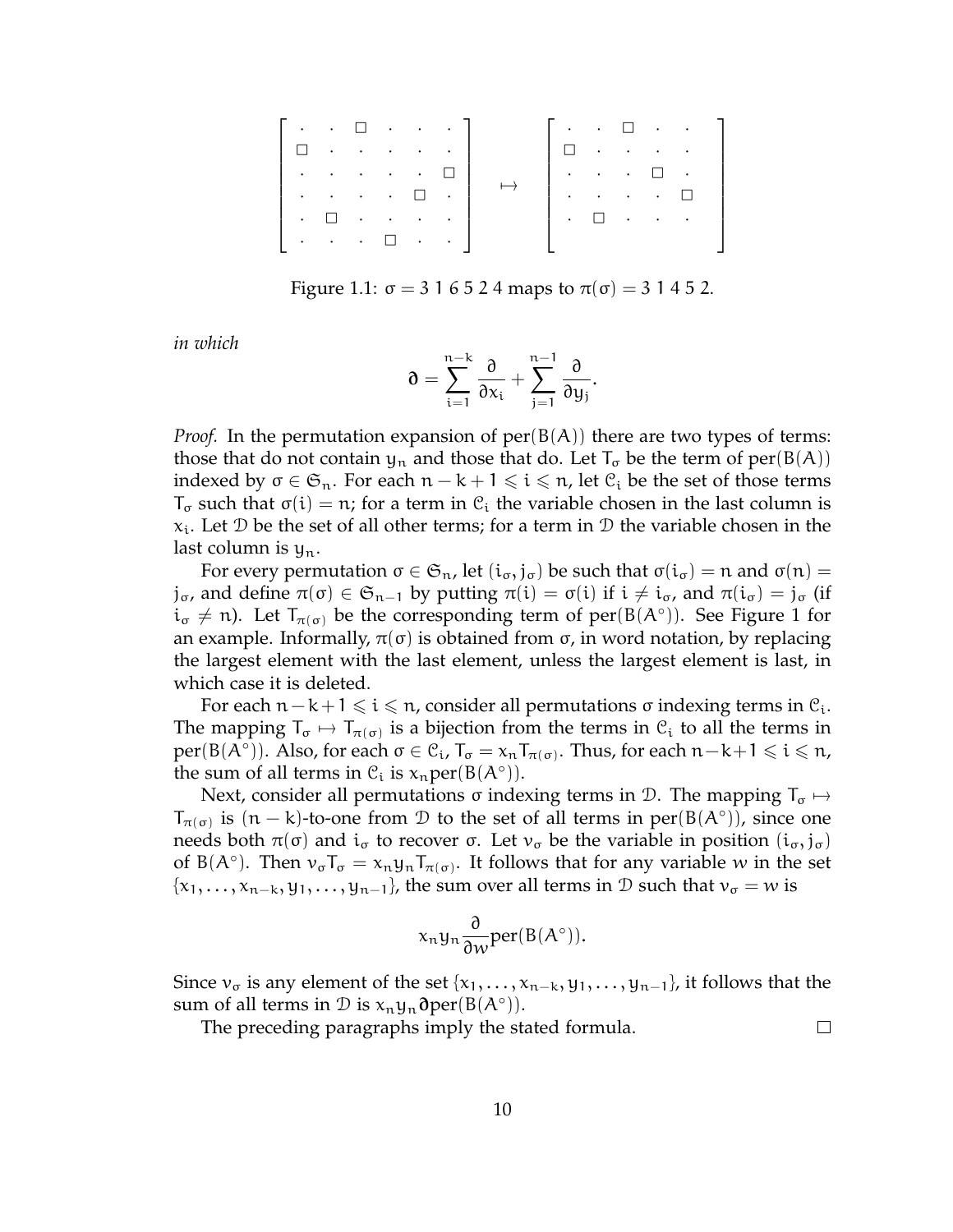#### **1.3.4 Proof of the multivariate MCP conjecture**

**Theorem 1.3.5.** *For any* n*-by-*n *Ferrers matrix* A*,* per(B(A)) *is stable.*

*Proof.* As above, by replacing A by  $A^{\vee}$  if necessary, we may assume that  $a_{1n} =$ 0. We proceed by induction on n, the base case  $n = 1$  being trivial. For the induction step, let  $A<sup>°</sup>$  be as in Lemma 1.3.4. By induction, we may assume that per(B(A°)) is stable; clearly this polynomial is multiaffine. Thus, by Lemma 1.3.4, it suffices to prove that the linear transformation  $T = k + y_n \partial$  maps stable multiaffine polynomials to stable polynomials if  $k \geq 1$ . This operator has the form T = k +  $z_n \sum_{j=1}^{n-1} \partial/\partial z_j$  (renaming the variables suitably). By Proposition 1.2.12 it suffices to check that the polynomial

$$
G_T(z, w) = T [(z + w)^{[n]}]
$$
  
=  $(k + z_m \sum_{j=1}^{m-1} \frac{1}{z_j + w_j}) (z + w)^{[n]}$ 

is stable. If  $z_i$  and  $w_i$  have positive imaginary parts for all  $1 \leq j \leq n$  then

$$
\xi = \frac{k}{z_m} + \sum_{j=1}^{m-1} \frac{1}{z_j + w_j}
$$

has negative imaginary part (since  $k \ge 0$ ). Thus  $z_m \xi \ne 0$ . Also,  $z_i + w_j$  has positive imaginary part, so that  $z_1 + w_1 \neq 0$  for each  $1 \leq j \leq n$ . It follows that  $G_T(z, w) \neq 0$ , so that  $G_T$  is stable, completing the induction step and the proof.  $\Box$ 

*Proof of the MMCPC.* Let A be any n-by-n Ferrers matrix. By Theorem 1.3.5, per(B(A)) is stable. Specializing  $x_i = 1$  for all  $1 \le i \le n$ , Lemma 1.2.3(d) implies that per( $a_{ij}y_i + 1 - a_{ij}$ ) is stable. Now Lemma 1.3.3 implies that per( $z_i + a_{ij}$ ) is stable. Finally, Lemma 1.3.2 implies that the MMCPC is true.  $\Box$ 

*Remark* 1.3.6*.* There are several interesting consequences of the multivariate MCP theorem. These include multivariate stable Eulerian polynomials, a new proof of Grace's apolarity theorem and some permanental inequalities. We will discuss the Eulerian polynomials in depth in Chapter 2, for the other two results we refer the reader to Section 4 of [BHVW11].

# **1.4 On a related conjecture of Haglund**

In [Hag00], Haglund introduced another conjecture closely related to the MCP conjecture. The key motive was that the permanent is essentially counting per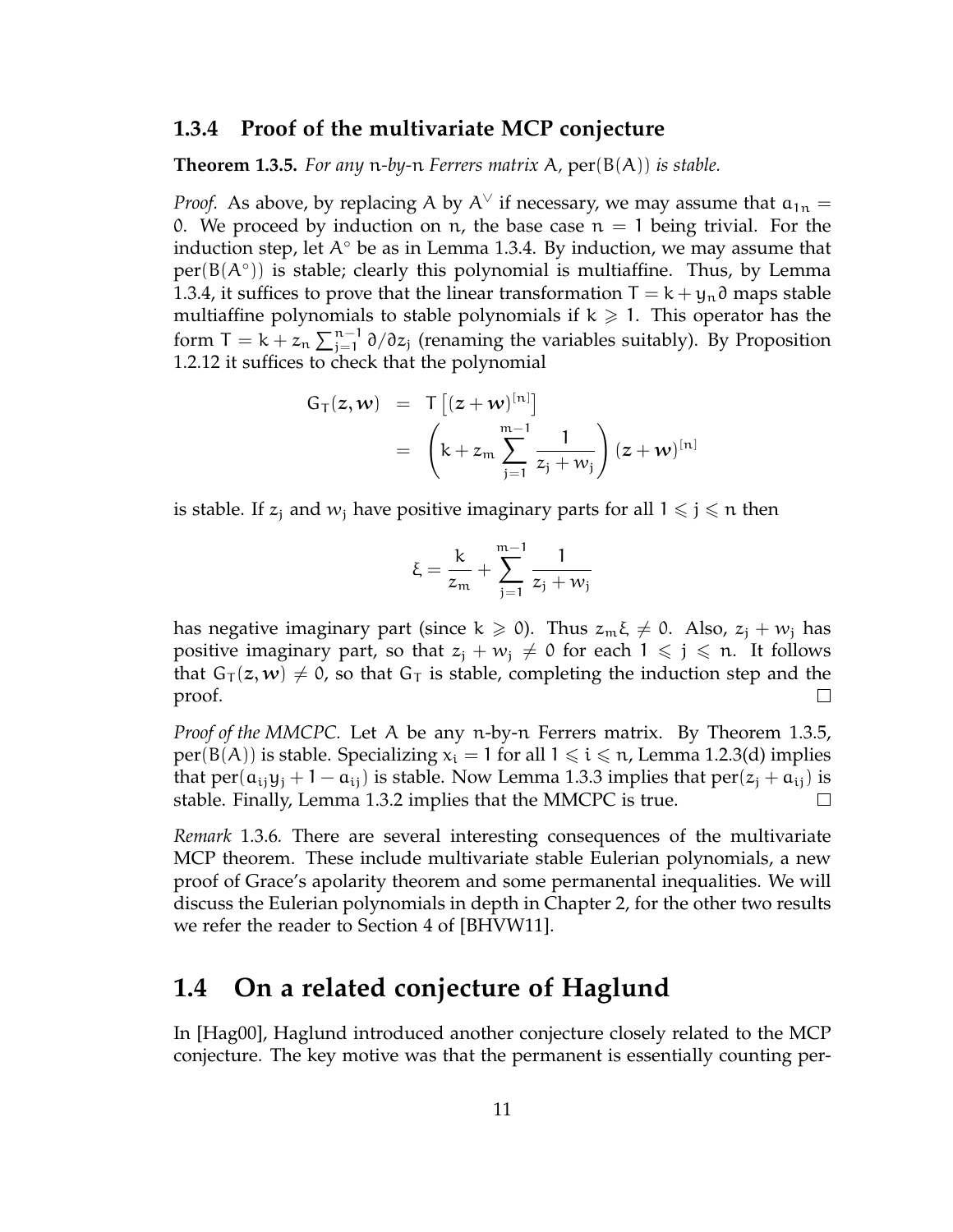fect matchings in a complete bipartite graph. Equivalently, one could consider perfect matchings in the complete graph on even number of vertices instead.

In order to state this conjecture, first we will define this matrix function the analog of the permanent, and then define a condition on matrices that will replace the monotone column condition.

**Definition 1.4.1.** Let  $C = (c_{ij})$  be a  $2n \times 2n$  a symmetric matrix, the *hafnian* of C is defined as Yn

$$
haf(C) = \frac{1}{n!2^n} \sum_{\sigma \in \mathfrak{S}_{2n}} \prod_{k=1}^n c_{\sigma(2k-1), \sigma(2k)},
$$
(1.4.1)

where  $\mathfrak{S}_{2n}$  denotes the symmetric group on 2n elements.

*Remark* 1.4.2*.* Originally, Caianiello defined the hafnian for (upper) triangular arrays as the "signless Pfaffian" [Cai59, Equation (11)]. There are slight variations in the literature on how to extend the original definition to matrices; the one above is in agreement with the notation in [Hag00].

The analogue of the monotone column property is best explained using triangular arrays (which are essentially matrices with the entries below the diagonal discarded).

**Definition 1.4.3.** Let  $1 \le m \le n$ . The mth hook of a triangular array A =  $(a_{ij})_{1\leqslant i < j \leqslant n}$  is the set of cells given by

$$
hook_m = \{(i, m) | i = 1, ..., m - 1\} \cup \{(m, j) | j = m + 1, ..., n\}.
$$
 (1.4.2)

Furthermore, the direction *along* the mth hook is the one in which the quantity  $i + j$  is increasing where  $(i, j) \in \text{hook}_{m}$ .

**Definition 1.4.4.** A *monotone hook triangular array* has real entries decreasing along at least  $n-1$  of its hooks, or possibly along all n of them. Analogously, a *monotone hook matrix* is a real symmetric matrix whose entries above the diagonal form a monotone hook triangular array.

We are in position to state the following conjecture of Haglund.

**Conjecture 1.4.5** (Conjecture 2.3 in [Hag00])**.** *Let* A *be a* 2n × 2n *monotone hook matrix, and*  $J_{2n}$  *the*  $2n \times 2n$  *matrix of all ones. Then the polynomial* haf( $zJ_{2n} + A$ ) *has only real roots.*

We will refer to this conjecture as the Monotone Hook Hafnian (MHH) conjecture. Haglund proved that the MHH conjecture holds for adjacency matrices of a class of graphs called threshold graphs (see Definition 1.4.6), and as a corollary for all monotone hook  $\{0,1\}$  matrices [Hag00, Theorem 2.2]. In addition, the MHH conjecture was verified for all  $2n \times 2n$  monotone hook matrices for  $n \leq 2$  [Hag00, Theorem 4.4].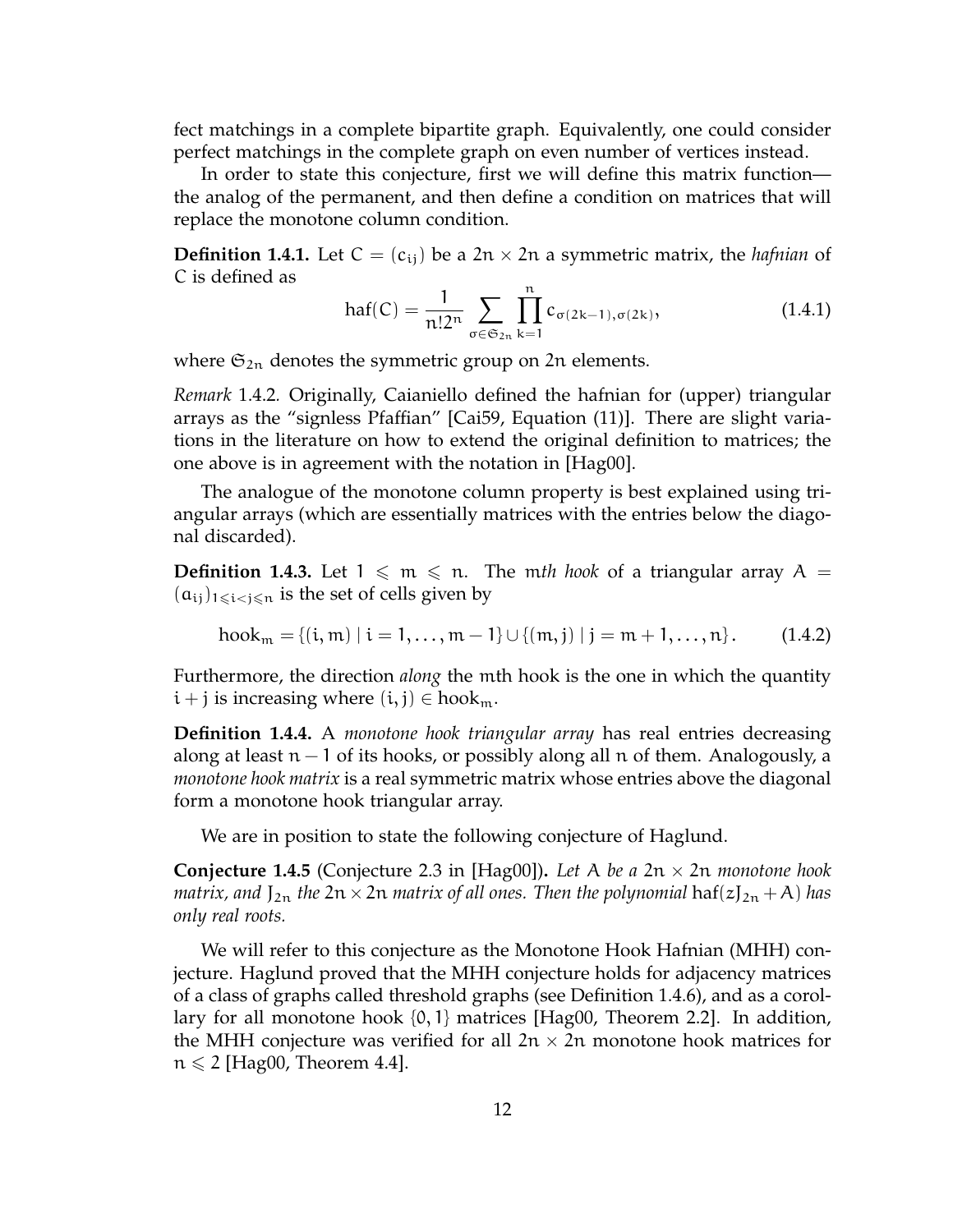Threshold graphs have been widely studied and are known to have several equivalent definitions (see Theorem 1.2.4 in [MP95] for a couple). For our purposes, the following definition will come in handy.

**Definition 1.4.6.** A graph G on n vertices is a *threshold graph* if it that can be constructed starting from a one-vertex graph by adding vertices one at a time in the following way. At step i, the vertex being added is either isolated (has degree 0) or dominating (has degree  $i - 1$  at the time when added).

Let  $A_G$  denote the adjacency matrix of a threshold graph G. From Definition 1.4.1 it is clear, that haf( $zJ_{2n}$  + A<sub>G</sub>) is invariant under the permutation of the vertices of G. Hence, we can assume that the vertices of G are labeled in the order of the above construction. This means that in every column i, for  $2 \leq i \leq 2n$ , the entries above the diagonal element  $(i, i)$  are either equal to z (if  $v_i$  was added as an isolated vertex) or  $z + 1$  (if  $v_i$  was added as dominating vertex). This suggests the multivariate generalization that we show next. The idea essentially is to add a new variable for each vertex (see construction of the matrix B in Theorem 1.4.7 below).

The following theorem is a (multivariate) generalization of the MHH conjecture for the special case of adjacency matrices of threshold graphs.

**Theorem 1.4.7.** Let  $z_1, \ldots, z_{2n}$  denote commuting indeterminates and let  $B = (b_{ij})$ *denote the*  $2n \times 2n$  *symmetric matrix with entries*  $b_{ij} = z_{max(i,j)}$ *. Then* haf(B) *is a stable polynomial in the variables*  $z_2, \ldots, z_{2n}$  ( $z_1$  *only appears on the diagonal).* 

*Proof.* The proof is a direct application of the idea of the proof of Theorem 1.3.5. to hafnians. We use induction. Clearly,

$$
\text{haf}\begin{pmatrix}z_1 & z_2\\ z_2 & z_2\end{pmatrix} = z_2
$$

is stable, which settles the base case. Let B<sup>o</sup> denote the  $(2n - 2)$ -by- $(2n - 2)$ matrix obtained from B by deleting the last two rows and two last columns. Next we show that haf(B) is stable if haf(B $\circ$ ) was stable. This follows from the differential recursion:

$$
haf(B)=z_{2n}haf(B^{\circ})+2z_{2n-1}z_{2n}\text{O}haf(B^{\circ})
$$

in which

$$
\mathfrak{d}=\sum_{i=2}^{2n-2}\frac{\partial}{\partial z_i}\,.
$$

This recursion can be seen from the expansion of the hafnian along the last column. The differential operator in the right-hand side preserves stability. It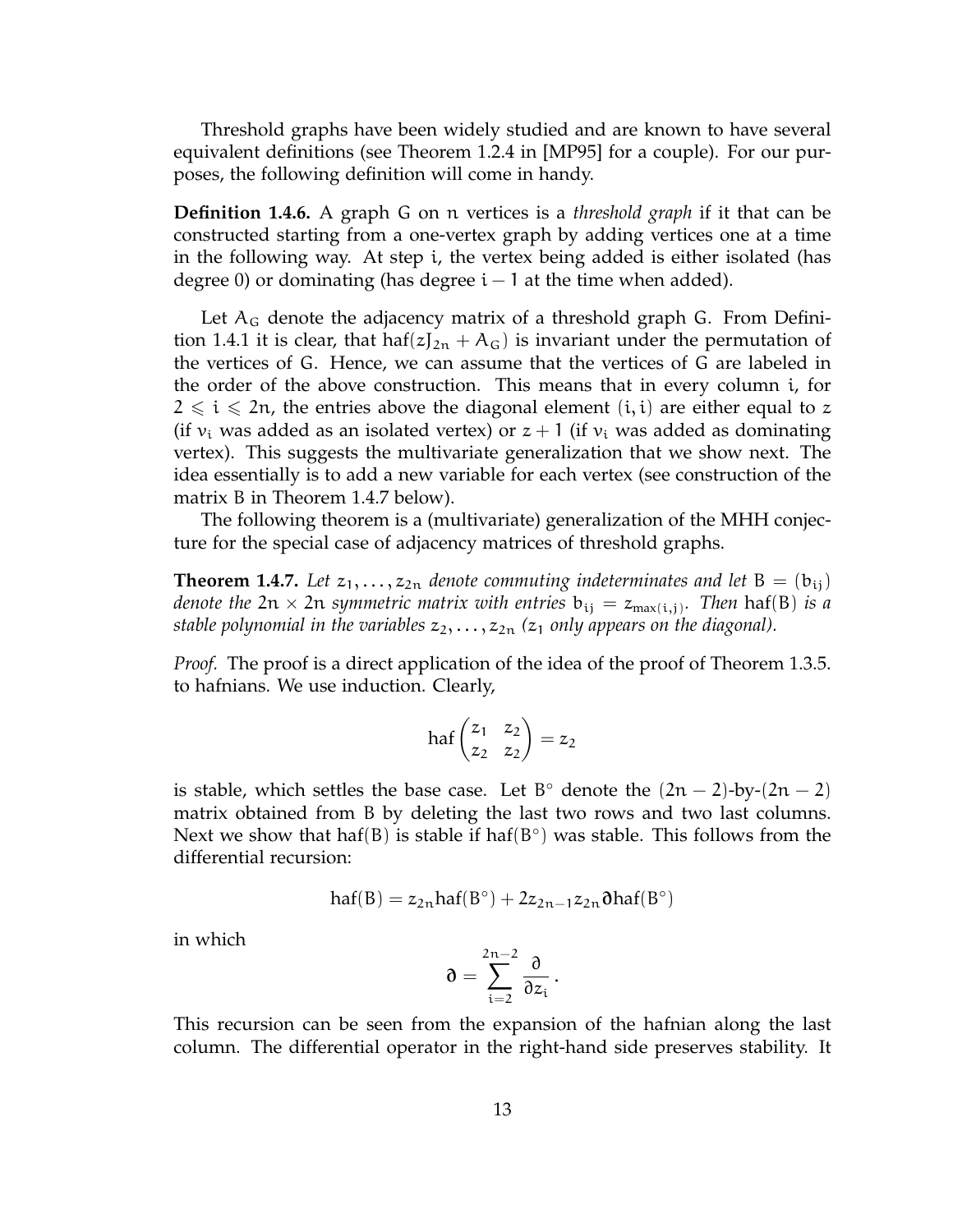can be seen, analogously to the proof of Theorem 1.3.5, that the algebraic symbol of the linear operator T =  $z_{2n-1}z_{2n}$   $\Big(\frac{1}{z_{2n}}\Big)$  $\frac{1}{z_{2n-1}}+2\sum \frac{\partial}{\partial z_i}$ is a stable polynomial.

The proposition gives a multivariate version of the MHH conjecture for certain matrices. Unfortunately, it is not clear how to transition from here to the general MHH conjecture. Nevertheless, Theorem 1.4.7 does imply the following theorem of Haglund, the special case of the MHH conjecture for threshold graphs.

**Theorem 1.4.8** (Theorem 2.2 of [Hag00])**.** *Let* A<sup>G</sup> *denote the adjacency matrix of a (non-weighted) threshold graph* G *on* 2n *vertices. Then*  $\text{haf}(z)_{2n} + A_G$ *) is stable.* 

*Proof.* Let G be a threshold graph on 2n vertices. Assume that the vertices of G are ordered as in the definition of the vertex-by-vertex construction above. It is easy to see that matrix B in Theorem 1.4.7 specializes to  $zJ_{2n} + A_G$  if for all i,  $2 \leq i \leq 2n$ , we set

$$
z_i = \begin{cases} z, & \text{if } v_i \text{ was added as an isolated vertex} \\ z+1, & \text{if } v_i \text{ was added as a dominating vertex} \end{cases}
$$
 (1.4.3)

These last operations of translating, specializing and diagonalizing the variables preserves stability by Lemma 1.2.3 parts (c), (d) and (f).  $\Box$ 

*Remark* 1.4.9*.* The same proof goes through if we allow edges to have any weights (as opposed to only zero or one). The only restriction that applies is that when we add a dominating vertex all edges incident to it must have the same weight.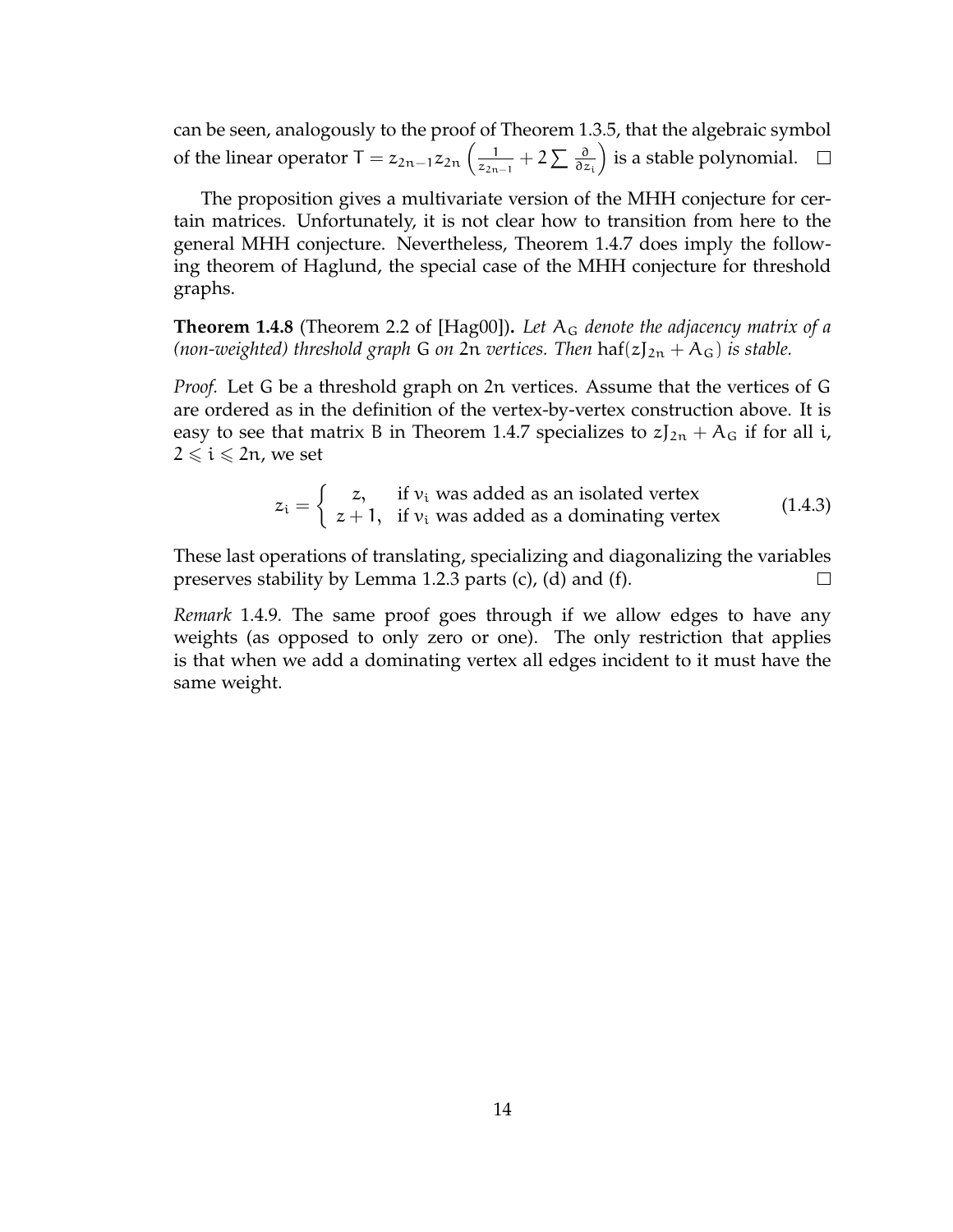# **Chapter 2 Stable Eulerian polynomials**

Eulerian polynomials play an important role in enumerative combinatorics. In the context of the MCP conjecture (now theorem), these polynomials naturally arise as permanents of the so-called "staircase" shaped Ferrers matrices. In this chapter, we will examine the combinatorial interpretation of these polynomials in terms of permutation statistics.

We begin with some review of terminology. In Section 2.1, we introduce descents and excedances in permutations. These statistics are often called Eulerian, since their distribution over  $\mathfrak{S}_n$  agrees with the coefficients of the Eulerian polynomials  $\mathfrak{S}_n(x)$ . We then define refinements of these statistics which will give rise to multivariate Eulerian polynomials. As a consequence of the MMCP theorem these multivariate polynomials are stable which generalizes a classical result that the Eulerian polynomials are real-rooted. This observation serves as a starting point for the results presented in this chapter.

The notion of descent can be extended to various generalizations of permutations, such as multi-permutations, or Coxeter groups. Eulerian polynomials arising from such generalizations are often known—in some cases only conjectured—to be *real-rooted*. Our contribution is a unifying framework that allows us to strengthen these results to multivariate stability. This is achieved by understanding the differential recurrences and taking advantage of the fact that they turn out to be given by stability-preserving linear operators.

In Section 2.2, we provide stable Eulerian polynomials for Stirling permutations, and their generalizations. In Section 2.3, we prove stability for Eulerian polynomials for signed and colored permutations and Eulerian-like polynomials for some affine Weyl groups.

This chapter is based on the following two papers [HV12, VW12]. These results were obtained in collaboration with J. Haglund and N. Williams, respectively. Our presentation closely follows these papers, some parts are taken verbatim, some with minor modifications.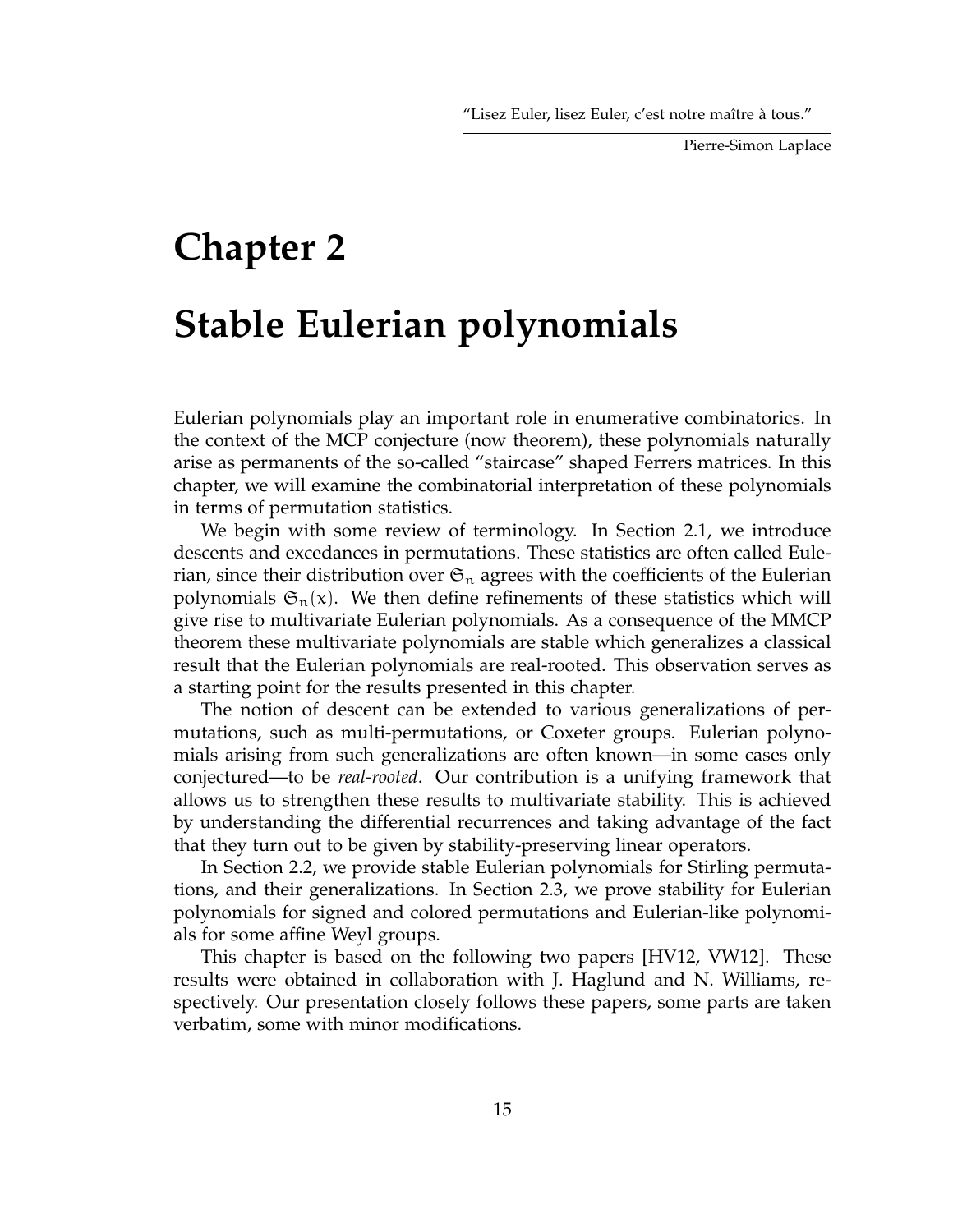## **2.1 Eulerian polynomials as generating functions**

The polynomials

$$
α = x
$$
  
\n
$$
β = x + x2
$$
  
\n
$$
γ = x + 4x2 + x3
$$
  
\n
$$
δ = x + 11x2 + 11x3 + x4
$$
  
\n
$$
ε = x + 26x2 + 66x3 + 26x4 + x5
$$
  
\n
$$
ζ = x + 57x2 + 302x3 + 302x4 + 57x5 + x6 etc.
$$

appeared in Euler's work on a method of summation of series [Eul36].

Since then these polynomials, known as the Eulerian polynomials and their coefficients, the so-called Eulerian numbers have been widely studied in enumerative combinatorics, especially within the combinatorics of permutations. They serve as generating functions of several permutation statistics such as descents, excedances, or runs of permutations. They are intimately connected to Stirling numbers, and also the binomial coefficients, via the famous Worpitzkyidentity [Wor83]. See the notes of Foata and Schützenberger [FS70, Foa10], Carlitz ([Car59, Car73]) for a survey and the history of these polynomials.

#### **2.1.1 Statistics on permutations**

Let n be a positive integer, and recall that  $\mathfrak{S}_n$  denotes the set of all permutations of the set  $[n] = \{1, ..., n\}$ .

**Definition 2.1.1.** For a permutation  $\pi = \pi_1 \dots \pi_n \in \mathfrak{S}_n$ , let

$$
ASC(π) = {i | πi-1 < πi},DES(π) = {i | πi > πi+1},
$$

denote the *ascent set* and the *descent set* of π, respectively.

For convenience, we will also define a slight variant of the above statistics.

**Definition 2.1.2.** For a permutation  $\pi = \pi_1 \dots \pi_n \in \mathfrak{S}_n$ , let

$$
ASC0(π) = {i | πi-1 < πi} ∪ {1},
$$
  
DES<sup>0</sup>(π) = {*i* | π<sub>i</sub> > π<sub>i+1</sub>} ∪ {n},

denote the *extended ascent set* and the *extended descent set* of π, respectively.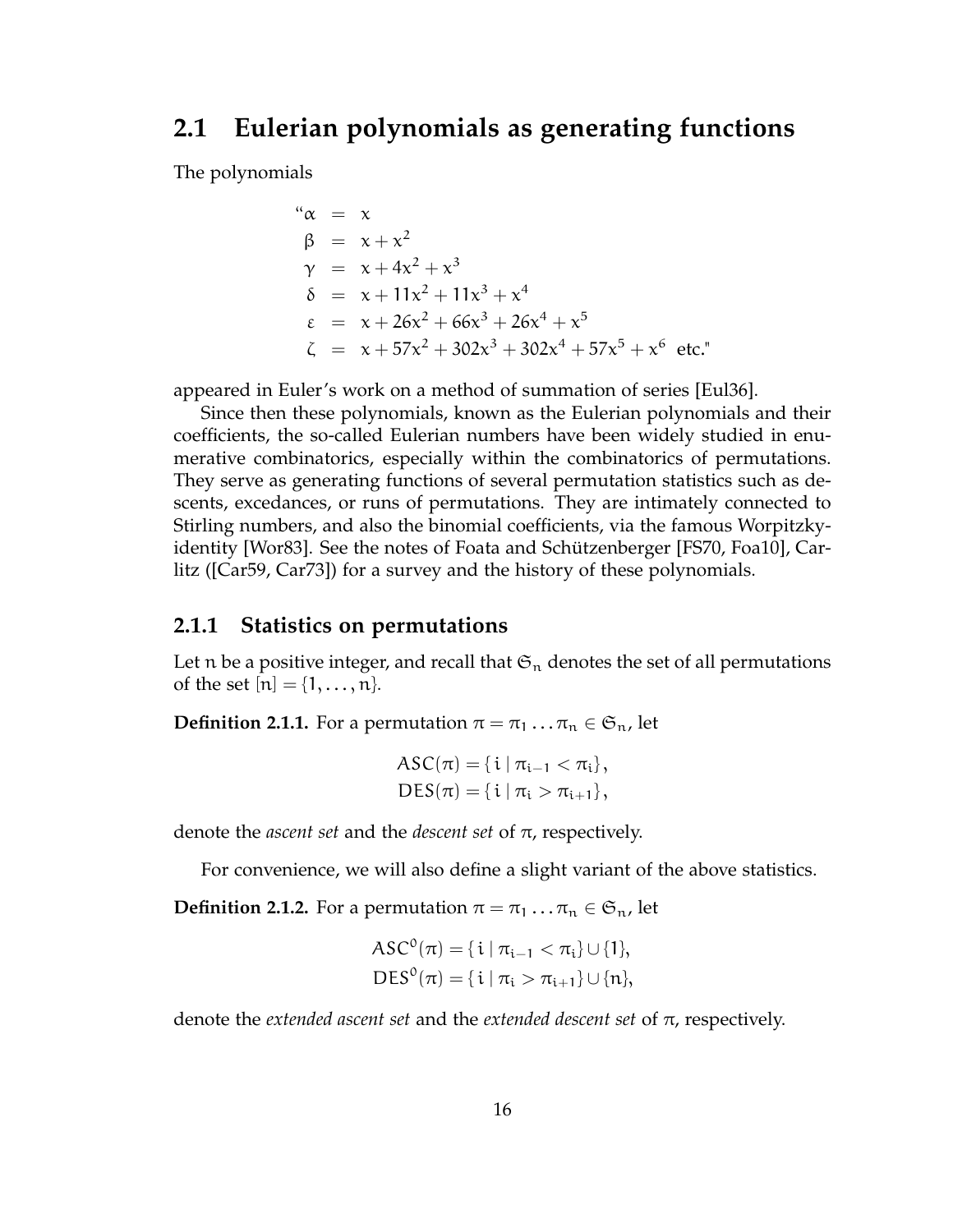*Remark* 2.1.3*.* One way to think about the latter extended sets is to consider statistics on the permutation  $\pi$  with a zero prepended to the beginning and a zero appended to the end, i.e.,  $\pi_0 = \pi_{n+1} = 0$ .

**Definition 2.1.4.** For a permutation  $\pi$  in  $\mathfrak{S}_n$  let

$$
des(\pi) = |DES(\pi)|
$$
  
\n
$$
asc(\pi) = |ASC(\pi)|
$$
  
\n
$$
edes(\pi) = |DES^{0}(\pi)|
$$
  
\n
$$
easc(\pi) = |ASC^{0}(\pi)|
$$

denote the cardinality of these sets, the number of descents, ascents and extended descents and extended ascents in  $\pi$ , respectively.

*Remark* 2.1.5*.* Obviously,  $edes(\pi) = des(\pi) + 1$  and  $easc(\pi) = asc(\pi) + 1$ , but sometimes it will be more convenient to use the notation for the extended descents (and ascents).

We also mention two other well-known permutation statistics.

**Definition 2.1.6.** Let

$$
\mathcal{E}\mathfrak{X}\mathfrak{C}(\pi)=\{\mathfrak{i}\mid \pi_{\mathfrak{i}}> \mathfrak{i}\}
$$

denote the *set of excedances*, and let  $\exp(\pi) = |\mathcal{E} \mathcal{X} \mathcal{C}(\pi)|$ .

**Definition 2.1.7.** Let

 $W$ EXC( $\pi$ ) = {i |  $\pi_i \geq i$ }

denote the *set of weak excedances*, and let wexc( $\pi$ ) =  $|\mathcal{WEXEC}(\pi)|$ .

It is well-known that excedances are equidistributed with descents, and weak excedances are equidistributed with the extended descents.

#### **2.1.2 Eulerian numbers**

Eulerian numbers (see sequence A008292 in the OEIS [OEI12]) denoted by  $\binom{n}{k}$ k , or sometimes by  $A(n, k)$ , are amongst the most studied sequences of numbers in enumerative combinatorics. They count, for example, the number of permutations of  $\{1,\ldots,n\}$  with k extended descents (or k – 1 descents).

**Definition 2.1.8.** For  $1 \leq k \leq n$ , let

$$
\left\langle \begin{matrix} n \\ k \end{matrix} \right\rangle = \left| \left\{ \pi \in \mathfrak{S}_n \mid \text{edes}(\pi) = k \right\} \right|.
$$
 (2.1.1)

From this definition it is then clear that the Eulerian numbers satisfy the following recursion. Observe what happens to the number of descents when  $n + 1$  is inserted in a permutation  $\pi \in \mathfrak{S}_n$ .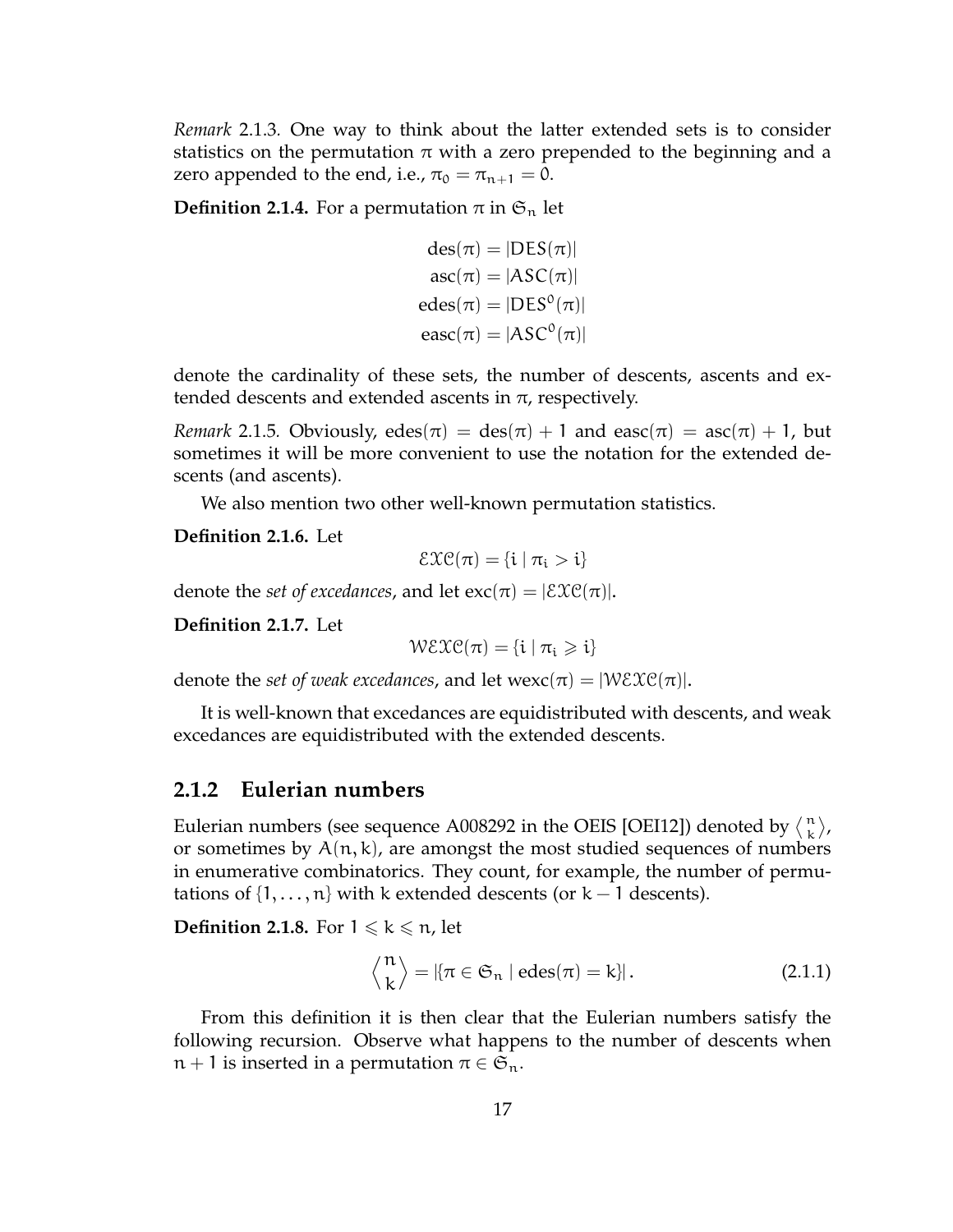**Proposition 2.1.9.** *For*  $1 \leq k < n+1$ *,* 

$$
\left\langle \begin{array}{c} n+1 \\ k \end{array} \right\rangle = k \left\langle \begin{array}{c} n \\ k \end{array} \right\rangle + (n+2-k) \left\langle \begin{array}{c} n \\ k-1 \end{array} \right\rangle, \tag{2.1.2}
$$

with initial condition  $\langle \frac{1}{1} \rangle$  $\binom{1}{1} = 1$  and boundary conditions  $\binom{n}{k}$  $\binom{n}{k} = 0$  for  $k \leqslant 0$  or  $n < k$ .

In this chapter, we will investigate the ordinary generating function of Eulerian numbers along with several generalizations of them.

**Definition 2.1.10.** The generating polynomials of the Eulerian numbers, also known as the *classical Eulerian polynomials* are defined as:

$$
\mathfrak{S}_{n}(x) = \sum_{k=1}^{n} \left\langle \frac{n}{k} \right\rangle x^{k} = \sum_{\pi \in \mathfrak{S}_{n}} x^{\text{edes}(\pi)} . \tag{2.1.3}
$$

*Remark* 2.1.11*.* We note here that there is no standard notation for Eulerian polynomials unfortunately. In the works of Euler, Carlitz, Comtet the above notation is more prevalent, however, recently the descent generating polynomial (which is off by a factor of  $x$ ) is also commonly used.

The recursion for the Eulerian numbers (2.1.2) translates into a recursion for the Eulerian polynomials.

**Proposition 2.1.12.** Let  $A_0(x) = 1$ . For  $n \ge 0$ ,

$$
\mathfrak{S}_{n+1}(x) = (n+1)x\mathfrak{S}_n(x) + x(1-x)\frac{\partial}{\partial x}\mathfrak{S}_n(x).
$$
 (2.1.4)

*Remark* 2.1.13*.* See an intuitive proof of this statement in REF (CH3).

This recursion serves as the basis of several proofs of the following folklore result in combinatorics, already noted by Frobenius [Fro10, p. 829].

**Theorem 2.1.14.** The classical Eulerian polynomial  $\mathfrak{S}_n(x)$  has only real roots. Fur*thermore, the roots are all distinct and nonpositive.*

#### **2.1.3 Polynomials with only real roots**

There are several properties of a sequence implied by the fact that its generating polynomial has only real roots. Real-rootedness of a polynomial  $\sum_{i=0}^{n} b_i x^i$ with nonnegative coefficients is often used to show that the sequence  ${b_i}_{i=0...n}$ is log-concave  $(b_i^2 \geq b_{i+1}b_{i-1})$  and unimodal  $(b_0 \leq \cdots \leq b_k \geq \cdots \geq b_n)$ . In fact, even more is true. For example, the sequence  ${b_i}_{i=0...n}$  can have at most two modes, and the coefficients satisfy several nice properties such as Newton's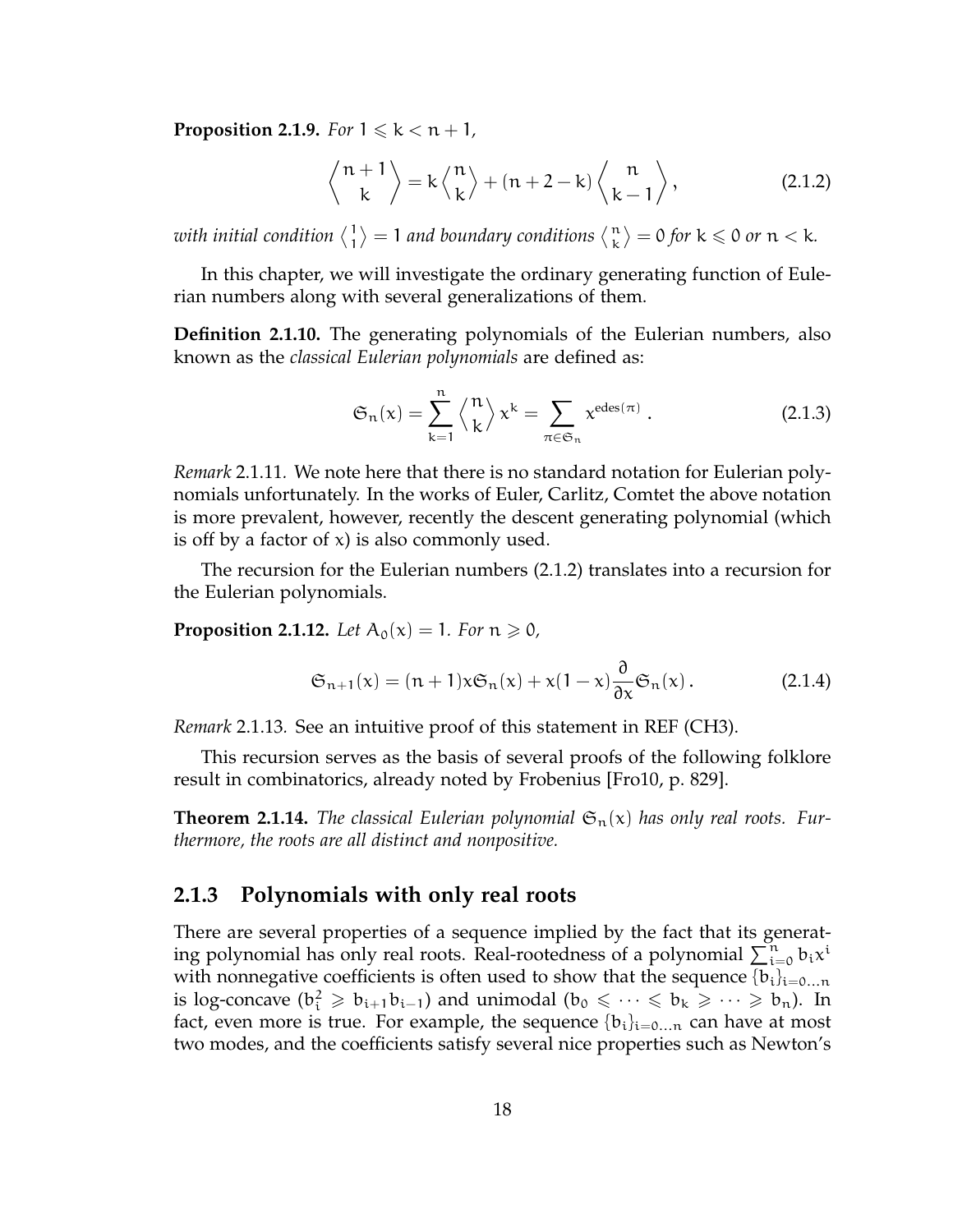inequalities [New07], Darroch's theorem [Dar64], etc. Furthermore, the normalized coefficients  $\mathfrak{b}_\mathfrak{i}/(\sum_\mathfrak{i} \mathfrak{b}_\mathfrak{i})$  – viewed as a probability distribution – converge to a normal distribution as n goes to infinity, under the additional constraint that the variance tends to infinity [Ben73, Har67]. See also [Pit97] for a review and further references.

# **2.2 Eulerian polynomials for Stirling permutations**

Gessel and Stanley defined and studied the following restricted subset of multiset permutations, called *Stirling permutations*, in [GS78]. Their motivation was to find a combinatorial interpretation of the coefficients of a polynomial related to the Stirling numbers. Eventually, Stirling permutations turned out to be interesting enough combinatorial objects to be studied in their on right.

**Definition 2.2.1.** Consider the multiset  $\mathcal{M}_n = \{1, 1, 2, 2, \ldots, n, n\}$ , where each number from 1 to n appears twice. *Stirling permutations* of order n, denoted by  $\mathcal{Q}_n$ , are permutations of  $\mathcal{M}_n$  in which for all  $1 \leq i \leq n$ , all entries between the two occurrences of i are larger than i.

For instance,  $Q_1 = \{11\}$ ,  $Q_2 = \{1122, 1221, 2211\}$ , and from a recursive construction rule—observe that n and n have to be adjacent in  $\mathcal{Q}_n$ —it is not difficult to see that  $|Q_n| = 1 \cdot 3 \cdot \cdots (2n-1) = (2n-1)!!$ .

#### **2.2.1 Statistics on Stirling permutations**

Gessel and Stanley also studied the descent statistic over  $\mathcal{Q}_n$  (the number of descents gave the interpretations of the coefficients they were looking for). The notions of ascents and descents can be easily extended to Stirling permutations. Bóna in [Bón09] introduced an additional statistic called *plateau* and studied the distribution of the following three statistics over Stirling permutations.

**Definition 2.2.2.** For  $\sigma = \sigma_1 \sigma_2 \ldots \sigma_{2n} \in \mathcal{Q}_n$ , let

$$
A \& \mathcal{C}^0(\sigma) = \{ i \mid \sigma_{i-1} < \sigma_i \} \cup \{ 1 \},
$$
\n
$$
D \& \mathcal{S}^0(\sigma) = \{ i \mid \sigma_i > \sigma_{i+1} \} \cup \{ 2n \},
$$
\n
$$
P \& A \& \mathcal{T}(\sigma) = \{ i \mid \sigma_i = \sigma_{i+1} \}
$$

denote the set of extended ascents, extended descents and plateaux of a Stirling permutation σ, respectively.

As for permutations, we can think of these statistics as "padding" the Stirling permutation with zeros, i.e., defining  $\sigma_0 = \sigma_{2n+1} = 0$ .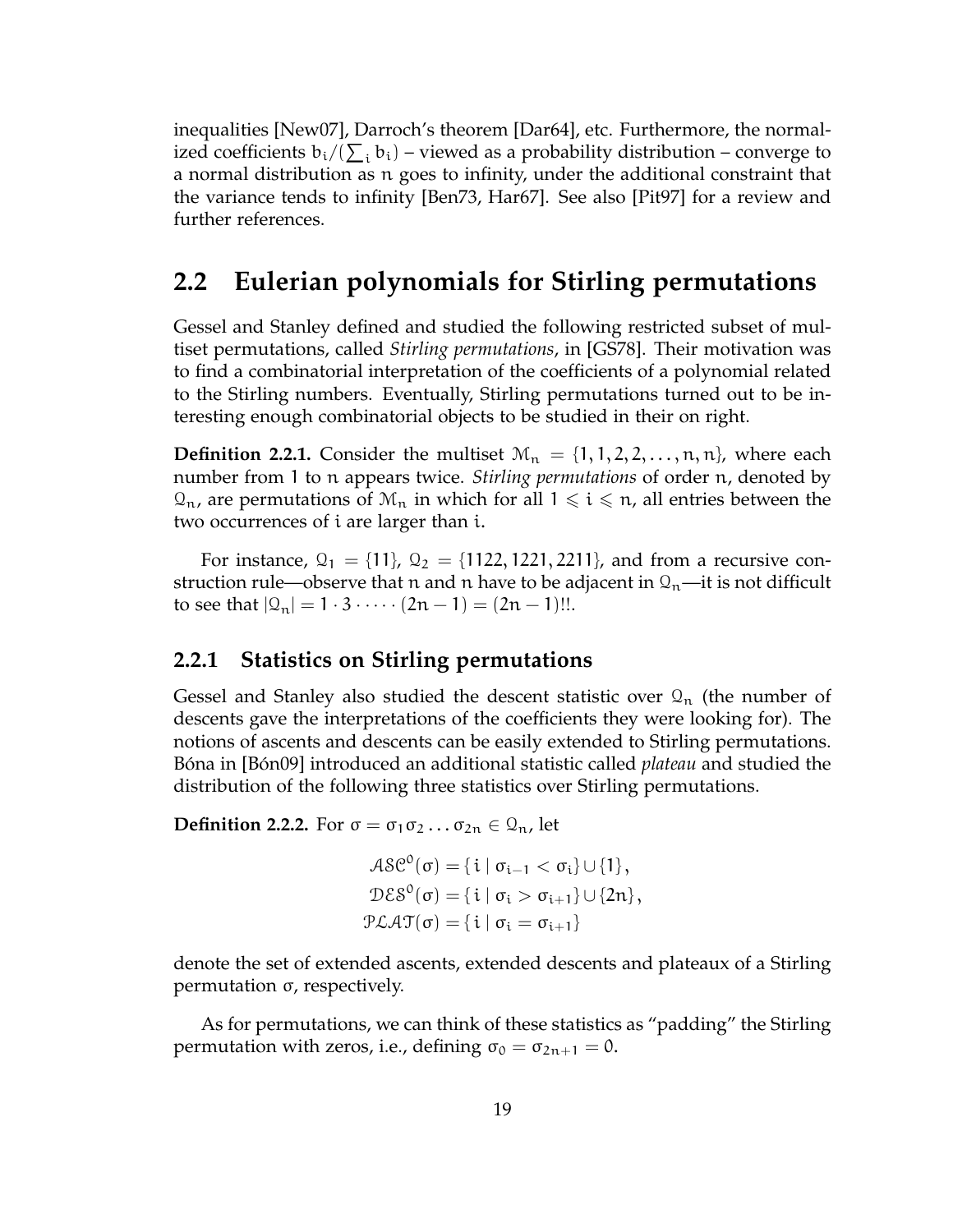**Definition 2.2.3.** For  $\sigma \in \mathcal{Q}_n$ , let

$$
easc(\sigma) = |A S C^0(\sigma)|,
$$
  
\n
$$
edes(\sigma) = |D \mathcal{E} S^0(\sigma)|,
$$
  
\n
$$
plat(\sigma) = |P \mathcal{L} A T(\sigma)|
$$

denote the number of extended ascents, extended descents, and plateaux in σ.

*Remark* 2.2.4*.* edes( $\sigma$ ) + easc( $\sigma$ ) + plat( $\sigma$ ) = 2n + 1, for any  $\sigma \in \mathcal{Q}_n$  (since the number of gaps, counting the padding zeros, is exactly  $2n + 1$ ).

We conclude by yet another reason why the extended statistics is a convenient shorthand.

**Proposition 2.2.5** (Proposition 1 in [Bón09])**.** *The three statistics are equidistributed over*  $\mathcal{Q}_n$ *.* 

#### **2.2.2 Second-order Eulerian numbers**

We adopt the following double angle-bracket notation suggested in [GKP94, p. 256].

**Definition 2.2.6.** For  $1 \leq k \leq n$ , let

$$
\left\langle \! \left\langle \! \begin{array}{c} n \\ k \end{array} \! \right\rangle \! \right\rangle = \left| \{ \sigma \in \mathcal{Q}_n \mid \text{edes}(\sigma) = k \} \right|.
$$
 (2.2.1)

Following [GKP94], we refer to these numbers as the "second-order Eulerian numbers $^{\prime\prime}$ <sup>1</sup> since they satisfy a recursion very similar to (2.1.2).

**Proposition 2.2.7** (Equation (14) in [Car65]). *For*  $1 \le k < n + 1$ *, we have* 

$$
\left\langle \left\langle \begin{array}{c} n+1 \\ k \end{array} \right\rangle \right\rangle = k \left\langle \left\langle \begin{array}{c} n \\ k \end{array} \right\rangle + (2n+2-k) \left\langle \left\langle \begin{array}{c} n \\ k-1 \end{array} \right\rangle \right\rangle, \tag{2.2.2}
$$

*with initial condition* 1  $\binom{1}{1}$  = 1 and boundary conditions  $\binom{n}{k}$  $\binom{n}{k} = 0$  *for*  $k \leq 0$  *or*  $n < k$ *.* 

*Remark* 2.2.8*.* Note that our indexing is in agreement with sequence A008517 in [OEI12] and with the definition of the statistics adopted from [Bón09], however it differs from the one in [GKP94].

The second-order Eulerian numbers have not been as widely studied as the Eulerian numbers. Nevertheless, they are known to have several interesting combinatorial interpretations. Apart from counting Stirling permutations  $\mathcal{Q}_n$ with k descents [GS78], k ascents, k plateau [Bón09], these numbers also count

<sup>&</sup>lt;sup>1</sup>Not to be confused with  $2<sup>n</sup> - 2n$  (see sequence A005803 in [OEI12]).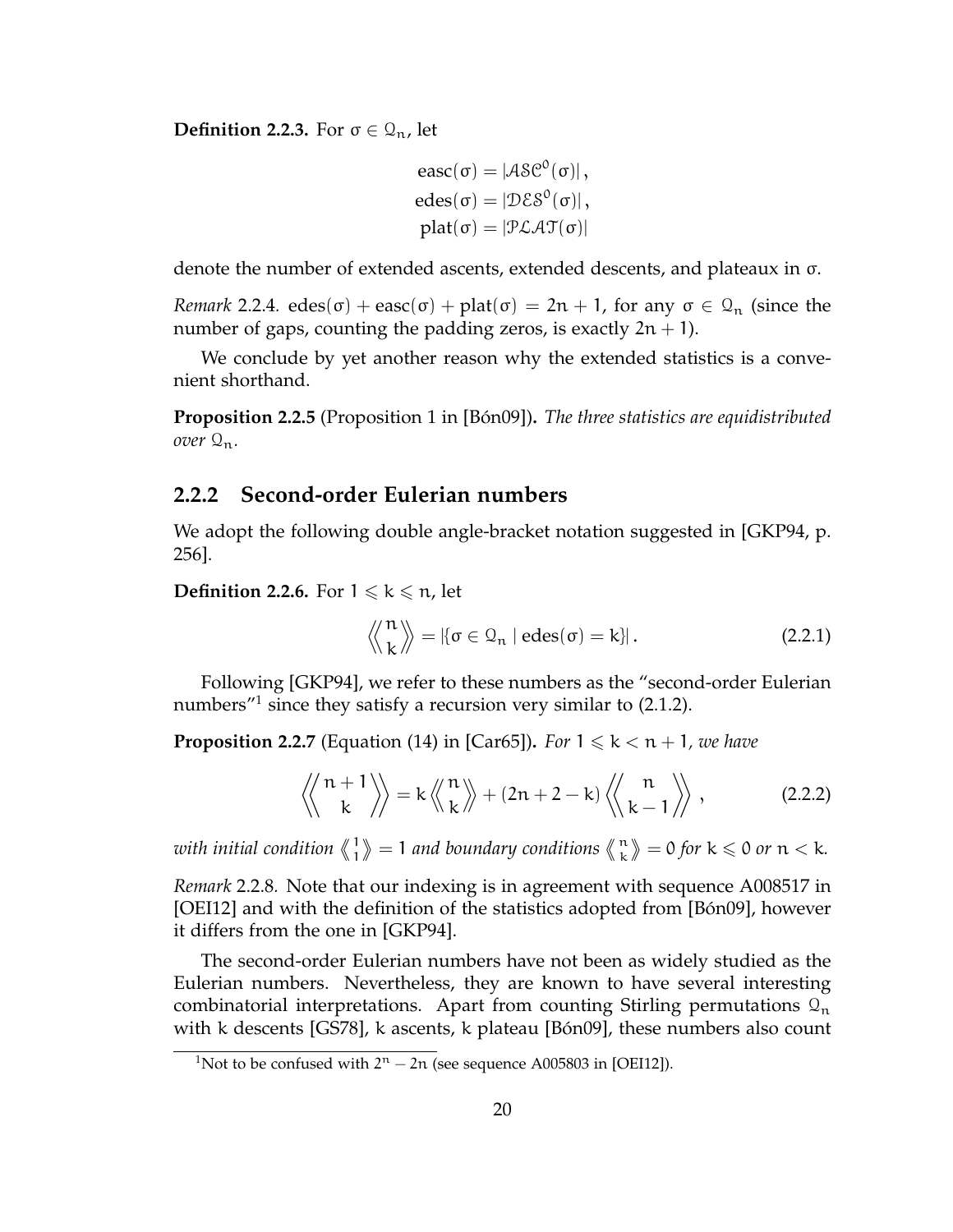the number of Riordan trapezoidal words of length n with k distinct letters [Rio76, p. 9], the number of rooted plane trees on  $n + 1$  nodes with k leaves [Jan08], and matchings of the complete graph on 2n vertices with  $(n - k)$  leftnestings (Claim 6.1 of [Lev10]).

**Definition 2.2.9.** The *second-order Eulerian polynomial*, denoted by  $\mathfrak{S}_n^{(2)}(x)$ , is the generating function of the second-order Eulerian numbers, formally,

$$
\mathfrak{S}_n^{(2)}(x)=\sum_{k=1}^n\left\langle\!\left\langle\begin{matrix}n\\k\end{matrix}\right\rangle\!\right\rangle x^k=\sum_{\sigma\in\mathfrak{Q}_n}x^{\text{edes}(\sigma)}
$$

The following theorem is an analog of Theorem 2.1.14 for the second-order Eulerian numbers.

**Theorem 2.2.10** (Theorem 1 of [Bón09])**.** *The second-order Eulerian polynomial*  $\mathfrak{S}_n^{(2)}(x)$  has only real (simple, nonnegative) roots.

This result can be seen as the consequence of that the following recursion satisfied by these generating polynomials which is strikingly similar to (2.1.4).

**Proposition 2.2.11** (Equation (13) in [Car65]). Let  $\mathfrak{S}_1^{(2)}$  $1^{(2)}(x) = 1$ . *For*  $n \ge 0$ ,

$$
\mathfrak{S}_{n+1}^{(2)}(x) = (2n+1)x\mathfrak{S}_n^{(2)}(x) + x(1-x)\frac{\partial}{\partial x}\mathfrak{S}_n^{(2)}(x).
$$
 (2.2.3)

#### **2.2.3 A stable refinement of the classical Eulerian polynomial**

Brändén and Stembridge suggested finding a stable multivariate generalization of the Eulerian polynomials. In [HV09], the multivariate polynomial

$$
\mathfrak{S}_{n}(\mathbf{x}) = \sum_{\pi \in \mathfrak{S}_{n}} \left( \prod_{\pi_{i} \geqslant i} x_{\pi_{i}} \right), \qquad (2.2.4)
$$

.

was shown to be stable for  $n \le 5$ , and was conjectured to be stable for all n.

Next we show that the multivariate refinement in (2.2.4) refines the weak excedance set and the extended descent set statistics simultaneously. See Proposition 2.2.13 below for a formal statement. This correspondence is key as the extended descents allow for an easy recurrence. So, for convenience, we will be working with extended descents instead of weak excedances.

Let us continue with the introduction of some notation for the refinement of the extended descent sets.

**Definition 2.2.12.** For a permutation  $\pi$  in  $\mathfrak{S}_n$ , define its *descent top* set to be

$$
\mathcal{DT}(\pi)=\{\pi_i: 0\leqslant i\leqslant n+1, \pi_i>\pi_{i+1}\},
$$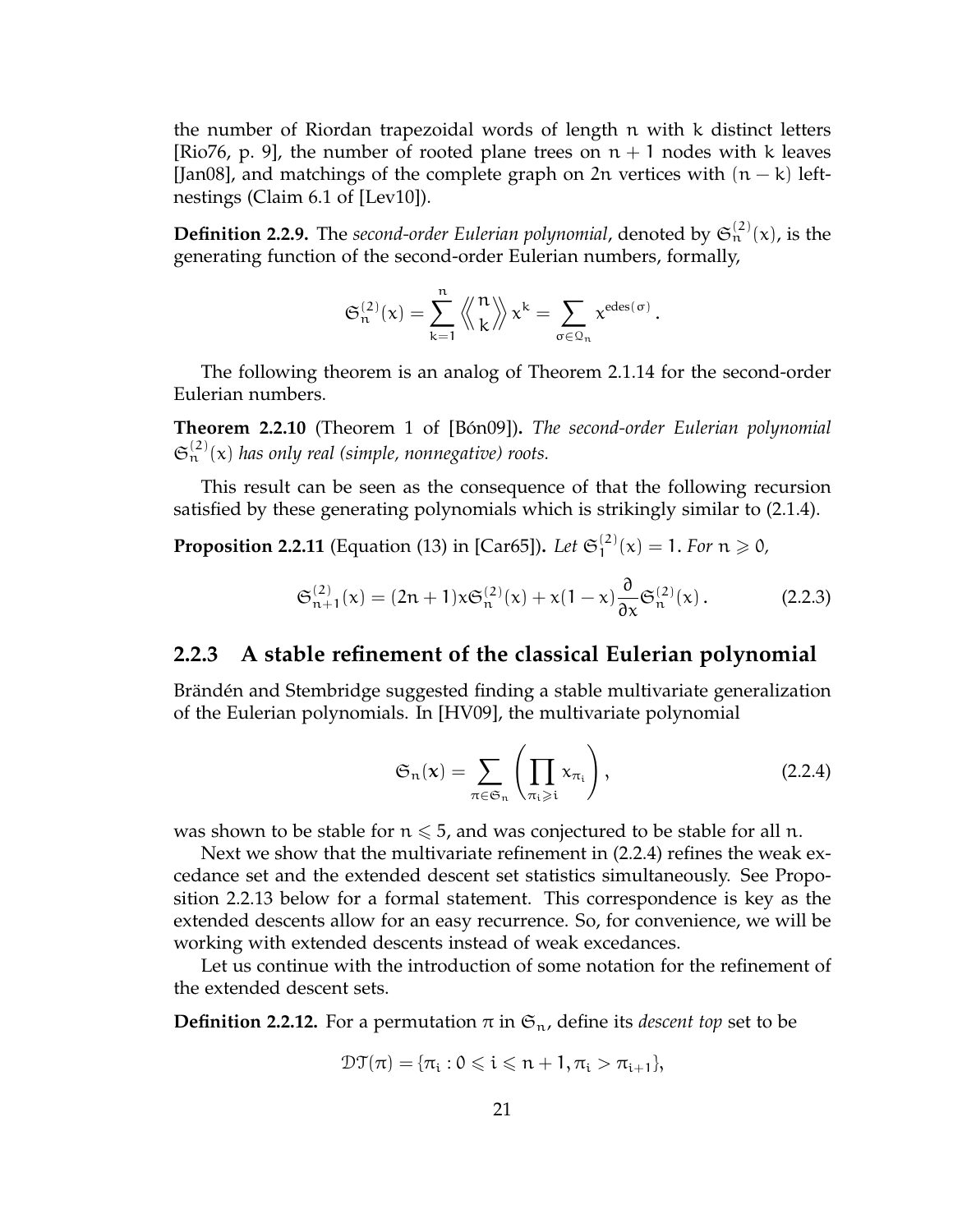and similarly, let its *ascent top* set be

$$
\mathcal{AT}(\pi)=\{\pi_{i+1}:0\leqslant i\leqslant n+1,\pi_i<\pi_{i+1}\},
$$

where  $\pi_0 = \pi_{n+1} = 0$ .

**Proposition 2.2.13** (Proposition 3.1 in [HV12])**.**

$$
\mathfrak{S}_n(x)=\sum_{\pi\in\mathfrak{S}_n}x^{\mathfrak{DT}(\pi)},
$$

*Proof.* Follows from a bijection of Riordan [Rio58, page ], see also Theorem 3.15 of [Bre94].  $\Box$ 

Following the idea of P. Brändén for the proof of stability of type A Eulerian polynomials (given in detail in Section 2.3.2) consider the following homogenization of  $\mathfrak{S}_n(x)$ :

$$
\mathfrak{S}_n(\mathbf{x}, \mathbf{y}) = \sum_{\pi \in \mathfrak{S}_n} \mathbf{x}^{\mathfrak{DT}(\pi)} \mathbf{y}^{\mathcal{AT}(\pi)}.
$$
 (2.2.5)

**Theorem 2.2.14** (Theorem 3.2 of [HV12]).  $\mathfrak{S}_n(x, y)$  *is a stable polynomial.* 

*Proof.*  $\mathfrak{S}_1(x_1, y_1) = x_1y_1$  which is stable. Note that the following recursion

$$
\mathfrak{S}_{n+1}(\mathbf{x}, \mathbf{y}) = \mathbf{x}_{n+1} \mathbf{y}_{n+1} \partial \mathfrak{S}_n(\mathbf{x}, \mathbf{y}), \qquad (2.2.6)
$$

 $\Box$ 

holds for  $n \ge 1$ , where ∂ again denotes the sum of all partials. Note that ∂ is a stability preserving operator by Proposition 1.2.12, since its algebraic symbol

$$
G_{\mathfrak{d}} = \left(\sum_{i=1}^{n} \frac{1}{x_i + u_i} + \sum_{i=1}^{n} \frac{1}{y_i + v_i}\right) (x + u)^{[n]} (y + v)^{[n]}
$$

is a stable polynomial.

We will often deal with functions that have  $x$  and  $y$  as variables, and so unless specified otherwise the special symbol  $\mathfrak d$  will always denote  $\sum_{\mathfrak{i}=1}^{\mathfrak{n}}\left(\frac{\partial}{\partial x_\mathfrak{a}}\right)$  $\frac{\partial}{\partial x_i} + \frac{\partial}{\partial y}$ ∂y<sup>i</sup> , the sum of partial derivatives with respect to all  $x$  and  $y$  variables.

*Remark* 2.2.15*.* Using the ascent tops and descent tops for subscripts in the multivariate refinement is crucial. If we were to use the position of descents and ascents as subscripts, the resulting polynomials would fail to be stable.

From Theorem 2.2.14 we get the following corollary, which is also a special case of Theorem 3.4 of [BHVW11] for Ferrers boards of staircase shape.

**Corollary 2.2.16.**  $\mathfrak{S}_n(x)$  *is a stable polynomial.*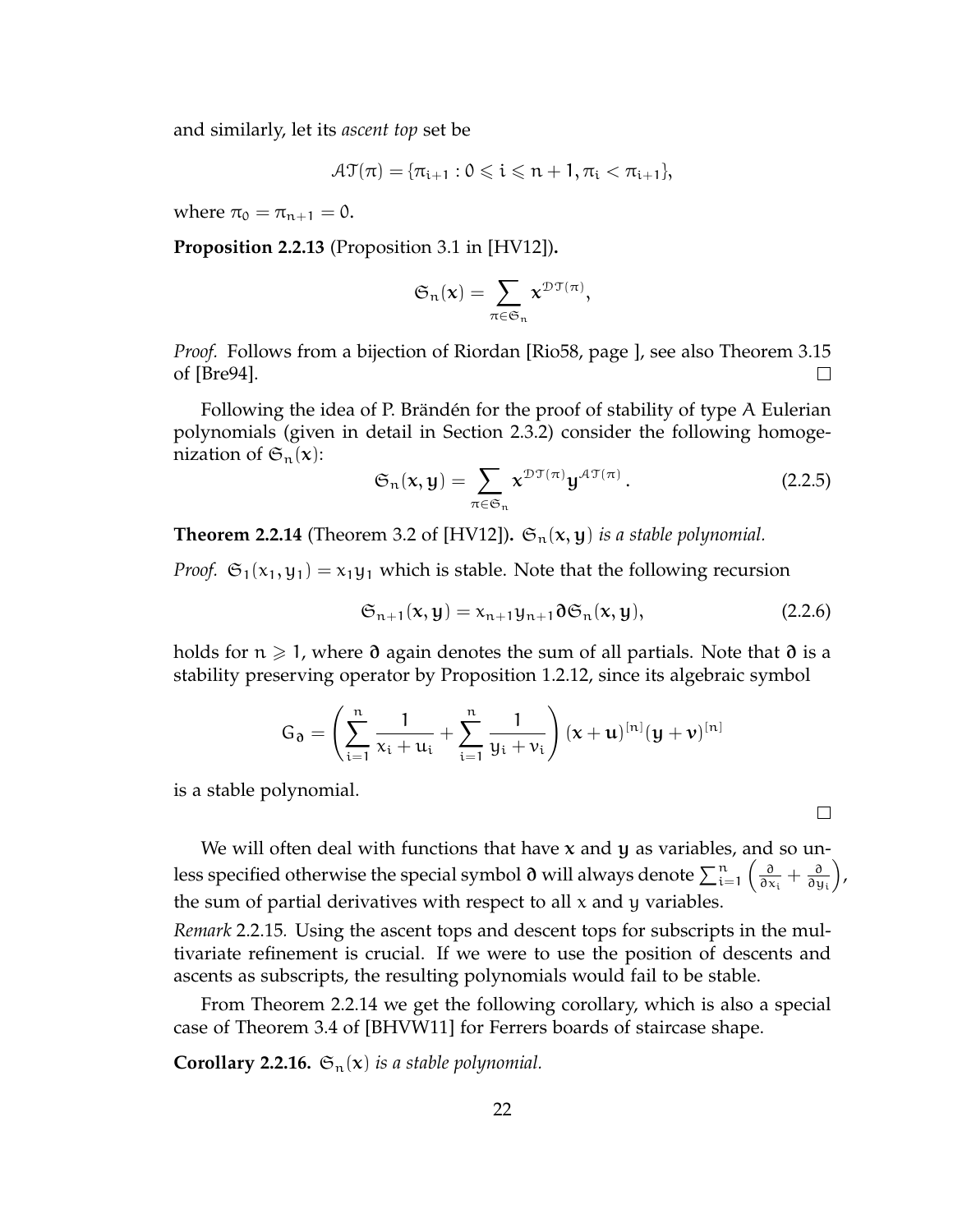In [BHVW11] the stability results for staircase shape boards were further extended to obtain a stable multivariate generalization of the multiset Eulerian polynomial previously studied by Simion [Sim84]. We continue along a similar direction as well, and extend Theorem 2.2.14 to a restricted subset of multiset permutations introduced in this section, the Stirling permutations.

#### **2.2.4 Multivariate second-order Eulerian polynomials**

Janson in [Jan08] suggested studying the trivariate polynomial that simultaneously counts all three statistics of the Stirling permutations (see also [Dum80]):

$$
\mathfrak{S}_n^{(2)}(x,y,z) = \sum_{\sigma \in \mathfrak{Q}_n} x^{\text{des}(\sigma)} y^{\text{asc}(\sigma)} z^{\text{plat}(\sigma)}.
$$
 (2.2.7)

We go a step further, and introduce a refinement of this polynomial obtained by indexing each ascent, descent and plateau by the value where they appear, i.e., ascent top, descent top, plateau:

$$
\mathfrak{S}_{n}^{(2)}(\mathbf{x}, \mathbf{y}, \mathbf{z}) = \sum_{\sigma \in \mathcal{Q}_{n}} \mathbf{x}^{\mathcal{DT}(\sigma)} \mathbf{y}^{\mathcal{AT}(\sigma)} \mathbf{z}^{\mathcal{PT}(\sigma)},
$$
(2.2.8)

where  $\mathcal{AT}(\sigma)$  and  $\mathcal{DT}(\sigma)$  are extended to Stirling permutations σ in the obvious way and the plateaux top set is defined as  $\mathfrak{PT}(\sigma) = {\sigma_i : \sigma_i = \sigma_{i+1}}$ . For example,

$$
\mathfrak{S}_1^{(2)}(x,y,z) = x_1y_1z_1, \n\mathfrak{S}_2^{(2)}(x,y,z) = x_2y_1y_2z_1z_2 + x_1x_2y_1y_2z_2 + x_1x_2y_2z_1z_2.
$$

These polynomials are multiaffine, since any value  $v \in \{1, \ldots, n\}$  can only appear at most once as an ascent top (similarly, at most once as a descent top or a plateau, respectively). This is immediate from the restriction in the definition of a Stirling permutation. Furthermore, each gap  $(j, j + 1)$  for  $0 \le j \le 2n$  in a Stirling permutation  $\sigma \in \Omega_n$  is either a descent, or an ascent or a plateau. This implies that  $\mathfrak{S}^{(2)}_{\mathfrak{n}}(\mathsf{x},\mathsf{y},\mathsf{z})$  is also homogeneous, and of degree 2n + 1.

**Theorem 2.2.17.** The polynomial  $\mathfrak{S}_n^{(2)}(\mathbf{x}, \mathbf{y}, \mathbf{z})$  defined in (2.2.8) is stable.

*Proof.* Note that

$$
\mathfrak{S}_{n+1}^{(2)}(x,y,z) = x_{n+1}y_{n+1}z_{n+1}\mathfrak{d}\mathfrak{S}_{n}^{(2)}(x,y,z),
$$
 (2.2.9)

where  $\mathfrak{d} = \sum_{i=1}^{n} \partial/\partial x_i + \sum_{i=1}^{n} \partial/\partial y_i + \sum_{i=1}^{n} \partial/\partial z_i$ . The recursion follows from the fact that each Stirling permutation in  $\mathcal{Q}_{n+1}$  is obtained by inserting two consecutive  $(n + 1)$ 's into one of the  $2n + 1$  gaps of some  $\sigma \in \mathcal{Q}_n$ . This insertion introduces a new ascent, a new plateau, a new descent, and removes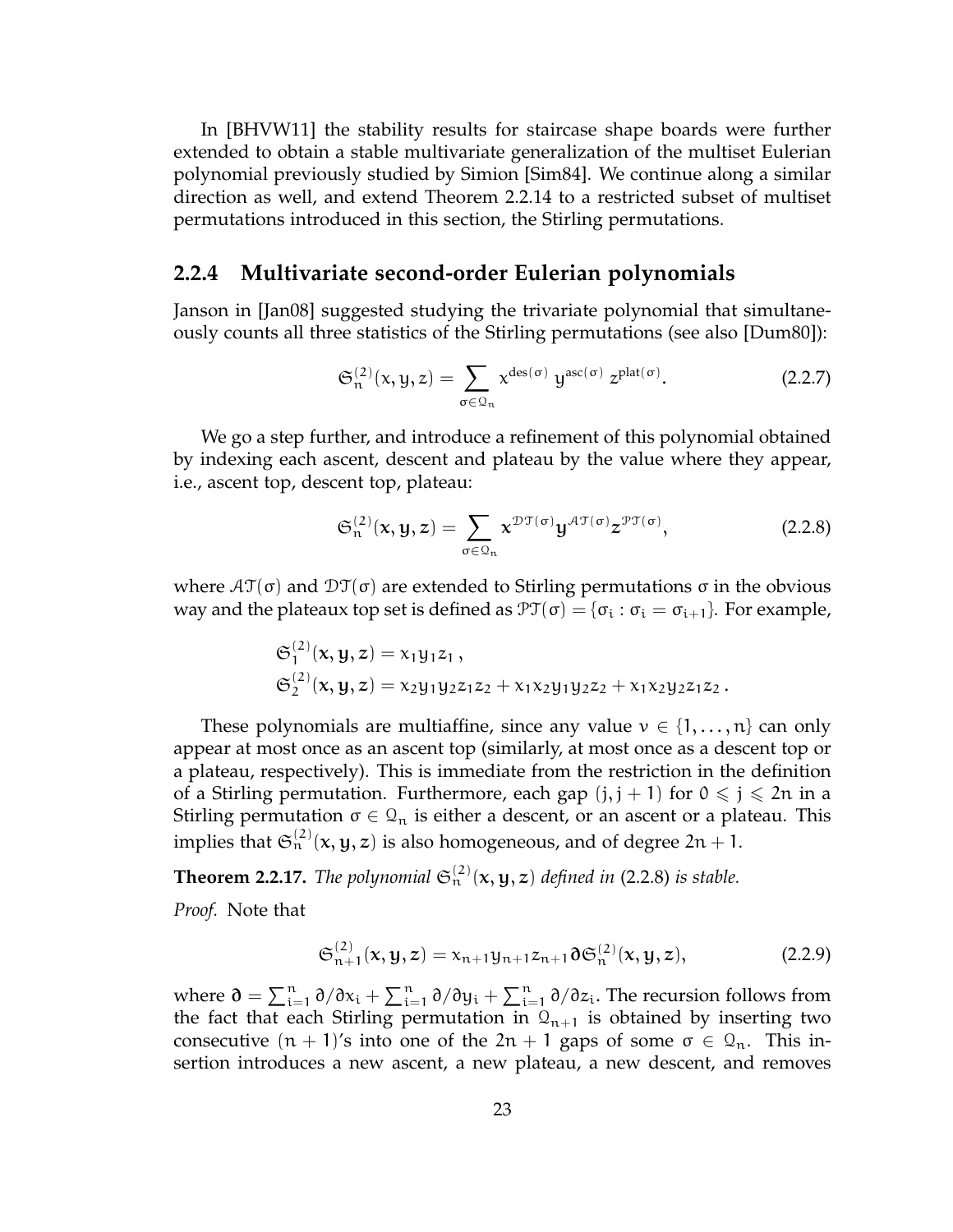the statistic—either ascent, plateau, or descent—that existed in the gap before. From here, the proof is analogous to that of Theorem 2.2.14.

There are some interesting corollaries of this theorem. First, note that, diagonalizing variables preserves stability (see part c in Lemma 1.2.3). Hence, by setting  $x_1 = \cdots = x_n = x$ ,  $y_1 = \cdots = y_n = y$ , and  $z_1 = \cdots = z_n = z$ , we immediately have the following.

**Corollary 2.2.18.** The trivariate generating polynomial  $\mathfrak{S}_n^{(2)}(x,y,z)$  defined in (2.2.7) *is stable.*

Specializing variables also preserves stability (part d of Lemma 1.2.3). Thus, by setting  $y = z = 1$ , we get back Theorem 2.2.10.

If we specialize variables first, without diagonalizing, namely set  $y_1 = \cdots =$  $y_n = z_1 = \cdots = z_n = 1$  we get a different corollary.

**Corollary 2.2.19.** *The multivariate descent polynomial for Stirling permutations*

$$
\mathfrak{S}_n^{(2)}(\mathbf{x}) = \sum_{\sigma \in \mathfrak{Q}_n} \mathbf{x}^{\mathfrak{DT}(\sigma)} \tag{2.2.10}
$$

*is stable.*

**Corollary 2.2.20** (Theorem 2.1 of [Jan08]). The trivariate polynomial  $\mathfrak{S}_n^{(2)}(x,y,z)$ *defined in* (2.2.7) *is symmetric in the variables* x*,* y*,* z*.*

*Proof.* Follows from the symmetry of the recursion (2.2.9) and the fact that  $\mathfrak{S}_1^{(2)}$  $x_1^{(2)}(x, y, z) = xyz.$  $\Box$ 

#### **2.2.5 Generalized Stirling permutations and Pólya urns**

One can model the differential recursion in (2.2.9) as follows (see the Urn I model in [Jan08]). Step 1: start with  $r = 3$  balls in an urn. Each ball has a different color: red, green, blue. At each step i, for  $i = 2 \dots n$ , we remove one ball (chosen uniformly at random) from the urn and put in three new balls, one of each color. The distribution of the balls of each color corresponds to the distribution of the ascents (red), descents (green), and plateau (blue) in a Stirling permutation. Our multivariate refinement can be thought of as simply labeling each ball by a number i that represents the step i when we placed the ball in the urn. Clearly, this method can be further generalized to r colors, as was done by Janson, Kuba and Panholzer in [JKP11], which led them to consider statistics over generalizations of Stirling permutations.

We begin with one such generalization suggested by Gessel and Stanley [GS78], called r-Stirling permutations, which have also been studied by Park in [Par94c, Par94a, Par94b] under the name r-multipermutations.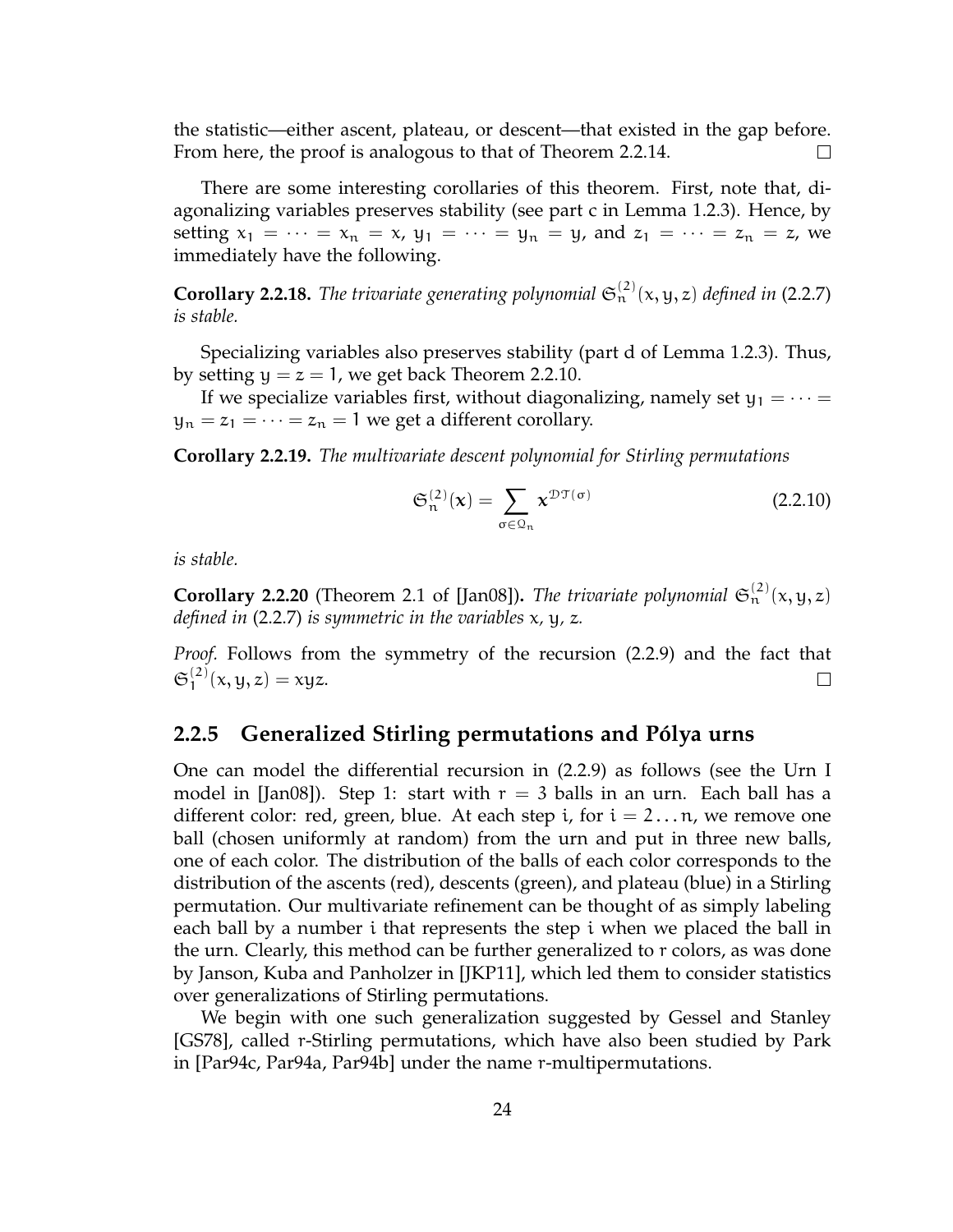**Definition 2.2.21.** Let r and n be a positive integers. The set of r*-Stirling permutations* of order n, denoted by  $\mathcal{Q}_n(r)$ , is the set of multiset permutations of  $\{1^{\circ}, \ldots, n^{\circ}\}$  with the property that all elements between two occurrences of i are at least i. In other words, every element that appears between "consecutive" occurrences of i is larger than i, or in pattern avoidance terminology,  $\mathcal{Q}_n$  consists of multiset permutations of  $\{1^r, \ldots, n^r\}$  that are 212-avoiding.

Janson, Kuba and Panholzer in [JKP11] considered various statistics over r-Stirling permutations. We define the ascent top sets and descent top sets identically as in the two previous sections (with the convention of padding with zeros,  $\sigma_0 = \sigma_{rn+1} = 0$ . In addition, we will adopt their definition of the jplateau, and define the analogous j-plateau top set.

**Definition 2.2.22.** For an r-Stirling permutation σ, a j*-plateau top set* of σ, denoted by  $\mathfrak{PT}_j(\sigma)$ , is the set of values  $\sigma_i$  such that  $\sigma_i = \sigma_{i+1}$  where  $\sigma_1 \dots \sigma_{i-1}$  contains  $j-1$  instances of  $\sigma_i$ .

In other words, a j-plateau counts the number of times the jth occurrence of an element is followed immediately by the  $(j + 1)$ st occurrence of it. We note that there are j-plateaux for  $j = 1 \dots r - 1$  in  $\mathcal{Q}_n(r)$ .

Now we can define a multivariate polynomial that is analogous to the previously studied  $\mathfrak{S}_\mathfrak{n}^{(1)}(\mathsf{x},\mathsf{y})$  and  $\mathfrak{S}_\mathfrak{n}^{(2)}(\mathsf{x},\mathsf{y},\mathsf{z})$ . For  $\mathsf{r}\geqslant1$ , let

$$
\mathfrak{S}_{n}^{(r)}(\mathbf{x}, \mathbf{y}, z_1, \dots, z_{r-1}) = \sum_{\sigma \in \mathfrak{Q}_n(r)} \mathbf{x}^{\mathfrak{DT}(\sigma)} \mathbf{y}^{\mathcal{A} \mathfrak{T}(\sigma)} \prod_{j=1}^{r-1} z_j^{\mathfrak{PT}_j(\sigma)}
$$
(2.2.11)

where  $z_i = z_{i,1}, \ldots, z_{i,n}$  for all  $j = 1, \ldots, r - 1$ .

**Theorem 2.2.23.**  $\mathfrak{S}_n^{(r)}(x, y, z_1, \ldots, z_{r-1})$  *is a stable polynomial.* 

*Proof.* The proof is identical to that of  $\mathfrak{S}_n$  and  $\mathfrak{S}_n^{(2)}$  (see Theorems 2.2.14 and 2.2.17) and therefore omitted.  $\Box$ 

As a corollary of this theorem, we obtain that the diagonalized polynomial,  $\mathfrak{S}_n^{(r)}(x,y,z_1,\ldots,z_{r-1})$  is symmetric in the variables  $x,y,z_1,\ldots,z_{r-1}$  which implies the results of Theorem 9 in [JKP11]. Analogously, we could define the rth order Eulerian numbers as the number of r-Stirling permutations with exactly k descents (or equivalently, k ascents or k j-plateau for some fixed j). We suggest the notation  $\langle \hat{n} \rangle$  $\binom{n}{k}_{r'}$  r being the shorthand for the r angle parentheses. The results for the special cases of  $r = 1$  and  $r = 2$  give the results for permutations and Stirling permutations, respectively.

Janson, Kuba and Panholzer in [JKP11] also studied statistics over generalized Stirling permutations. These permutations were previously investigated by Brenti in [Bre89, Bre98].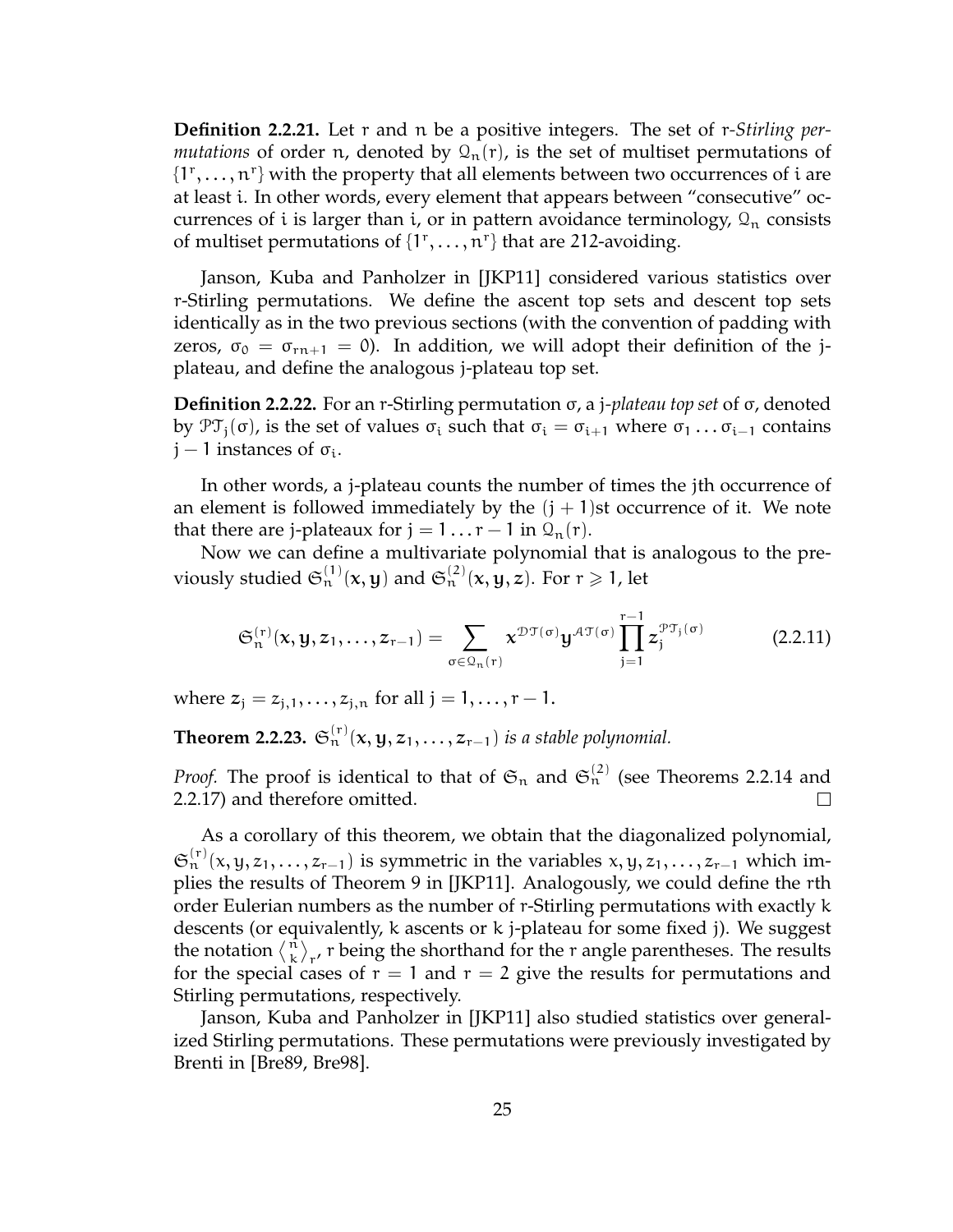**Definition 2.2.24.** Let  $k_1, \ldots, k_n$  be nonnegative integers. The set of *generalized Stirling permutations* of rank n, denoted by  $\mathbb{Q}_n^*$ , is the set of all permutations of the multiset  $\{1^{k_1}, \ldots, n^{k_n}\}$  with the same restriction as before: for each i, for  $1 \leq i \leq n$ , the elements occurring between two occurrences of i are at least i.

We can further generalize the multivariate Eulerian polynomials by simply extending the above defined statistics to generalized Stirling permutations. This corresponds to an urn model with balls colored with  $\kappa = \max_{i=1}^n k_i + 1$  many colors:  $c_1, c_2, \ldots, c_{\kappa}$ . We start with  $k_1 + 1$  balls in the urn colored with  $c_1, \ldots, c_{k_1+1}$ (each ball has a different color). In each round *i*, for  $2 \le i \le n$ , we remove one ball and put in  $k_i + 1$  balls, one from each of the first  $k_i + 1$  colors,  $c_1, \ldots, c_{k_i+1}$ . We can then define a multivariate polynomial counting all statistics simultaneously,

$$
\mathfrak{S}_{n}^{(*)}(\mathbf{x}, \mathbf{y}, \mathbf{z}_{1}, \dots, \mathbf{z}_{\kappa-2}) = \sum_{\sigma \in \mathfrak{Q}_{n}^{*}} \mathbf{x}^{\mathfrak{DT}(\sigma)} \mathbf{y}^{\mathcal{AT}(\sigma)} \prod_{j=1}^{\kappa-2} z_{j}^{\mathfrak{PT}_{j}(\sigma)}
$$
(2.2.12)

**Theorem 2.2.25.**  $\mathfrak{S}_n^{(*)}(x, y, z_1, \ldots, z_{\kappa-2})$  *is stable.* 

*Proof.*

$$
\mathfrak{S}^{(*)}_{n+1}(x,y,z_1,\ldots,z_{\lambda-1})=x_{n+1}y_{n+1}\left(\prod_{\ell=1}^{k_{n+1}-1}z_{\ell,n+1}\right)\partial\mathfrak{S}^{(*)}_n(x,y,z_1,\ldots,z_{\kappa-2}),
$$

where  $\lambda = \max(\kappa - 1, k_{n+1})$ , and  $\delta$ , as before, denotes the sum of all first-order partials (with respect to all variables in  $\mathfrak{S}^{(*)}_{\mathfrak{n}}$ ).  $\Box$ 

Theorem 2.2.23 is a special case of Theorem 2.2.25 with  $k_i = r$ , for all  $1 \leq i \leq$ n. Note that the diagonalized version of the polynomial defined in (2.2.12) need not be a symmetric function in all variables  $x, y, z_1, z_2, \ldots z_{\kappa-2}$ . Nevertheless, if we specialize all variables except x, i.e., by letting  $y = z_1 = \cdots = z_{\kappa-2} = 1$  we get the following result of Brenti.

**Theorem 2.2.26** (Theorem 6.6.3 in [Bre89])**.** *The descent generating polynomial over generalized Stirling permutations*

$$
\mathfrak{S}_n^{(*)}(x)=\sum_{\sigma\in\mathfrak{Q}_n^*}\chi^{edes(\sigma)}
$$

*has only real roots.*

Another interesting generalization could be obtained using the urn model. Consider a scenario when instead of removing one ball,  $s \geq 2$  balls are removed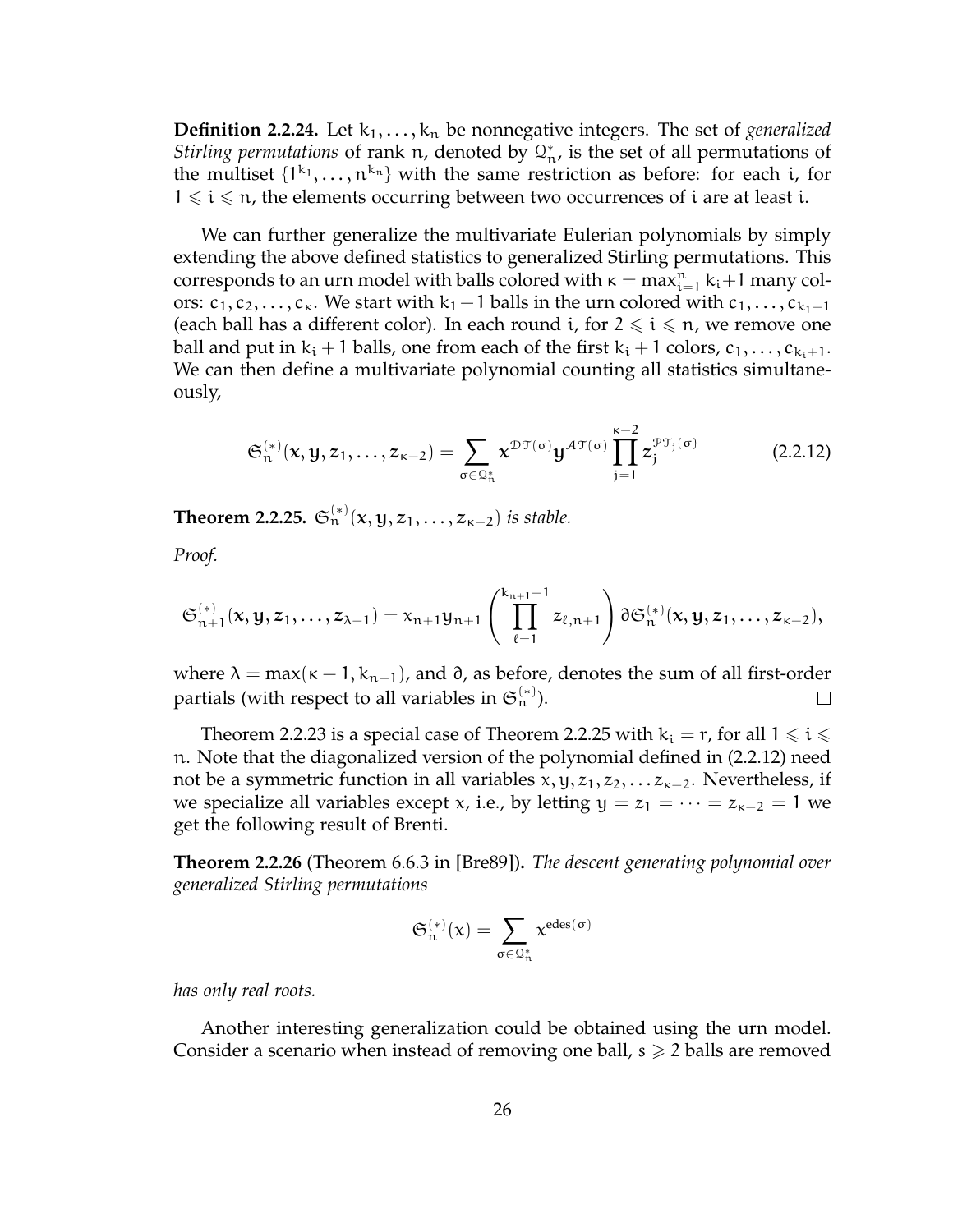in each round. This way, we could define  $(r, s)$ -Eulerian numbers, polynomials, and investigate whether they are stable or not.

Several related questions concerning q-analogs, Legendre–Stirling numbers, Durfee squares are posed in [HV12].

# **2.3 Stable** W**-Eulerian polynomials**

In this section, we discuss how the stability results of the Eulerian polynomials can be further extended in another direction. Reiner [Rei93, Rei95] and Brenti [Bre94] noted that the notion of descent can be defined for groups other than the symmetric groups. In this section we focus mainly on Coxeter groups.

We begin by revising some basic Coxeter group terminology, and show how descents can be defined in such groups. That is essentially all we need to define the so-called W-Eulerian polynomials, which we will denote as  $P(W; x)$  following Brenti (mainly to avoid confusion between the type A Eulerian polynomials and the classical ones).

Brenti showed that the type B Eulerian polynomials have only real roots and conjectured that for any Coxeter group W, the W-Eulerian polynomial is real-rooted. We follow our multivariate approach. In particular, we define refinements of the descent statistics that will give rise to stable multivariate W-Eulerian polynomials for some W. For type A, we present Brändén's proof [Brä10]. We then show how this can be extended to type B (hyperoctahedral group or signed permutations), generalizing the univariate result of Brenti. With a little more work we give a stable refinement for the generalized symmetric group (colored permutations). Finally, we show stability results for affine Eulerian polynomials, introduced by Dilks, Petersen, and Stembridge in [DPS09]. Our multivariate stability results generalize the already known univariate realrootedness results, but we are not able to settle the cases where real-rootedness is only conjectured (see Conjectures 2.3.3 and 2.4.3, and Remark 2.4.9).

#### **2.3.1 Eulerian polynomials for Coxeter groups**

We follow the notation in [BB05]. Let S be a set of Coxeter generators, m be a Coxeter matrix, and

$$
W = \langle S : (ss')^{m(s,s')} = e, \text{ for } s, s' \in S, m(s,s') < \infty \rangle
$$

be the corresponding Coxeter group. Given such a Coxeter system (W, S) and  $\sigma \in W$ , we denote by  $\ell_W(\sigma)$  the length of  $\sigma$  in W with respect to S.

**Definition 2.3.1.** For W a finite Coxeter group, the *descent* set of σ ∈ W is

$$
\mathcal{D}_\mathcal{W}(\sigma)=\{s\in S: \ell_\mathcal{W}(\sigma s)<\ell_\mathcal{W}(\sigma)\}.
$$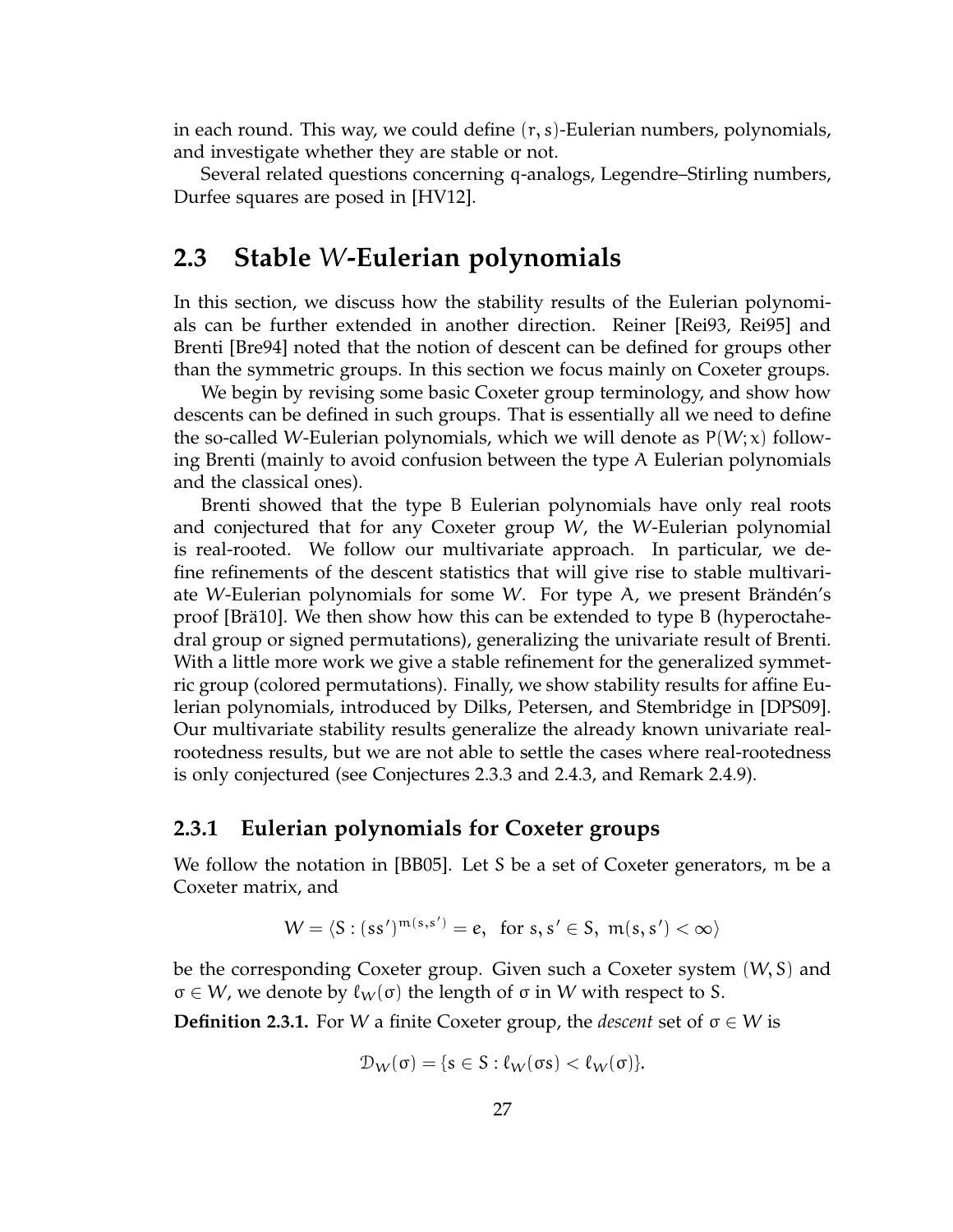**Definition 2.3.2.** For W a finite Coxeter group, the W-*Eulerian polynomial* is the descent generating polynomial

$$
P(W;x)=\sum_{\sigma\in W}x^{|\mathcal{D}_W(\sigma)|}.
$$

The study of these polynomials was originated by Brenti, who also made the following conjecture.

**Conjecture 2.3.3** (Conjecture 5.2 of [Bre94])**.** *For every finite Coxeter group* W*, the polynomial* P(W; x) *has only real roots.*

#### **2.3.2 Stable Eulerian polynomials for type** A

Let  $A_n$  denote the Coxeter group of type A of rank n. We can regard  $A_n$  as  $\mathfrak{S}_{n+1}$ , the group of all permutations on  $[n+1]$  with generators  $S = \{s_1, \ldots, s_n\}$ , where  $s_i$  is the transposition  $(i, i + 1)$  for  $1 \leq i \leq n$ .

**Proposition 2.3.4** (Proposition 1.5.3 in [BB05]). *Given*  $\sigma = \sigma_1 \dots \sigma_{n+1} \in A_n$ ,

$$
\mathcal{D}_A(\sigma) = \{s_i \in S : \sigma_i > \sigma_{i+1}\},\
$$

**Definition 2.3.5.** The *Eulerian polynomials of type* A are defined as

$$
P(A_n; x) = \sum_{\sigma \in A_n} x^{|D_A(\sigma)|}.
$$

Using this notation we have that

$$
P(A_n; x) = \frac{\mathfrak{S}_{n-1}(x)}{x},
$$

where  $\mathfrak{S}_n(x)$  denotes the classical Eulerian polynomial defined in Definition 2.1.10. Hence, by Theorem 2.1.14, we immediately have the following.

**Theorem 2.3.6.**  $P(A_n; x)$  *has only real roots.* 

To give a multivariate refinement of this polynomial we make use of following refined type A statistics.

**Definition 2.3.7.** Given  $\sigma \in A_n$ , define the type A *descent top* set to be

$$
\mathfrak{DT}_{A}(\sigma)=\{max(\sigma_{i},\sigma_{i+1}):1\leqslant i\leqslant n,\sigma_{i}>\sigma_{i+1}\},
$$

and similarly, let the type A *ascent top* set be

$$
\mathcal{AT}_{A}(\sigma) = \{\max(\sigma_i, \sigma_{i+1}) : 1 \leqslant i \leqslant n, \sigma_i < \sigma_{i+1}\}.
$$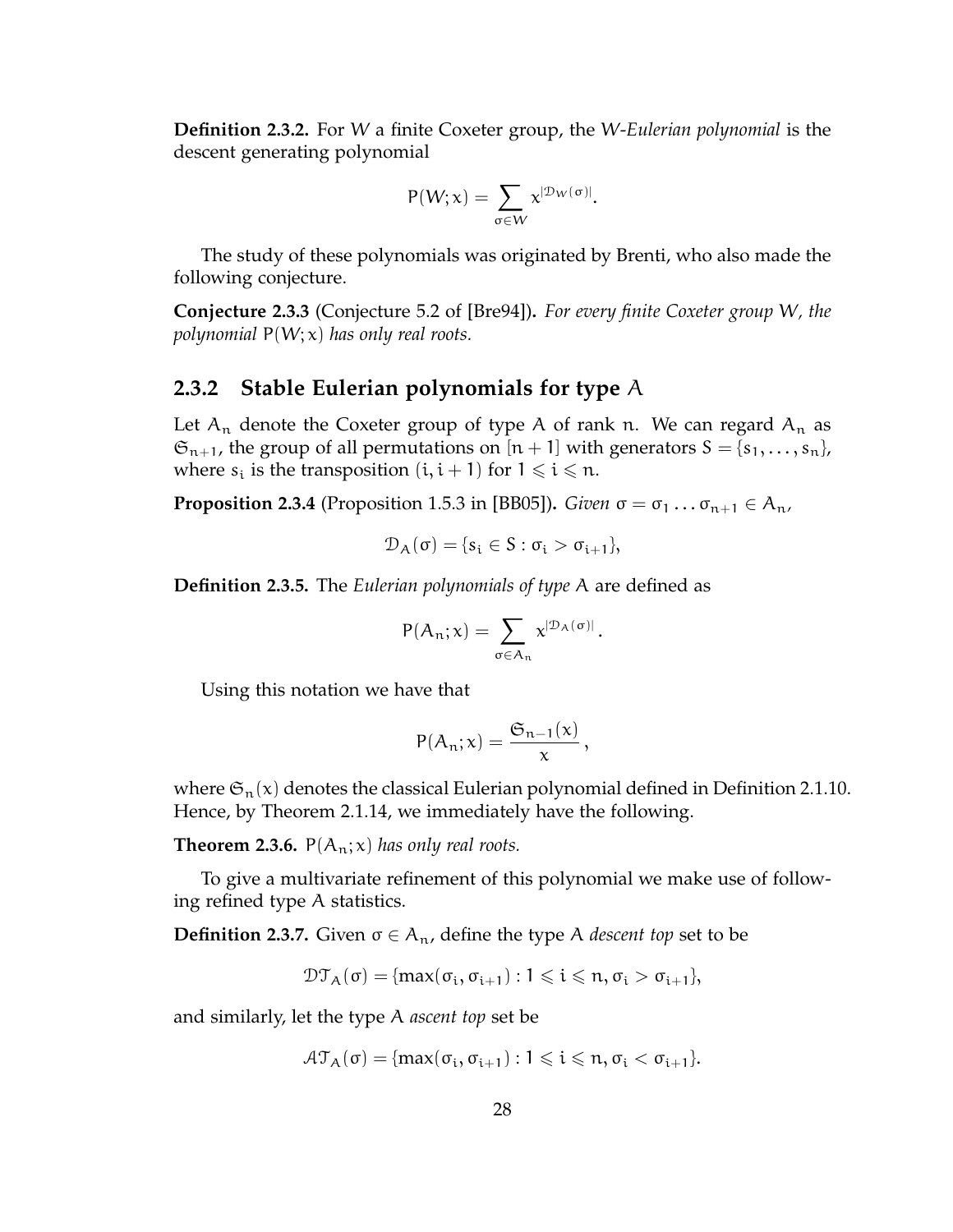*Remark* 2.3.8*.* This definition is slightly different from the descent top set defined in Definition 2.2.12 for extended descents. For example, when  $\sigma = 31452 \in A_4$ ,  $\mathcal{DT}_{A}(\sigma) = \{3, 5\}$  and  $\mathcal{AT}_{A}(\sigma) = \{4, 5\}.$ 

Note the seemingly superfluous notation  $max(\sigma_i, \sigma_{i+1})$  simply reduces to  $\sigma_i$ and  $\sigma_{i+1}$  in the case of type A descent top and ascent top sets, respectively. Its significance will become apparent when we introduce the type B descent top and ascent top sets (see Definition 2.3.15).

**Theorem 2.3.9** (Brändén [Brä10])**.**

$$
P(A_n; \mathbf{x}, \mathbf{y}) = \sum_{\sigma \in A_n} \mathbf{x}^{\mathcal{DT}_A(\sigma)} \mathbf{y}^{\mathcal{AT}_A(\sigma)}
$$
(2.3.1)

 $\Box$ 

*is stable.*

*Proof.* We proceed by induction. Note that  $P(A_0; x_1, y_1) = 1$  is stable. By observing the effect of inserting  $n + 1$  into a permutation  $\sigma \in A_{n-1}$  on the type A ascent top and descent top sets, we obtain the following recursion. For  $n > 0$ , we have

$$
P(A_n; x, y) = (x_{n+1} + y_{n+1})P(A_{n-1}; x, y) + x_{n+1}y_{n+1}\partial P(A_{n-1}; x, y).
$$
 (2.3.2)

We remind the reader here that  $\mathfrak{d} = \sum_{i=1}^n \left( \frac{\partial}{\partial x_i} \right)$  $\frac{\partial}{\partial x_i} + \frac{\partial}{\partial y}$ ∂y<sup>i</sup> . It is easy to check using Proposition 1.2.12 that the linear operator  $T = (x_{n+1} + y_{n+1}) + x_{n+1}y_{n+1}$  ∂ is stability-preserving, because its algebraic symbol

$$
G_T=x_{n+1}y_{n+1}\underbrace{\left[\dfrac{1}{y_{n+1}}+\dfrac{1}{x_{n+1}}+\displaystyle\sum_{i=1}^n\left(\dfrac{1}{x_i+u_i}+\dfrac{1}{y_i+\nu_i}\right)\right]}_{\text{In }\mathcal{H}_-\text{ when }\textbf{x},\textbf{y},\textbf{u},\textbf{v}\in\mathcal{H}^+}(\textbf{x}+\textbf{u})^{[n]}(\textbf{y}+\textbf{v})^{[n]}
$$

is a stable polynomial.

Specializing the  $y_i$  variables to 1, it follows that

**Corollary 2.3.10.**

$$
P(A_n; \mathbf{x}) = \sum_{\sigma \in A_n} \mathbf{x}^{\mathcal{DT}_A(\sigma)}
$$

*is stable.*

Diagonalizing  $x$ , we obtain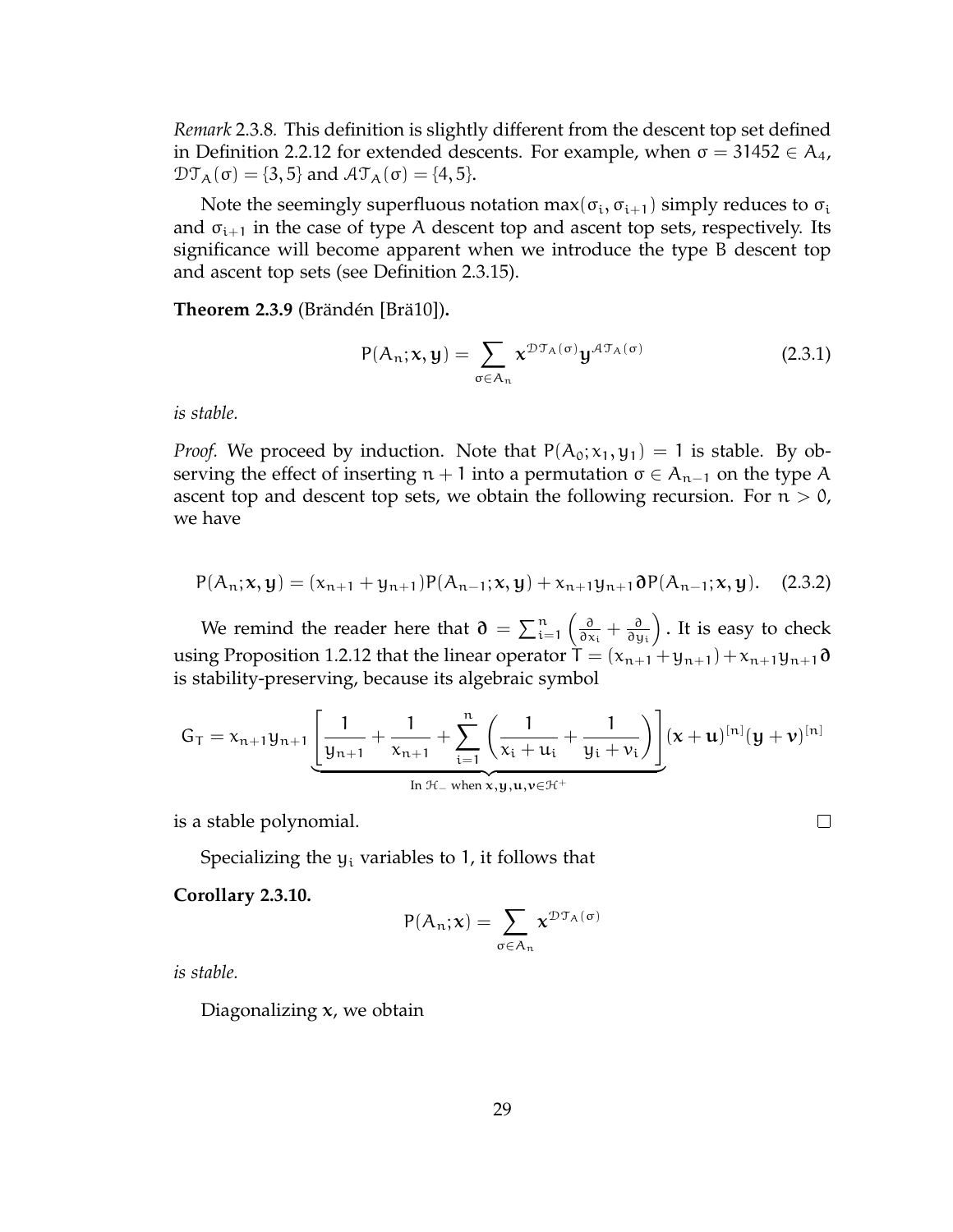**Corollary 2.3.11.**

$$
P(A_n; \boldsymbol{x}) = \sum_{\sigma \in A_n} \boldsymbol{x}^{|\mathcal{DT}_A(\sigma)|} = \sum_{\sigma \in A_n} \boldsymbol{x}^{|\mathcal{D}_A(\sigma)|}
$$

*is stable.*

#### **2.3.3 Stable Eulerian polynomials of type** B

Let  $B_n$  denote the Coxeter group of type B of rank n. We regard  $B_n$  as the group of all signed permutations on  $[\pm n] = \{-n, \ldots, -1, 1, \ldots, n\}$  with generators S =  ${s_0, s_1, \ldots, s_{n-1}}$ , where  $s_0$  is the transposition  $(-1, 1)$  and  $s_i = (i, i + 1)$  for  $1 \leq i \leq n-1$ . Given  $\sigma = (\sigma_1, \ldots, \sigma_n) \in B_n$ , we let

$$
N(\sigma)=|\{i\in[n]:\sigma_i<0\}|
$$

denote the number of negative entries in the signed permutation σ.

Type B descents have a simple combinatorial description that we will exploit.

**Proposition 2.3.12** (Corollary 3.2 of [Bre94], also Proposition 8.1.2 of [BB05])**.** *Given*  $\sigma \in B_n$ ,

$$
\mathcal{D}_B(\sigma) = \{s_i \in S : \sigma_i > \sigma_{i+1}\},\
$$

where  $\sigma_0 \stackrel{\text{def}}{=} 0$ .

Analogously to type A, the type B Eulerian polynomials have only real roots. **Theorem 2.3.13** (Brenti [Bre94])**.**

$$
P(B_n; x) = \sum_{\sigma \in B_n} x^{|D_B(\sigma)|}
$$
 (2.3.3)

*has only real roots.*

In [Bre94], Brenti introduced a "q-analog"<sup>2</sup> of the univariate Eulerian polynomials and showed the following.

**Theorem 2.3.14** (Corollary 3.7 of [Bre94]). *For*  $q \ge 0$ ,

$$
\mathcal{B}_{n}(x;q) = \sum_{\sigma \in B_{n}} q^{N(\sigma)} x^{|\mathcal{D}_{B}(\sigma)|}.
$$
 (2.3.4)

*has only real roots.*

<sup>&</sup>lt;sup>2</sup>We adopt Brenti's notation and use the variable q here. At the same time we would like to point out that q-analog is usually used when the statistic we keep track of by q is Mahonian, i.e., equidistributed with the number of inversions, or the major index.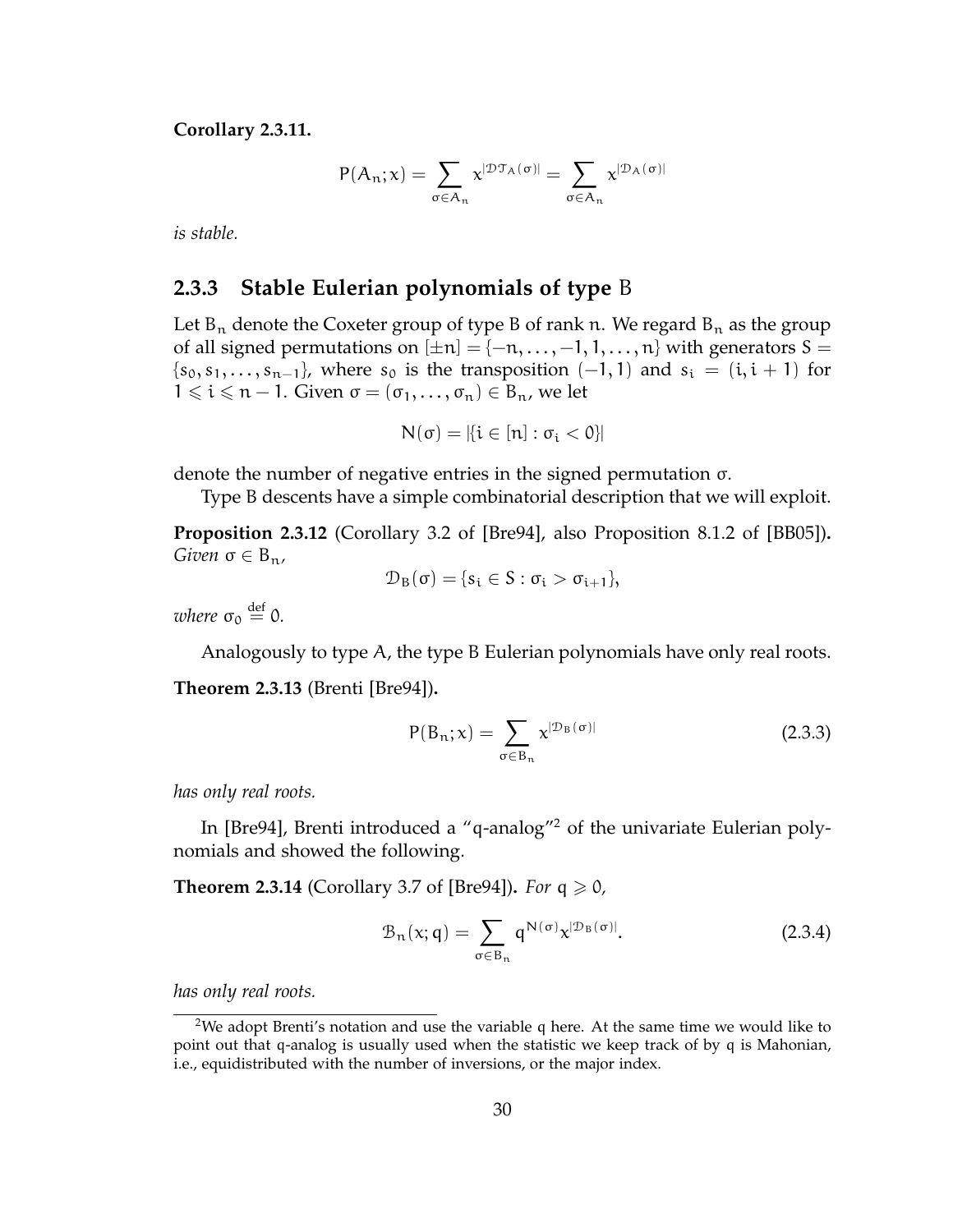These  $\mathcal{B}_n(x; q)$  polynomials specialize to Eulerian polynomials P( $A_{n-1}; x$ ) and  $P(B_n; x)$ —when q = 0 and q = 1, respectively—so that Theorem 2.3.14 simultaneously generalizes Theorem 2.3.6 and 2.3.13.

We will proceed in the same way that Theorem 2.3.9 extends Theorem 2.3.6. Recall that the stability of the multivariate refinement of the type A Eulerian polynomials in (2.3.1) came from the choice of the statistic. Choosing the larger index from each ascent and descent allowed for the simple stability-preserving recursion.

Next we extend this idea to signed permutations in such a way that the definitions remain consistent with the definitions for ordinary permutations.

**Definition 2.3.15.** Given  $\sigma \in B_n$ , define the type B *descent top* set to be

$$
\mathcal{DT}_{B}(\sigma) = \{ \max(|\sigma_i|, |\sigma_{i+1}|) : 0 \leqslant i \leqslant n-1, \sigma_i > \sigma_{i+1} \}.
$$

Analogously, we define the type B *ascent top* set to be

$$
\mathcal{AT}_{B}(\sigma)=\{\text{max}(|\sigma_i|,|\sigma_{i+1}|):0\leqslant i\leqslant n-1,\,\sigma_i<\sigma_{i+1}\}.
$$

For example, for  $\sigma = (3, 1, -4, -5, 2) \in B_5$ , we have  $\mathfrak{DT}_B(\sigma) = \{3, 4, 5\}$  and  $AT_{\text{B}}(\sigma) = \{3, 5\}.$ 

Now we are in position to give a multivariate strengthening of Theorem 2.3.14. **Theorem 2.3.16** (Theorem 3.9 of [VW12]). *For*  $q \ge 0$ ,

$$
\mathcal{B}_{n}(\mathbf{x}, \mathbf{y}; \mathbf{q}) = \sum_{\sigma \in B_{n}} \mathbf{q}^{N(\sigma)} \mathbf{x}^{\mathcal{D} \mathcal{T}_{B}(\sigma)} \mathbf{y}^{\mathcal{A} \mathcal{T}_{B}(\sigma)}
$$
(2.3.5)

 $\Box$ 

*is stable.*

*Proof.* As in the proof of Theorem 2.3.9, we proceed by induction.  $B_1(x_1, y_1; q) =$  $qx_1 + y_1$  is stable when  $q \ge 0$ , which settles the base case. By observing the effect on the ascent top and descent top sets of type B of inserting  $n + 1$  or  $-(n + 1)$  into a signed permutation  $\sigma \in B_n$ , we obtain the following recursion. For  $n > 0$ , we have

$$
\mathcal{B}_{n+1}(\mathbf{x}, \mathbf{y}; \mathbf{q}) = (q\mathbf{x}_{n+1} + \mathbf{y}_{n+1})\mathcal{B}_n(\mathbf{x}, \mathbf{y}; \mathbf{q}) + (1+\mathbf{q})\mathbf{x}_{n+1}\mathbf{y}_{n+1}\partial \mathcal{B}_n(\mathbf{x}, \mathbf{y}; \mathbf{q}).
$$
 (2.3.6)

To complete the proof, we note that for a fixed  $q \geq 0$ , the linear operator acting on the right hand side,  $T = (qx_n + y_n) + (1 + q)x_ny_n$  preserves stability by Proposition 1.2.12, since

$$
G_T = \left[\frac{q}{y_{n+1}} + \frac{1}{x_{n+1}} + \sum_{i=1}^n \left(\frac{1+q}{x_i+u_i} + \frac{1+q}{y_i+v_i}\right)\right] (x+u)^{[n]} (y+v)^{[n]}
$$

is stable whenever  $q \ge 0$ .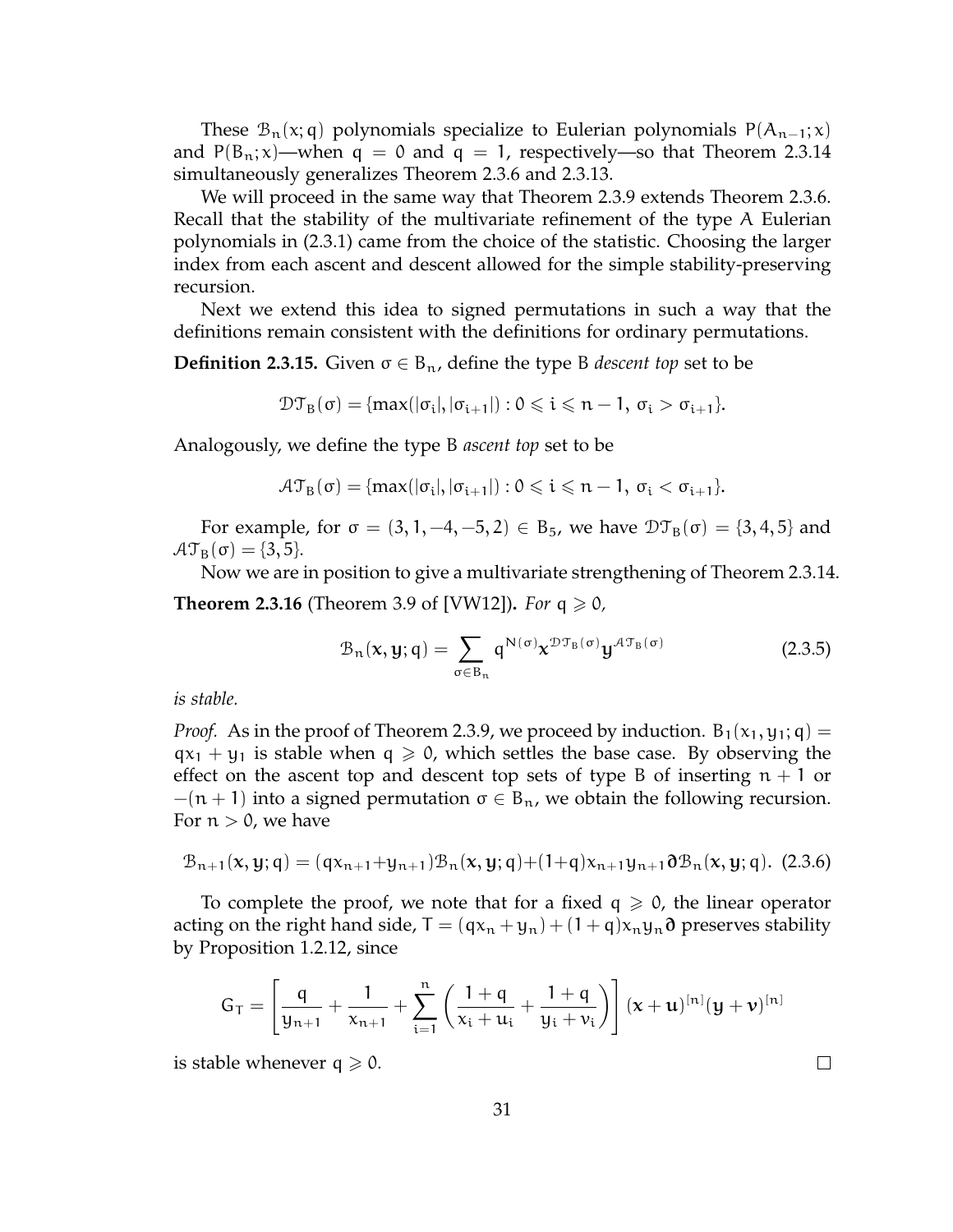By looking at (2.3.6) it is clear that we can have a strengthening of Theorem 2.3.16 for  $\mathcal{B}_n(x, y; p, q)$  where the additional variable p counts the positive values in  $\sigma_1 \dots \sigma_n \in B_n$ .

*Remark* 2.3.17*.* It is possible to define excedance for hyperoctahedral groups as well (see [Bre94]). The multivariate refinement used in (2.3.5) simultaneously refines the type B descent and the type B excedance statistic. See Theorem 3.15 of [Bre94] for a bijective proof using an extension of Foata's "fundamental transformation".

Theorem 2.3.16 has some noteworthy consequences. The value of  $\mathcal{B}_n(x, y; q)$ at  $q = -1$  is immediate from the recursion.

**Corollary 2.3.18.**

$$
\mathcal{B}_n(x, y; -1) = (y - x)^{[n]}
$$

If we set  $q = 1$ , we obtain the analogue of Theorem 2.3.9 for type B.

**Corollary 2.3.19.**

$$
\mathcal{B}_n(x,y;1)=\sum_{\sigma\in B_n}x^{\mathcal{DT}_{B}(\sigma)}y^{\mathcal{AT}_{B}(\sigma)}
$$

*is stable.*

*Remark* 2.3.20*.* We would like to point out that when we plug in q = 0 into (2.3.5), we get a *homogenized* polynomial that is not equal to the polynomial  $P(A_{n-1}; x, y)$  from (2.3.1), since their recursions differ. Rather,  $B_n(x, y; 0)$  is the permanent of the so-called staircase Ferrers matrix—a special case of the matrices considered in Chapter 1. Let  $M = (m_{ij})$  be the following  $n \times n$  matrix. For  $i, j \in [n]$ , let  $m_{ij} = x_i$ , whenever  $i < j$  and  $m_{ij} = y_j$ , otherwise. When we expand the permanent by the last column, we obtain the recurrence in (2.3.6) with  $q = 0$  (cf. the proof of Lemma 1.3.4).

Specializing all the y variables in  $\mathcal{B}_n(x, y; q)$  to 1 preserves stability.

**Corollary 2.3.21.** *For*  $q \ge 0$ *,* 

$$
\mathcal{B}_n(\mathbf{x};q) = \sum_{\sigma \in B_n} q^{N(\sigma)} \mathbf{x}^{\mathcal{DT}_B(\sigma)}
$$

*is stable.*

*Remark* 2.3.22. Finally, observe that (the non-homogeneous)  $B_n(x; q)$  polynomial does reduce to  $P(A_{n-1}; x)$  and  $P(B_n; x)$ —the multivariate Eulerian polynomial of type A and type B—when  $q = 0$  and  $q = 1$ , respectively.

Diagonalizing x in  $\mathcal{B}_n(x; q)$  yields the polynomial  $\mathcal{B}_n(x; q)$  defined in (2.3.4). We therefore recover Theorem 2.3.14 as a corollary.

**Corollary 2.3.23.** *For*  $q \ge 0$ ,  $B_n(x; q)$  *is stable.*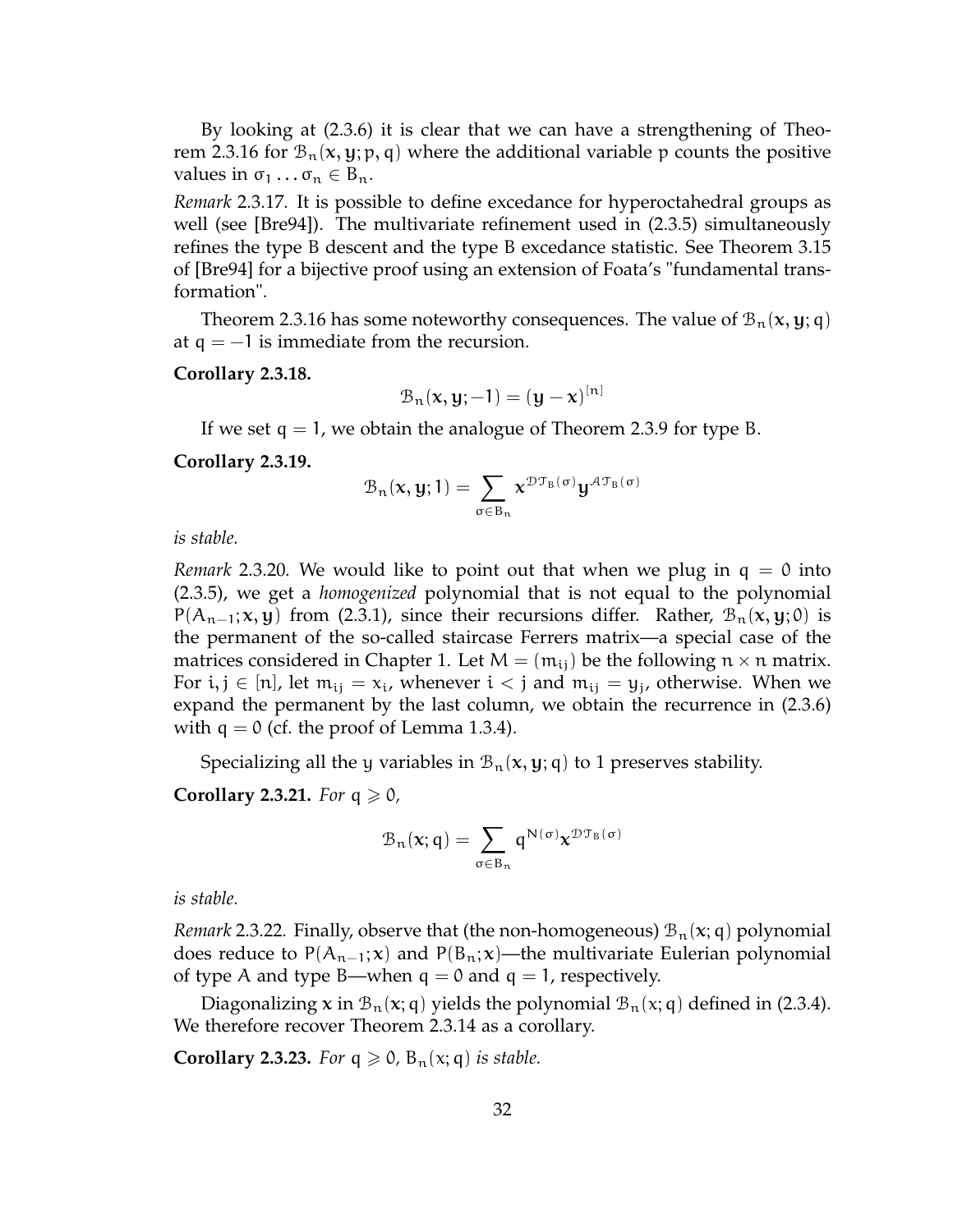### **2.3.4 Stable Eulerian polynomials for colored permutations**

Theorem 2.3.16 can be extended in two directions independently: from signed permutations to colored permutations, and from a single q variable to several.

Let  $\mathbb{Z}_r$  denote the cyclic group of order r with generator  $\zeta$ . We will take  $\zeta$  to be an rth primitive root of unity. The wreath product  $G_n^r = \mathbb{Z}_r \wr A_{n-1}$ is the semidirect product  $(\mathbb{Z}_r)^{\times n} \rtimes A_{n-1}$ . Its elements can be thought of as  $\sigma = (\zeta^{e_1}\tau_1,\ldots,\zeta^{e_n}\tau_n)$ , where  $e_i \in \{0,1,\ldots,r-1\}$  and  $\tau \in A_{n-1}$ .  $G_n^r$  is sometimes called the generalized symmetric group. Its elements are also known as r-colored permutations, which reduce to signed permutations and ordinary permutations when  $r = 2$  and  $r = 1$ , respectively. In other words,  $B_n = G_n^2$  and  $A_{n-1} = G_n^1$ .

**Definition 2.3.24.** Given  $\sigma = (\zeta^{e_1}\tau_1,\ldots,\zeta^{e_n}\tau_n) \in G_n^r$ , let  $\mathcal{N}(\sigma)$  be the multiset in which each  $i \in [n]$  appears  $e_i$  times. Note that for  $\sigma \in B_n$ ,  $|\mathcal{N}(\sigma)| = N(\sigma)$ , the number of negative entries in  $\sigma = (\sigma_1, \ldots, \sigma_n)$ .

We adopt the following total order on the elements of  $(\mathbb{Z}_r \times [n]) \cup \{0\}$  (see [Ass10], for example):

$$
\zeta^{r-1}n < \dots < \zeta n < \zeta^{r-1}(n-1) < \dots < \zeta(n-1) < \dots < \zeta^{r-1}1 < \dots < \zeta 1 < 0
$$
  
0 < 1 < \dots < n.

Using this ordering, the definitions of descent, descent top set, and ascent top set all extend verbatim from  $B_n$  to  $G_n^r$ . We shall therefore, by slightly abusing the notation, use the same symbols to denote them. For example, when  $\sigma =$  $(3, \zeta^2 1, \zeta^2 4, \zeta^4 5, \zeta 2) \in G_{\mathfrak{n}}^5$ , then  $\mathfrak{DT}_B(\sigma) = \{3, 5\}$ , and  $\mathcal{AT}_B(\sigma) = \{3, 4, 5\}$ .

Brändén generalized Brenti's  $\mathcal{B}_n(x; q)$  polynomial, defined in (2.3.4), to multiple q variables, and proved the following.

**Theorem 2.3.25** (Corollary 6.5 in [Brä06]). Let  $q = (q_1, ..., q_n)$ . If  $q_i \ge 0$ , for  $1 \leqslant i \leqslant n$ , then

$$
\mathcal{B}_{n}(x; \mathbf{q}) = \sum_{\sigma \in B_{n}} \mathbf{q}^{\mathcal{N}(\sigma)} x^{|\mathcal{D}_{B}(\sigma)|}.
$$
 (2.3.7)

*has only simple real roots.*

Next, we extend this result simultaneously to  $G_n^r$  and to multiple x variables.

**Theorem 2.3.26.** If  $q_i \ge 0$ , for all  $1 \le i \le n$ , then the multivariate q-Eulerian *polynomial for the generalized symmetric group,* G<sup>r</sup> <sup>n</sup>*, defined as*

$$
G_{n}^{r}(x, y; q) = \sum_{\sigma \in G_{n}^{r}} q^{\mathcal{N}(\sigma)} x^{\mathcal{D} \mathcal{T}_{B}(\sigma)} y^{\mathcal{A} \mathcal{T}_{B}(\sigma)}
$$
(2.3.8)

*is stable.*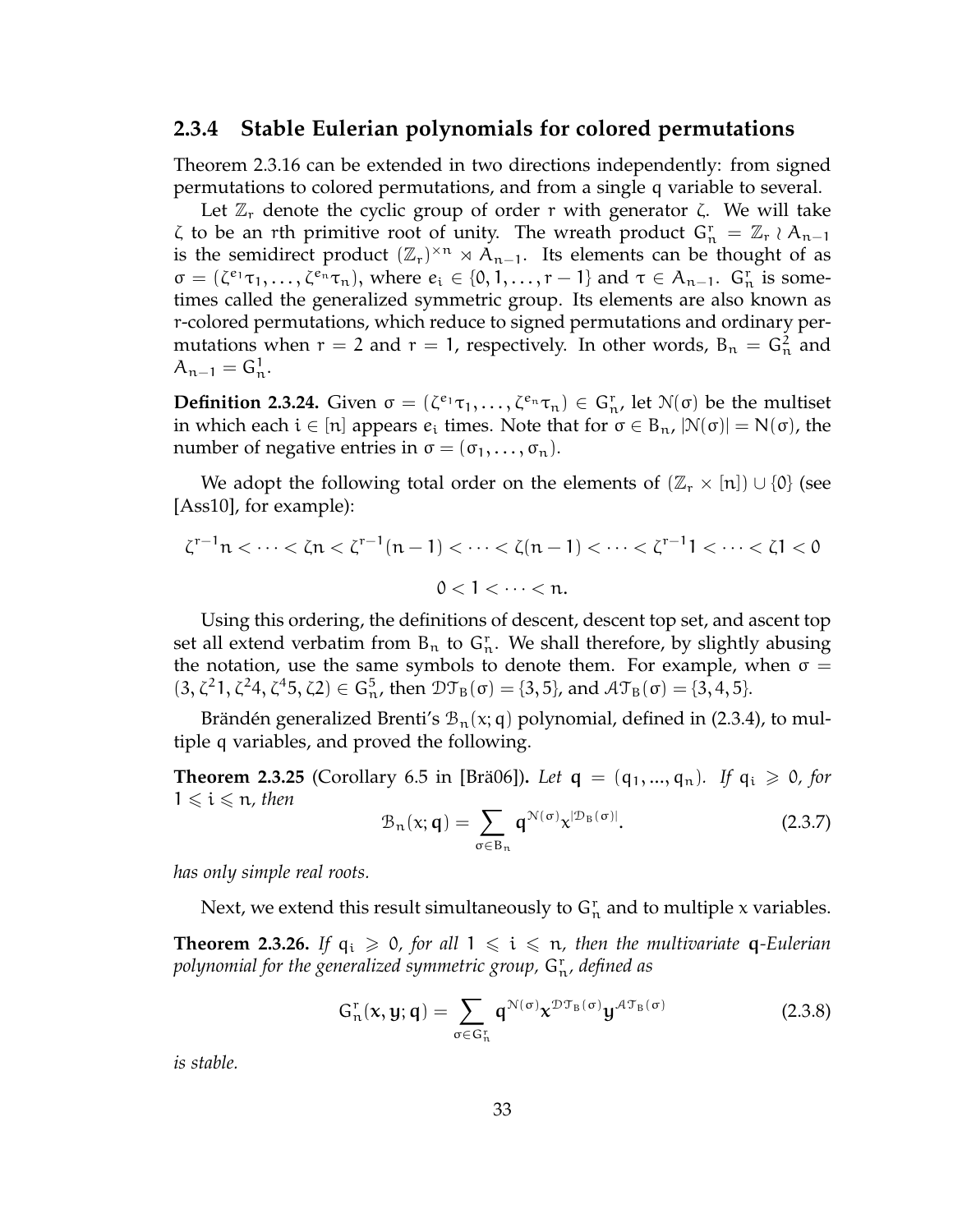*Proof.*  $G_n^r(x_1, y_1; q_1) = (q_1 + \cdots + q_1^{r-1})$  $j_1^{r-1}$ ) $x_1 + y_1$  is clearly stable when  $q_1 \geq 0$ . The theorem follows immediately from the following recursion. For  $n > 1$ ,

$$
G_n^r(x, y; q) = [(q_n + \cdots + q_n^{r-1})x_n + y_n + (1 + \cdots + q_n^{r-1})x_ny_n\mathfrak{d}] G_{n-1}^r(x, y; q).
$$

As a consequence, we obtain a generalization of Corollary 2.3.18 to  $G_n^r$ . **Corollary 2.3.27.** Let  $r \ge 2$ . For an rth root of unity,  $\zeta \ne 1$ , we have

$$
G_n^r(x, y; \underbrace{\zeta, \ldots, \zeta}_{n}) = (y - x)^{[n]}.
$$

Letting  $r = 2$  also generalizes Theorem 2.3.16 to multiple q variables.

**Corollary 2.3.28.** *If*  $q_i \ge 0$ *, for all*  $1 \le i \le n$ *, then*  $B_n(x, y; q)$  *is stable.* 

Diagonalizing q gives us a result for  $G_n^r$  with a single q variable.

**Corollary 2.3.29.** If  $q \ge 0$ , then  $G_n^r(x, y; q)$  is stable.

# **2.4 Stable** W-Eulerian polynomials

Dilks, Petersen and Stembridge studied Eulerian-like polynomials associated to affine Weyl groups. They defined the so-called "affine" W-Eulerian polynomials as the "affine descent"-generating polynomials over the corresponding finite Weyl group. In [DPS09], it was shown that the (univariate) W-Eulerian polynomials have only real roots for types A and C, and also for the exceptional types. We strengthen these results for types A and C by giving multivariate stable refinements of these polynomials as well.

**Definition 2.4.1.** For W a finite Weyl group, the *affine descent* set of  $\sigma \in W$  is

$$
\mathcal{D}_W(\sigma) = \mathcal{D}_W(\sigma) \cup \{s_0 : \ell_W(\sigma s_0) > \ell_W(\sigma)\},
$$

where  $s_0$  is the reflection corresponding to the lowest root in the underlying crystallographic root system. See [DPS09] for further details and the motivation behind this definition.

**Definition 2.4.2.** For W a finite Weyl group, the W-*Eulerian polynomial* is the affine descent generating polynomial

$$
\widetilde{P}(W,x)=\sum_{\sigma\in W}x^{|\widetilde{\mathcal{D}}_W(\sigma)|}.
$$

Note that the summation is over the corresponding finite Weyl group W.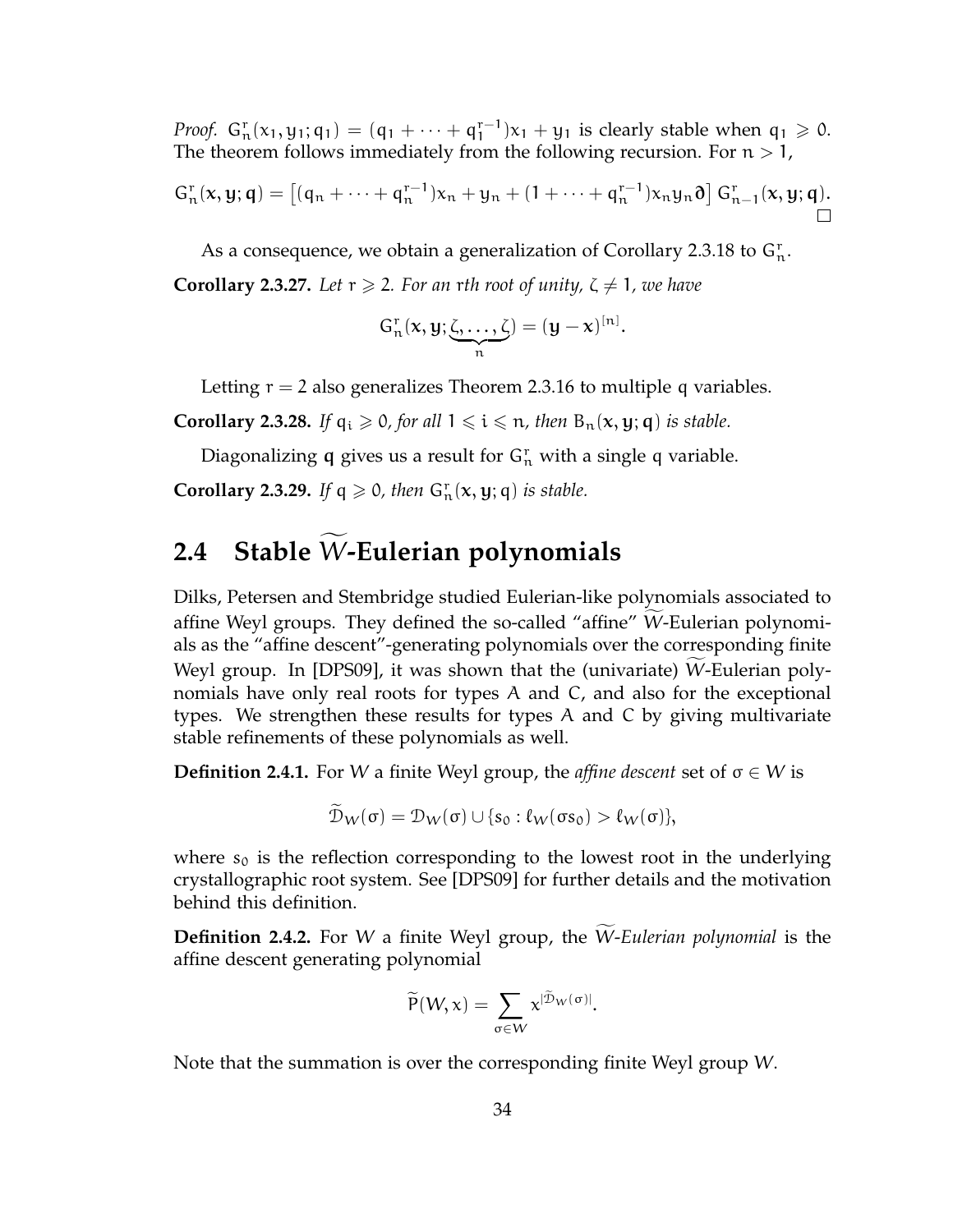Dilks, Petersen and Stembridge proposed a companion to Conjecture 2.3.3.

**Conjecture 2.4.3** (Conjecture 4.1 of [DPS09])**.** *For every finite Weyl group* W*, the affine descent generating polynomial*  $P(W, x)$  *has only real roots.* 

#### **2.4.1 Stable affine Eulerian polynomials of type** A

Let  $A_n$  denote the Coxeter group of type A of rank n. The affine descents of type A contain the (ordinary) descents of type A and an extra "affine" descent at 0 if and only if,  $\sigma_{n+1} > \sigma_1$ , where  $\sigma = (\sigma_1, \ldots, \sigma_{n+1}) \in A_n$ . Formally,

$$
\mathcal{D}_{A}(\sigma)=\mathcal{D}_{A}(\sigma)\cup\{s_{0}:\sigma_{n+1}>\sigma_{1}\}.
$$

See Section 5.1 in [DPS09] for further details.

The definitions of descent top and ascent top sets for type A can be extended in the obvious way. For  $\sigma \in A_n$ ,

$$
\overline{\mathcal{DT}}_{A}(\sigma) = \mathcal{DT}_{A}(\sigma) \cup \{\sigma_{n+1} : \sigma_{n+1} > \sigma_{1}\},
$$
  

$$
\widetilde{\mathcal{AT}}_{A}(\sigma) = \mathcal{AT}_{A}(\sigma) \cup \{\sigma_{1} : \sigma_{n+1} < \sigma_{1}\}
$$

and we obtain the following result.

**Theorem 2.4.4.**

$$
\widetilde{P}(A_n;\boldsymbol{x},\boldsymbol{y})=\sum_{\sigma\in A_n}\boldsymbol{x}^{\widetilde{\mathcal{DT}}_A(\sigma)}\boldsymbol{y}^{\widetilde{\mathcal{AT}}_A(\sigma)}
$$

*is stable.*

*Proof.* This statement is immediate once we establish the following lemma. Stability then follows, since  $P(A_n; x, y)$  is stable and the operator on the right-hand side is clearly stability-preserving.  $\Box$ 

**Lemma 2.4.5.** *For* n > 0*, we have*

$$
P(A_n; x, y) = (n + 1)x_{n+1}y_{n+1}P(A_{n-1}; x, y).
$$

*Proof.* Consider a permutation  $\sigma \in A_{n-1}$ . We will modify it to obtain a permutation in  $A_n$ . Append  $(n + 1)$  to the end of  $\sigma$  and pick a cyclic rotation of the newly obtained permutation. The new permutation will have the same affine ascent top and affine descent top sets as the ascent top and descent top sets σ had and in addition it will have  $(n + 1)$  both as an ascent top and as a descent top. To conclude the proof, note that there are exactly  $n+1$  cyclic rotations. This is essentially a refinement of the proof of Proposition 1.1 of [Pet05].  $\Box$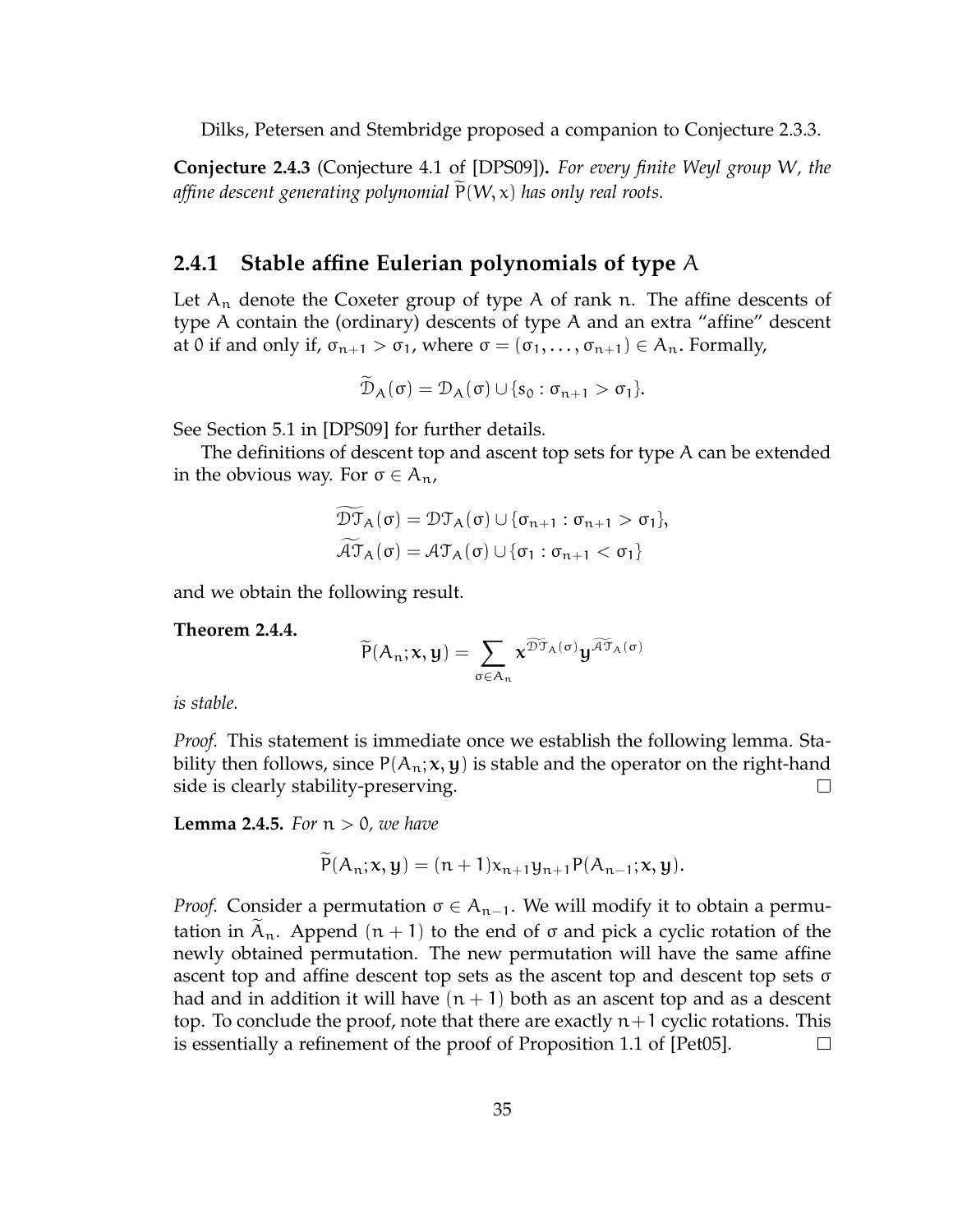By diagonalizing x and specializing y to 1, Lemma 2.4.5 reduces to an identity discovered by Fulman (Corollary 1 in [Ful00]) and we recover a result of Dilks, Petersen, and Stembridge:

**Corollary 2.4.6** (see Section 4 of [DPS09])**.**

$$
\widetilde{P}(A_n; x) = \sum_{\sigma \in A_n} x^{|\widetilde{\mathcal{D}}_A(\sigma)|}
$$

*has only real roots.*

One can construct a recurrence from Lemma 2.4.5 for the affine Eulerian polynomials of type A as well, but this recurrence will not preserve stability.

#### **2.4.2 Stable affine Eulerian polynomials of type** C

Let  $C_n$  denote the Coxeter group of type C of rank n. Affine descents of type C consist of the ordinary descent set of type C, which coincides with the descent set of type B (see Proposition 2.3.12 for type B descents) and an extra "affine" descent at 0 when  $\sigma_n > 0$ . Formally,

$$
\mathcal{D}_C(\sigma)=\mathcal{D}_C(\sigma)\cup\{s_0:\sigma_n>0\}.
$$

See Section 5.2 of [DPS09] for further details.

As in type A, the definition of the type C affine ascent and descent top sets can be adapted from those of type C (equivalently, type B). For  $\sigma \in C_n$ , let

$$
\widetilde{\mathcal{DT}}_{\mathsf{C}}(\sigma) = \mathcal{DT}_{\mathsf{B}}(\sigma) \cup \{\sigma_n : \sigma_n > 0\},
$$
  

$$
\widetilde{\mathcal{AT}}_{\mathsf{C}}(\sigma) = \mathcal{AT}_{\mathsf{B}}(\sigma) \cup \{\sigma_n : \sigma_n < 0\}.
$$

**Theorem 2.4.7.**

$$
\widetilde{P}(C_n; x, y) = \sum_{\sigma \in C_n} x^{\widetilde{\mathfrak{DT}}_C(\sigma)} y^{\widetilde{\mathcal{A}} \widetilde{\mathfrak{T}}_C(\sigma)}
$$

*is stable.*

*Proof.*  $\widetilde{P}(C_1; x_1, y_1) = 2x_1y_1$  and the following recurrence holds for  $n > 1$ :

$$
P(C_n; x, y) = 2x_n y_n \partial P(C_{n-1}; x, y).
$$

We note that a very similar recurrence also appeared in Theorem 2.2.14 (without the factor of two and with a different initial value).

There is also a direct connection between the polynomials  $P(C; x, y)$  and  $P(A; x, y)$ .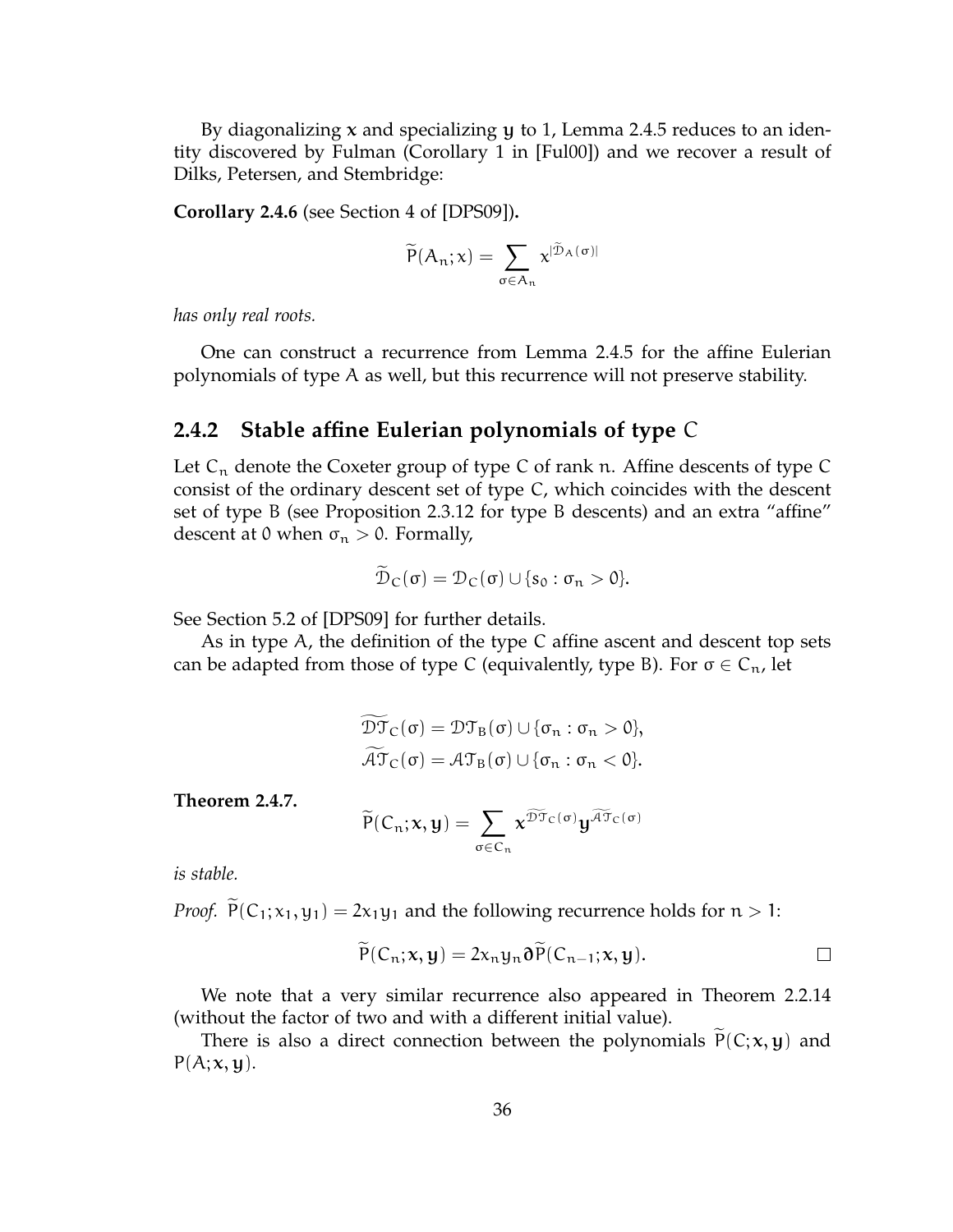#### **Proposition 2.4.8.**

$$
\widetilde{P}(C_n; x_1,\ldots,x_n,y_1,\ldots,y_n) = 2^n x_n y_n P(A_{n-1}; x_0,\ldots,x_{n-1},y_0,\ldots,y_{n-1}).
$$

 $\Box$ 

*Proof.* Follows by a similar argument as Lemma 2.4.5.

Once again, this gives a refinement of the univariate identity by Fulman [Ful01]. We mention that multivariate refinements (different from the above) and respective refinements for the identities for  $\tilde{P}(A; x, y)$  and  $\tilde{P}(C; x, y)$  have appeared in [DPS09].

*Remark* 2.4.9*.* At the time of writing, Conjecture 2.3.3 is still open for type D and Conjecture 2.4.3 is open for types B and D. It would be nice to find a unifying (possibly multivariate) proof that could handle all these cases as well.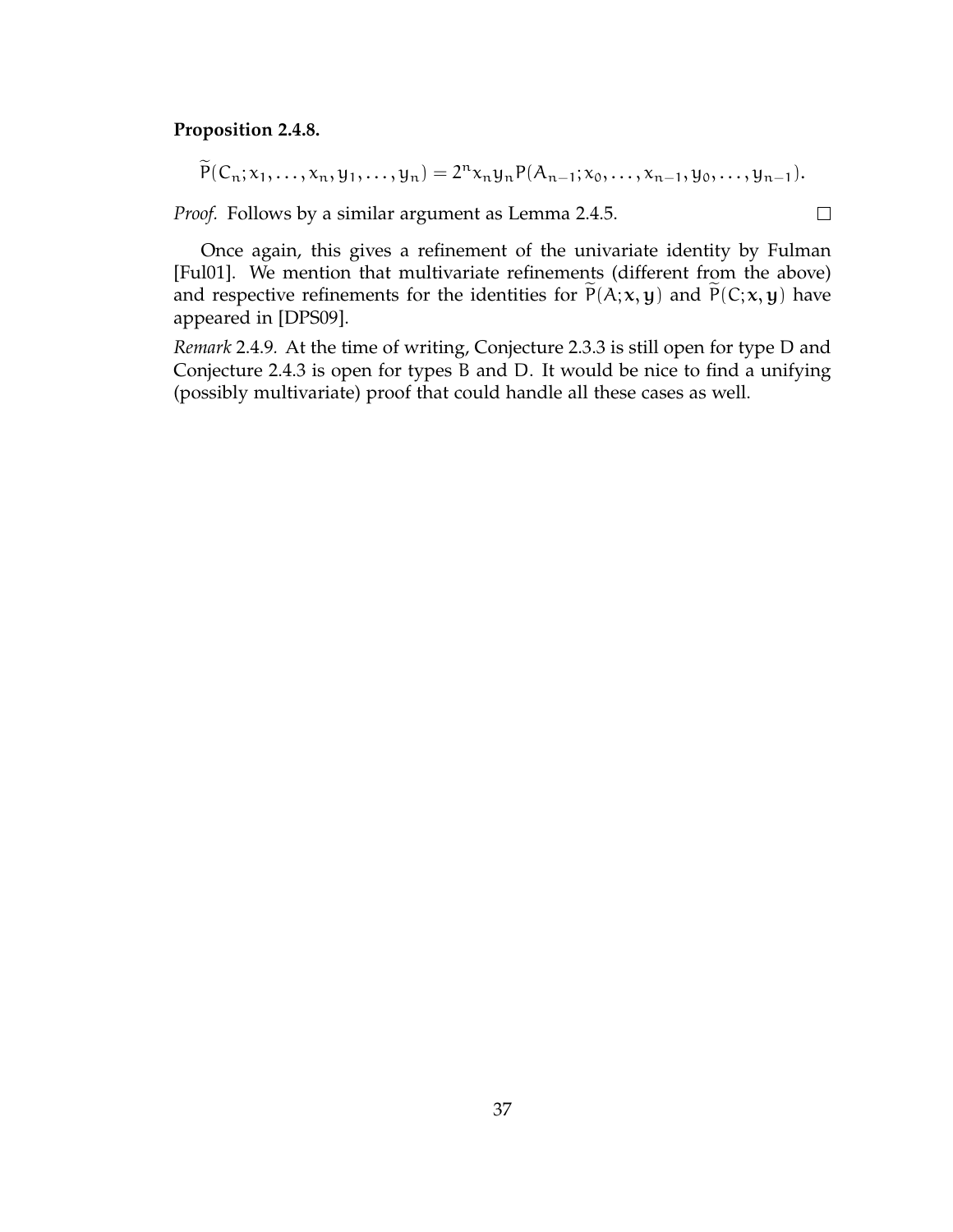Pólya György

# **Chapter 3 On two-sided Eulerian polynomials**

In this chapter we study the joint distribution of descents and inverse descents over the set of permutations of n letters. Gessel conjectured that the two-variable generating function of this distribution can be written in a given basis with positive integer coefficients. By examining the Eulerian operators that give the recurrence for these generating functions we are able to devise a recurrence for these coefficients but are unable to settle the conjecture.

We also propose a multivariate approach that might lead to a refinement of the conjecture, and a combinatorial model in terms of statistics on inversion sequences. Finally, we discuss further generalizations and a type B analog of a recurrence of Carlitz, Roselle, and Scoville.

# **3.1 A conjecture of Gessel**

As in the previous chapters, we use  $\mathfrak{S}_n$  to denote the set of permutations on n letters. Recall that the number of *descents* in a permutation  $\pi = \pi_1 \dots \pi_n$  is defined as des $(\pi) = |\{i : \pi_i > \pi_{i+1}\}|$ . Our object of study is the two-variable generating function of descents and *inverse descents*:

$$
A_n(s, t) = \sum_{\pi \in \mathfrak{S}_n} s^{\deg(\pi^{-1}) + 1} t^{\deg(\pi) + 1}.
$$
 (3.1.1)

The specialization of this polynomial to a single variable reduces to the *classical Eulerian polynomial*:

$$
\mathfrak{S}_n(\mathsf{t}) = \mathsf{A}_n(1,\mathsf{t}) = \sum_{\pi \in \mathfrak{S}_n} \mathsf{t}^{\mathrm{des}(\pi)+1} = \sum_{k=1}^n \left\langle {n \atop k} \right\rangle \mathsf{t}^k\,.
$$

Even though the Eulerian polynomials have been widely studied, it is only recently that pairs of Eulerian statistics such as (des, ides) have drawn attention.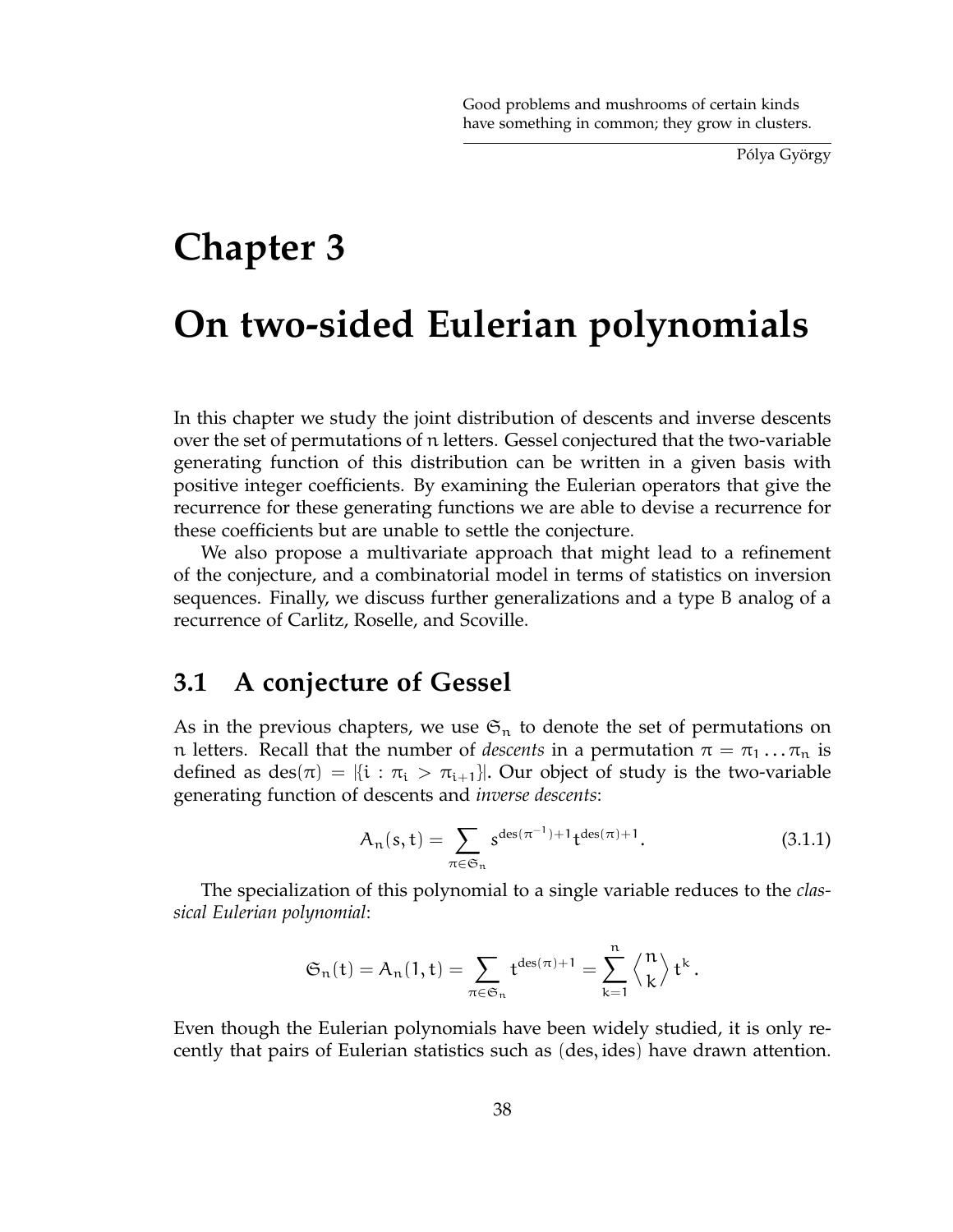Throughout this chapter we will use the shorthand ides $(\pi) = \text{des}(\pi^{-1})$ . Our main motivation to study this joint distribution is the following conjecture of Gessel which appeared in a recent article [Brä08]; see also a nice exposition in [Pet11].

**Conjecture 3.1.1** (Gessel). For all  $n \geq 1$ ,

$$
A_n(s,t)=\sum_{i,j}\gamma_{n,i,j}(st)^i(s+t)^j(1+st)^{n+1-j-2i}\,,
$$

where  $\gamma_{n,i,j}$  are nonnegative integers for all  $i,j\in\mathbb{N}.$ 

If true, this decomposition would refine the following classical result, the  $\gamma$ *-nonnegativity* for the Eulerian polynomials  $A_n(t)$ .

**Theorem 3.1.2** (Théorème 5.6 of [FS70])**.**

$$
A_n(t) = \sum_{i=1}^{\lceil n/2 \rceil} \gamma_{n,i} t^i (1+t)^{n+1-2i},
$$

*where*  $\gamma_{n,i}$  *are nonnegative integers for all*  $i \in \mathbb{N}$ .

In [FS70, Chapitre V], Foata and Schützenberger give a purely algebraic proof by considering the *homogenized* Eulerian polynomial,

$$
A_n(t;y)=\sum_{\pi\in\mathfrak{S}_n}t^{\text{des}(\pi)+1}y^{\text{asc}(\pi)+1}\,,
$$

where asc( $\pi$ ) denotes the number of ascents ( $\pi_i < \pi_{i+1}$ ) in the permutation  $\pi$ . Note that this polynomial is the same as the one in (2.2.5), but different from and therefore should not be confused with  $A_n(s,t)$  defined in (3.1.1). To avoid confusion we use a semicolon and different variables. We include their proof next, as we will be applying the same idea to the joint generating polynomial of descents and inverse descents in Section 3.3.

*Proof of Theorem 3.1.2.* The homogenized Eulerian polynomials satisfy the recurrence

$$
A_n(t; y) = ty\left(\frac{\partial}{\partial t}A_{n-1}(t; y) + \frac{\partial}{\partial y}A_{n-1}(t; y)\right), \text{ for } n \geq 2, \quad (3.1.2)
$$

which follows from observing the effect of inserting the letter n into a permutation of  $\{1,\ldots,n-1\}$  or equivalently, into a circular permutation of length n with the first entry fixed.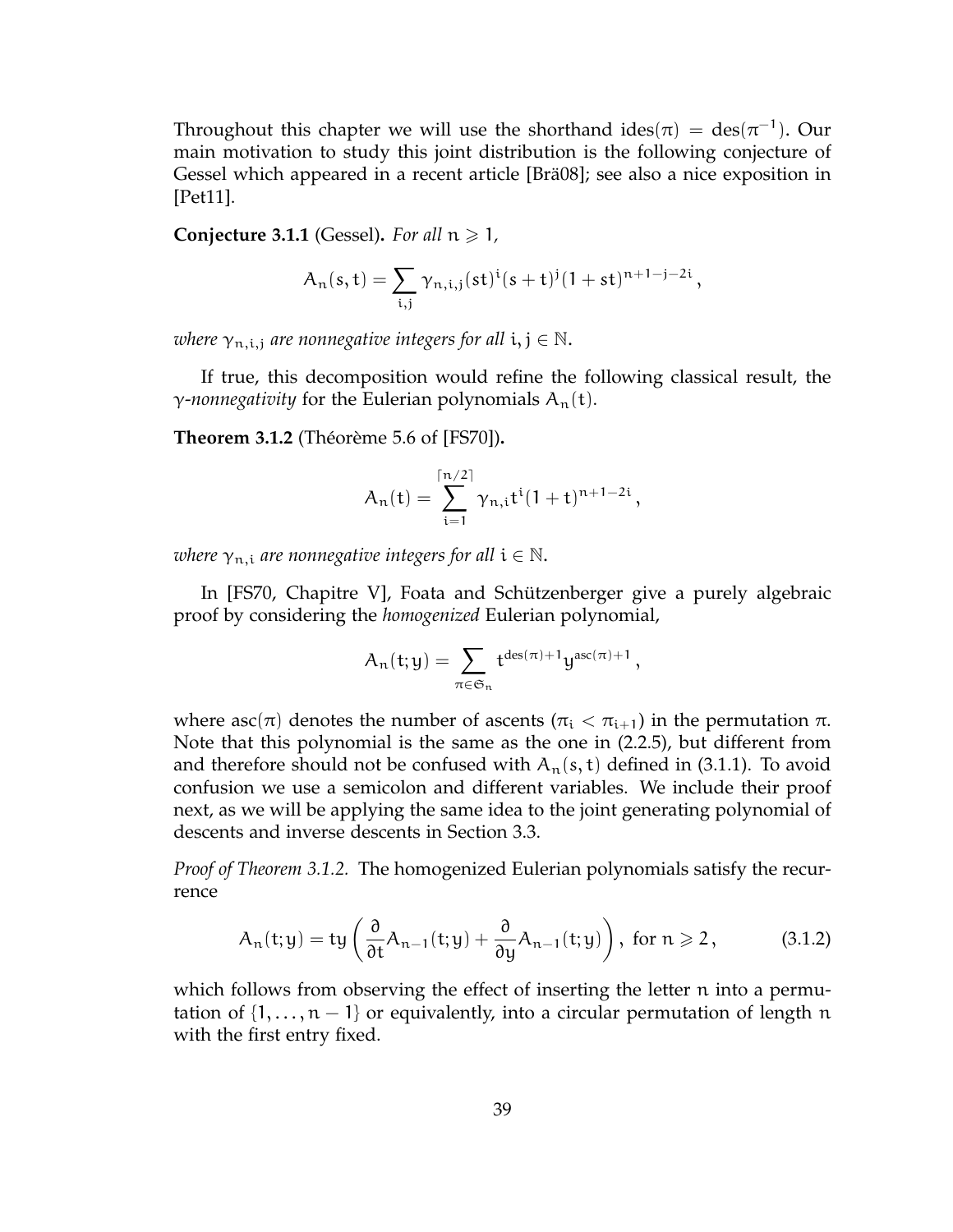It is clear from symmetry observations that  $A_n(t; y)$  can be written in the basis

$$
\{(ty)^{i}(t+y)^{n+1-2i}\}_{i=1...[\frac{n}{2}]}
$$

with some coefficients  $\gamma_{n,i}$ . To show that  $\gamma_{n,i}$  are in fact nonnegative integers consider the action of the operator  $T = ty (\partial/\partial t + \partial/\partial y)$  on a basis element. We get that

$$
T[(ty)^{i}(t+y)^{n+1-2i}] = i(ty)^{i}(t+y)^{n+2-2i} + 2(n+1-2i)(ty)^{i+1}(t+y)^{n-2i},
$$

which in turn implies the following recurrence on the coefficients:

$$
\gamma_{n+1,i} = i\gamma_{n,i} + 2(n+3-2i)\gamma_{n,i-1}.
$$
\n(3.1.3)

The statement of Theorem 3.1.2 now follows, since the initial values are nonnegative integers (in particular,  $\gamma_{1,1} = 1$  and  $\gamma_{1,i} = 0$  for  $i \neq 1$ ), and the constraint  $i \leqslant \lceil \frac{n}{2} \rceil$  $\frac{n}{2}$  assures that both positivity and integrality are preserved by the recurrence.

 $\Box$ 

The study of these so-called *Eulerian operators* goes back to Carlitz as was pointed out to the author by I. Gessel. See, for example, [Car73] for a slightly different variant of the operator T (which corresponds to the type A descents discussed in Section 2.3).

We must also mention the so-called "valley-hopping" proof of Theorem 3.1.2 by Shapiro, Woan, and Getu. In [SWG83, Proposition 4], they give a beautiful construction that proves that the coefficients  $\gamma_{n,i}$  are not only nonnegative integers but that they are, in fact, cardinalities of certain equivalence classes of permutations.

### **3.2 Symmetries and a homogeneous recurrence**

The  $A_n(s, t)$  polynomials were first studied by Carlitz, Roselle and Scoville in [CRS66]. They proved a recurrence for the coefficients of  $A_n(s, t)$  (see equation (7.8) in their article—note there is an obvious typo in the last row of the equation, cf. equation (7.7) in the same article). That recurrence for the coefficients is equivalent to the following one for the generating functions.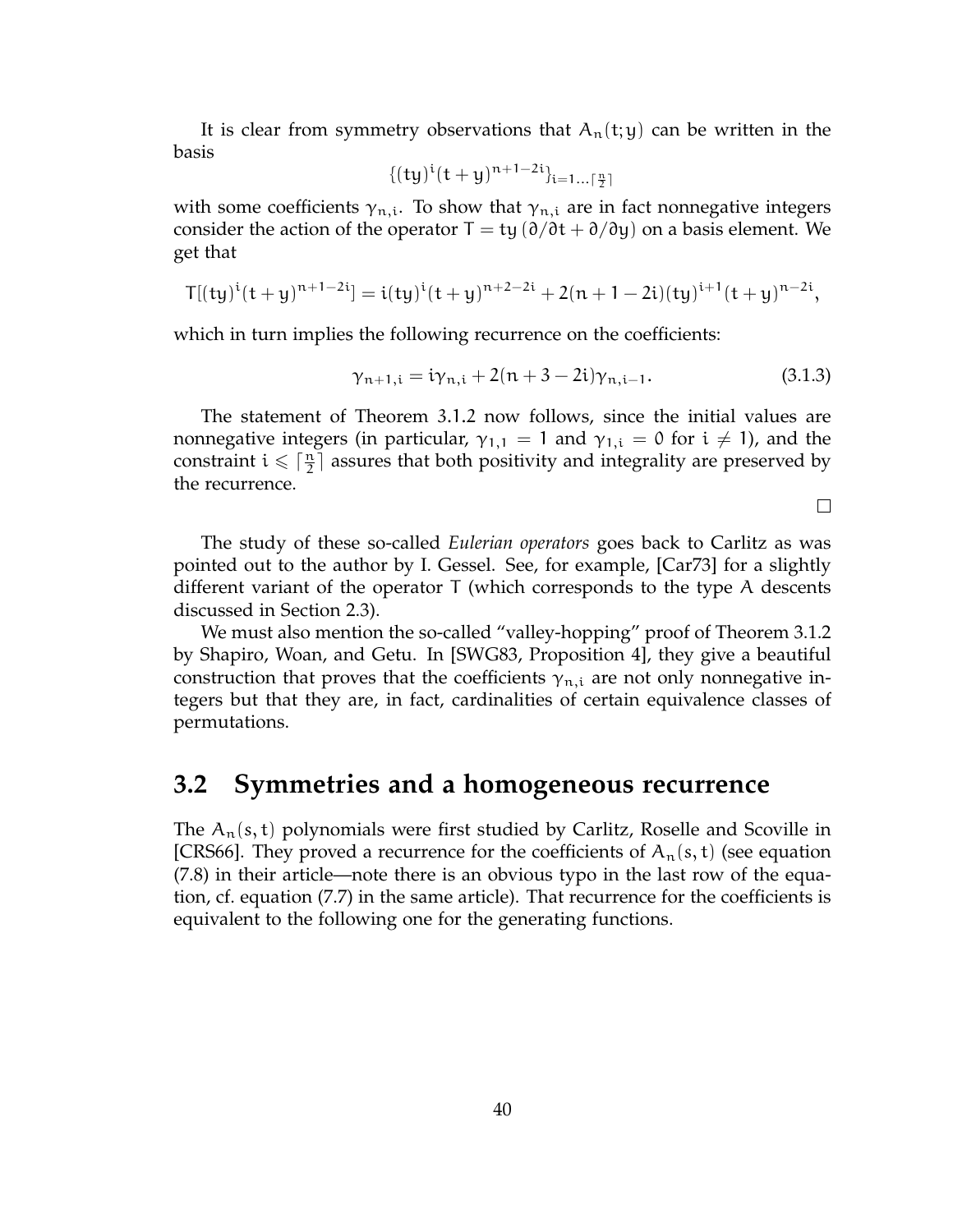**Theorem 3.2.1** (Corollary 3 in [Pet11]). *For*  $n \ge 2$ ,

$$
nA_n(s,t) = (n^2st + (n-1)(1-s)(1-t)) A_{n-1}(s,t)
$$
  
+ 
$$
nst(1-s)\frac{\partial}{\partial s}A_{n-1}(s,t) + nst(1-t)\frac{\partial}{\partial s}A_{n-1}(s,t)
$$
  
+ 
$$
st(1-s)(1-t)\frac{\partial^2}{\partial s\partial t}A_{n-1}(s,t),
$$

*with initial value*  $A_1(s,t) = st$ .

At first glance, this recurrence might not seem very useful at all. However, if we introduce additional variables—to count ascents (asc) and inverse ascents (iasc)—we obtain a more transparent recurrence. So, let us define

$$
A_n(s, t; x, y) = \sum_{\pi \in \mathfrak{S}_n} s^{ides(\pi)+1} t^{des(\pi)+1} x^{iasc(\pi)+1} y^{asc(\pi)+1}
$$
  
= 
$$
\sum_{\pi \in \mathfrak{S}_n} s^{ides(\pi)+1} t^{des(\pi)+1} x^{n-ides(\pi)} y^{n-des(\pi)}
$$
  
= 
$$
(xy)^{n+1} A_n(s/x, t/y).
$$

**Proposition 3.2.2.**  $A_n(s, t; x, y)$  *is homogeneous of degree*  $2n + 2$  *and is invariant under the action of the Klein 4-group*  $V = \{id, (12)(34), (13)(24), (14)(23)\}$ *, where the action of*  $\sigma \in V$  *on*  $A_n(p, q; s, t)$  *is permutation of the variables accordingly (e.g.,* σ = (13)(24) *swaps* x *with* s *and* y *with* t*, simultaneously).*

*Proof.* The homogeneity is immediate from the second line of the equation above. The invariance is a consequence of the symmetry properties of  $A_n(s,t)$ , such as  $A_n(s, t) = A_n(t, s)$  (see, e.g., [Pet11, Observation 1]). Note that, due to the introduction of the new variables, for  $n \ge 4$ , the polynomial  $A_n(s, t; x, y)$  is  $\Box$ *not* symmetric.

Now we are in position to give our homogeneous recurrence.

#### **Theorem 3.2.3.** *For*  $n \ge 2$ *,*

$$
nA_n(s, t; x, y) = (n - 1)(s - x)(t - y)A_{n-1}(s, t; x, y)
$$
  
+ 
$$
stxy\left(\frac{\partial}{\partial s} + \frac{\partial}{\partial x}\right)\left(\frac{\partial}{\partial t} + \frac{\partial}{\partial y}\right)A_{n-1}(s, t; x, y)
$$
(3.2.1)

*with initial value*  $A_1(s, t; x, y) = stxy$ .

*Proof.* Recall the recurrence satisfied by the classical Eulerian polynomials:

$$
A_n(t) = ntA_{n-1}(t) + t(1-t)\frac{\partial}{\partial t}A_{n-1}(t).
$$
 (3.2.2)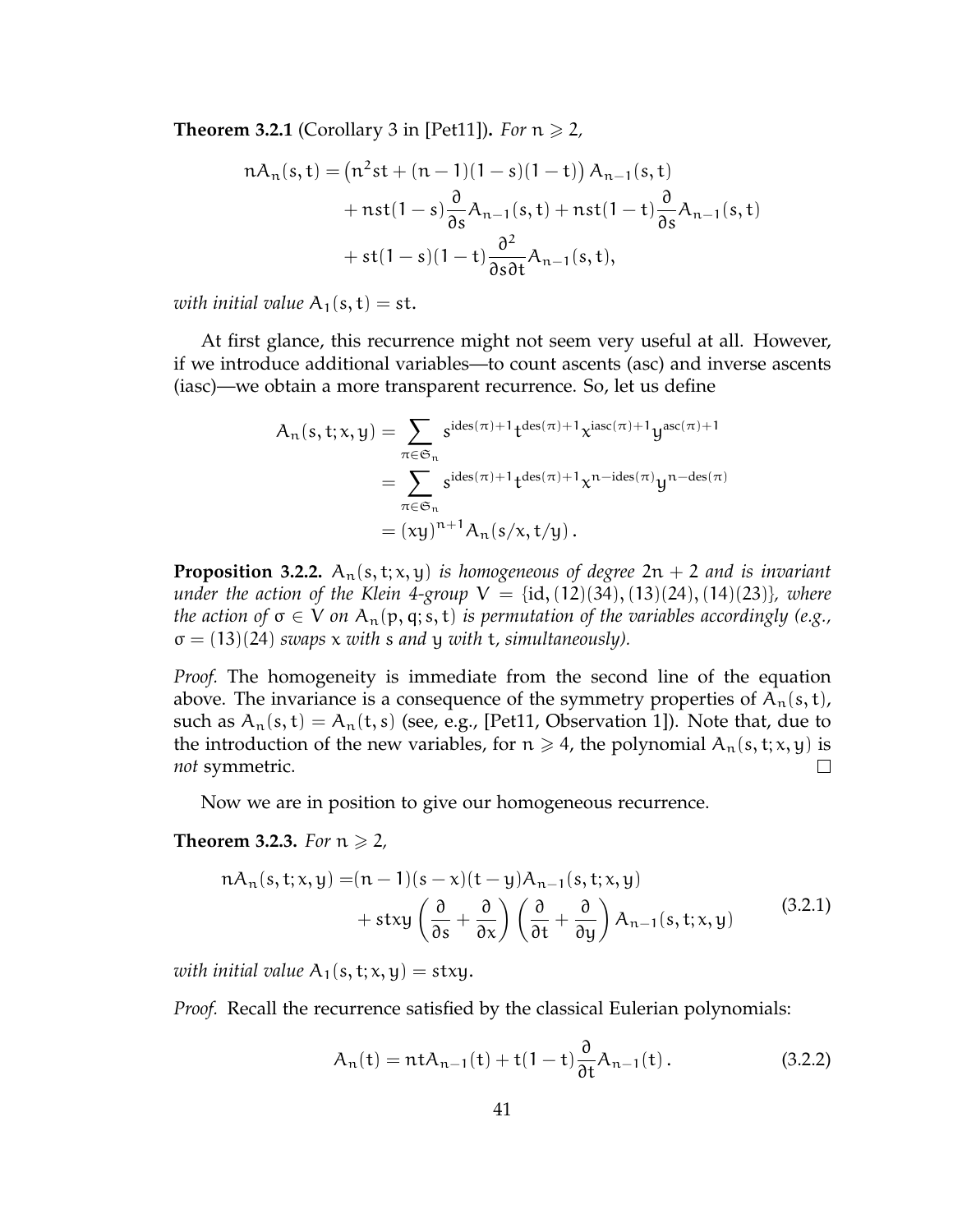A combinatorial interpretation for this recurrence is the following. Start with a permutation  $\pi$  in  $\mathfrak{S}_{n-1}$ . Insert the letter n in one the n possible positions and for a moment pretend that all of these choices have increased the number of descents by one. This corresponds to the operation of multiplying  $A_{n-1}(t)$  by nt. Of course, not all choices increase the descent count; if we have inserted n between two consecutive numbers where the first one was bigger, i.e., they already formed a descent in  $\pi$ , then the total number of descents does not change. Hence, the second term in the left-hand side can be regarded as the correction factor, which is composed of two parts. The t( $\partial/\partial t$ ) part "counts" the number of descents, it multiplies the monomial  $t<sup>d</sup>$  corresponding to a permutation with d descents by d. Another way to think of it as an indicator which assumes the value one for each descent and zero for each non-descent. Finally, for each descent, the  $(1-t)$  factor decreases the number of descents by one, replaces  $t<sup>d</sup>$  by t<sup>d−1</sup> to compensate for the initial overcount.

Comparing recurrences (3.1.2) and (3.2.2) it is clear that the homogenized counterpart of the operator t  $(n + (1 - t)(\partial/\partial t))$  is given by  $yt(\partial/\partial y + \partial/\partial t)$ . The former can be factored out the same way as it is done in the homogeneous case. In some sense, the homogenized operator seems more natural to work with.

*Remark* 3.2.4. The operator  $\mathsf{T} = (\mathsf{n} + (1 - \mathsf{t})(\partial/\partial \mathsf{t}))$  is closely related to the socalled *polar derivative with respect to a point*  $\alpha$ , denoted by  $D_{\alpha}$ , and defined as

 $\Box$ 

$$
D_\alpha[p_n](t)=np_n(t)+(\alpha-t)p_n'(t)\,,
$$

where  $p_n(t) \in \mathbb{R}[t]$  is a polynomial of degree n. Since T is acting on polynomials of degree n−1, we have that  $T[p_n] = (1+D_\alpha)[p_n]$  with respect to the point  $\alpha = 1$ . *Remark* 3.2.5. Invariance of  $A_n(s, t; x, y)$  under the Klein-group action also follows easily from recurrence (3.2.1) directly. Clearly,  $A_1(s, t; x, y) = stxy$  is symmetric and the operator acting on  $A_n(s, t; x, y)$  denoted by

$$
T_n=n(s-x)(t-y)+stxy\left(\frac{\partial}{\partial s}+\frac{\partial}{\partial x}\right)\left(\frac{\partial}{\partial t}+\frac{\partial}{\partial y}\right).
$$

itself is invariant under the same action.

*Remark* 3.2.6*.* It is not too hard to see that Theorem 3.2.3 is, in fact, equivalent to Theorem 3.2.1. At the same time, the symmetric nature of the homogeneous operator is more suggestive to combinatorial interpretation. It would be nice to find such an interpretation (perhaps in terms of non-attacking rook placements on a rectangular board).

Finally, Theorem 3.2.3 allows us to give a (homogenized) restatement of Gessel's conjecture: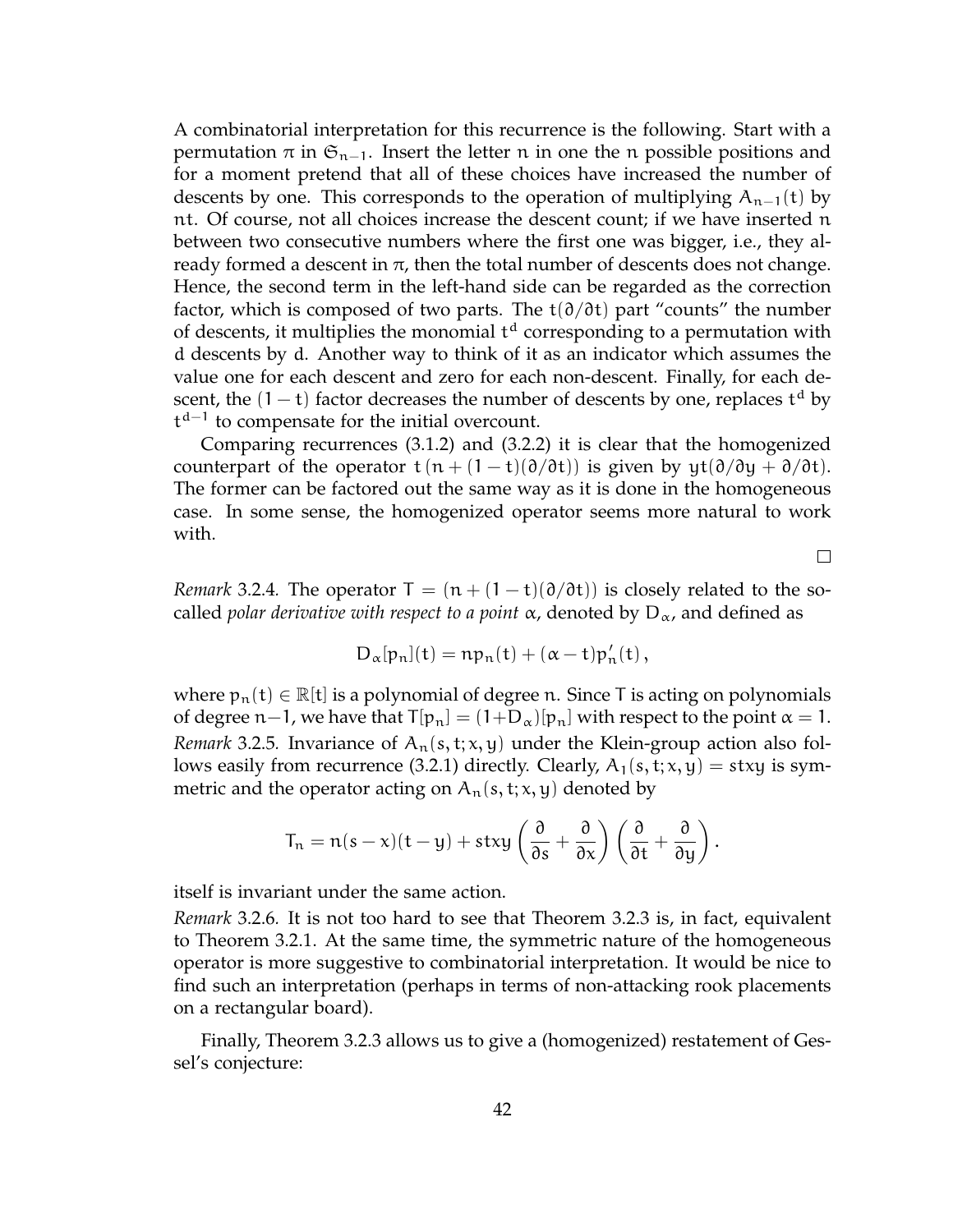**Conjecture 3.2.7.**

$$
A_n(s, t; x, y) = \sum_{i,j} \gamma_{n,i,j} (s t x y)^i (s t + x y)^j (t x + s y)^{n+1-2i-j},
$$

*where*  $\gamma_{n,i,j} \in \mathbb{N}$  for all  $i, j \in \mathbb{N}$ .

For example, we have (cf. page 18 of [Pet11]):

$$
A_1(s, t; x, y) = stxy
$$
  
\n
$$
A_2(s, t; x, y) = stxy(st + xy)
$$
  
\n
$$
A_3(s, t; x, y) = stxy(st + xy)^2 + 2(stxy)^2
$$
  
\n
$$
A_4(s, t; x, y) = stxy(st + xy)^3 + 7(stxy)^2(st + xy) + (stxy)^2(tx + sy)
$$
  
\n
$$
A_5(s, t; x, y) = stxy(st + xy)^4 + 16(stxy)^2(st + xy)^2 + 6(stxy)^2(st + xy)(tx + sy) + 16(stxy)^3.
$$

# **3.3** A recurrence for the coefficients  $\gamma_{\text{n.i.i}}$

Following the ideas of [FS70, Chapitre V] that were used to devise a recurrence for  $\gamma_{n,i}$ , we apply the operator  $T_n$  to the basis elements to obtain a recurrence for the coefficients  $\gamma_{n,i,j}$ . As a result, we obtain the following recurrence.

**Theorem 3.3.1.** Let  $n \geq 1$ . For all  $i \geq 1$  and  $j \geq 0$ , we have

$$
(n+1)\gamma_{n+1,i,j} = (n+i(n+2-i-j))\gamma_{n,i,j-1} + (i(i+j) - n)\gamma_{n,i,j} + (n+4-2i-j)(n+3-2i-j)\gamma_{n,i-1,j-1} ++ (n+2i+j)(n+3-2i-j)\gamma_{n,i-1,j} + (j+1)(2n+2-j)\gamma_{n,i-1,j+1} + (j+1)(j+2)\gamma_{n,i-1,j+2},
$$
\n(3.3.1)

*with*  $\gamma_{1,1,0} = 1$ ,  $\gamma_{1,i,j} = 0$  *(unless*  $i = 1$  *and*  $j = 0$ *) and*  $\gamma_{n,i,j} = 0$  *if*  $i < 1$  *or*  $j < 0$ *.* 

*Proof.* Denote the basis elements by  $B_{i,j}^{(n)} = (stxy)^{i}(st + xy)^{j}(tx + sy)^{n+1-2i-j}$ for convenience, and let  $T_n = M_n + \overline{D}_1 + D_2$ , where  $M_n = n(s - x)(t - y)$ ,  $D_1 = \text{stay} \left( \frac{\partial^2}{\partial s \partial t} + \frac{\partial^2}{\partial x \partial y} \right)$  and  $D_2 = \text{stay} \left( \frac{\partial^2}{\partial s \partial y} + \frac{\partial^2}{\partial t \partial x} \right)$ .

A quick calculation shows that

$$
M_{n}[B_{i,j}^{(n)}] = n\left(B_{i,j+1}^{(n+1)} - B_{i,j}^{(n+1)}\right).
$$
 (3.3.2)

To calculate the action of the differential operators on the basis elements, we use the product rule, which for second-order partial derivatives is given by the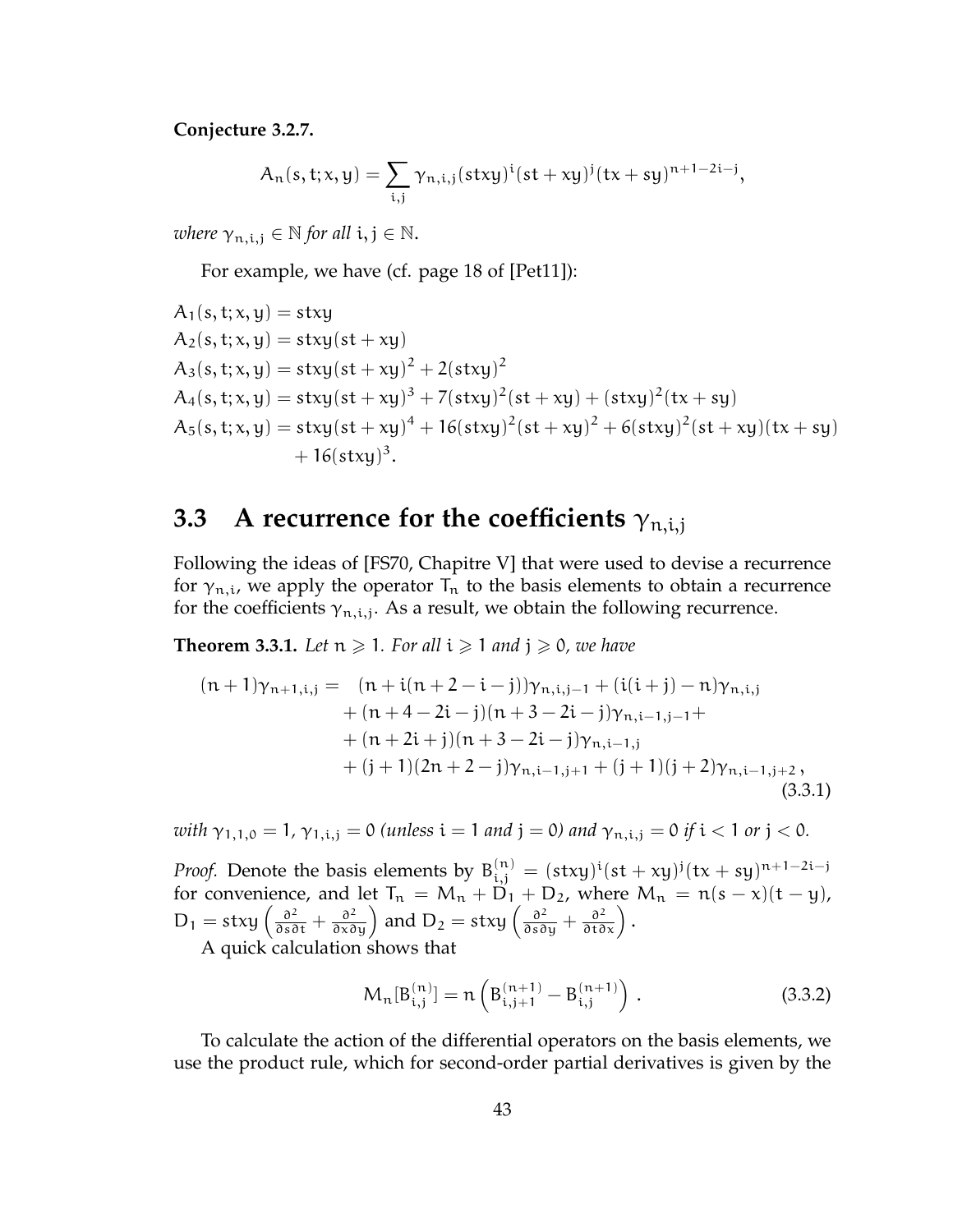following formula:

$$
\partial_{zw}(fgh) = \partial_{zw}(f)gh + \partial_z(f)\partial_w(g)h + \partial_z(f)g\partial_w(h) + \partial_w(f)\partial_z(g)h + f\partial_{zw}(g)h + f\partial_z(g)\partial_w(h) + \partial_w(f)g\partial_z(h)gh + f\partial_w(g)\partial_z(h) + fg\partial_{zw}(h),
$$

where f, g, h are functions,  $\partial_z = \partial/\partial z$  and  $\partial_w = \partial/\partial w$  denote the partial differential operators with respect to z and w, and  $\partial_{zw} = \partial_z \partial_w$  is the second-order differential operator.

After some calculations, this gives the following:

$$
D_{1}[B_{i,j}^{(n)}] = i(n + 1 - i - j)B_{i,j+1}^{(n+1)} + j(2n + 3 - j)B_{i+1,j-1}^{(n+1)} + (n + 1 - 2i - j)(n - 2i - j)B_{i+1,j+1}^{(n+1)}.
$$
\n
$$
D_{2}[B_{i,j}^{(n)}] = i(i+j)B_{i,j}^{(n+1)} + j(j-1)B_{i+1,j-2}^{(n+1)} + (n + 1 - 2i - j)(n + 2 + 2i + j)B_{i+1,j}^{(n+1)}.
$$
\n(3.3.4)

Summing (3.3.2), (3.3.3) and (3.3.4) we arrive at the following expression.

$$
T_{n}[B_{i,j}^{(n)}] = (n + i(n + 1 - i - j))B_{i,j+1}^{(n+1)}
$$
  
+ 
$$
(i(i + j) - n)B_{i,j}^{(n+1)}
$$
  
+ 
$$
(n + 1 - 2i - j)(n - 2i - j)B_{i+1,j+1}^{(n+1)}
$$
  
+ 
$$
(n + 2 + 2i + j)(n + 1 - 2i - j)B_{i+1,j}^{(n+1)}
$$
  
+ 
$$
j(2n + 3 - j)B_{i+1,j-1}^{(n+1)}
$$
  
+ 
$$
j(j - 1)B_{i+1,j-2}^{(n+1)}
$$
.

Finally, collecting together all terms  $\mathsf{T}_\mathfrak{n}[\mathsf{B}_{\mathsf{k},\ell}^{(\mathsf{n})}]$  which contribute to  $\mathsf{B}_{\mathsf{i},\mathsf{j}}^{(\mathsf{n}+1)}$  we obtain (3.3.1).

 $\Box$ 

*Remark* 3.3.2*.* If we sum up both sides of (3.3.1) for all possible j then we get (3.1.3) back.

It would be of interest to study the generating function

$$
G(u,v,w)=\sum_{i,j}\gamma_{n,i,j}u^nv^iw^j
$$

with coefficients satisfying the above recurrence. Gessel's conjecture is equivalent to saying that its coefficients are nonnegative integers. Unfortunately, these properties are not immediate from the recurrence (3.3.1).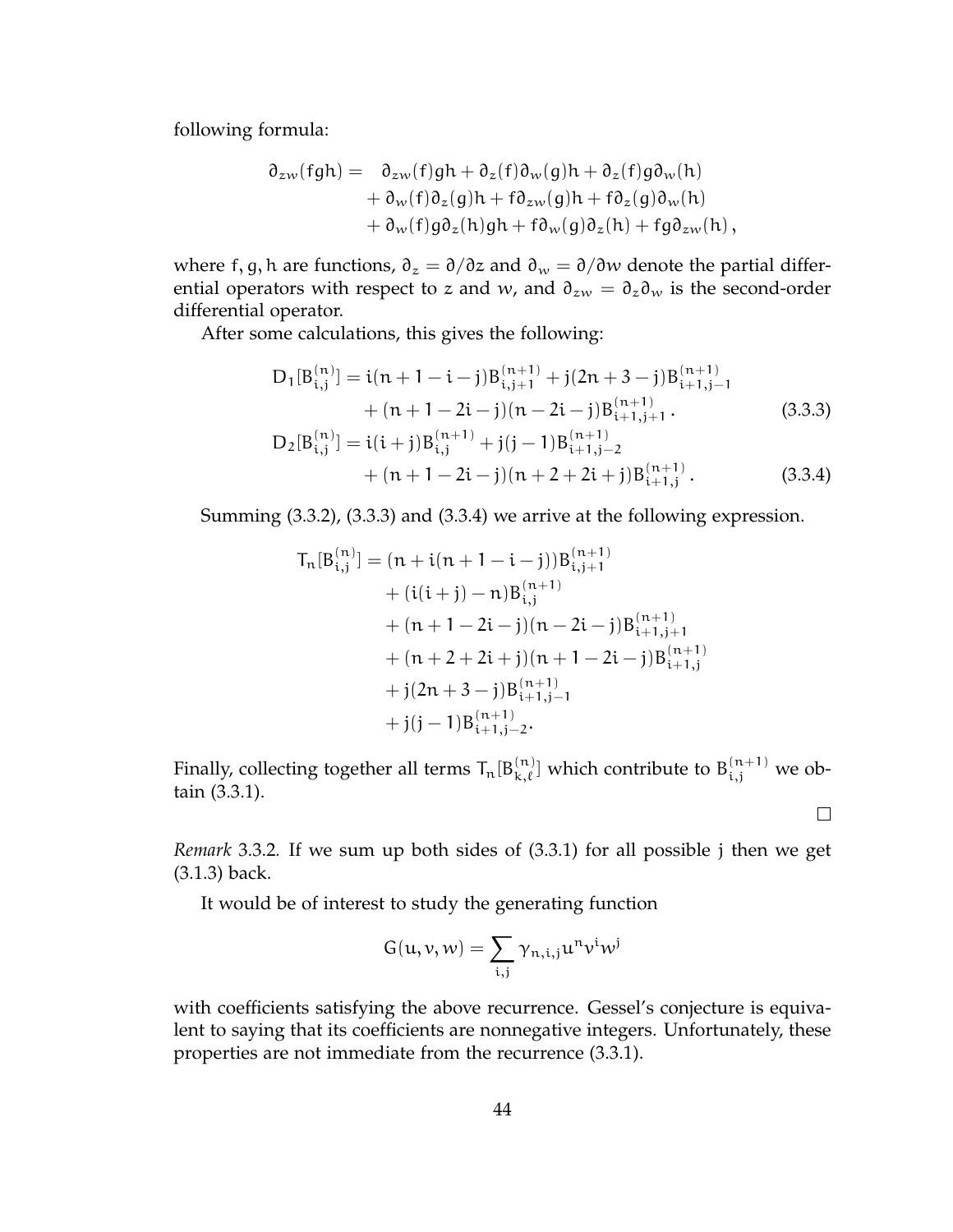## **3.4 Generalizations of the conjecture**

[Ges12] noted that the following equality of [CRS66]

$$
\sum_{i,j=0}^{\infty} {ij+n-1 \choose n} s^i t^j = \frac{A_n(s,t)}{(1-s)^{n+1}(1-t)^{n+1}}
$$

can be generalized as follows.

Let  $\tau \in \mathfrak{S}_n$  with  $\mathrm{des}(\tau) = k - 1$ . Define  $\mathrm{A}_n^{(k)}(t)$  by

$$
\sum_{i,j=0}^{\infty} {ij+n-k \choose n} s^i t^j = \frac{A_n^{(k)}(s,t)}{(1-s)^{n+1}(1-t)^{n+1}}.
$$

Then the coefficient of  $s^i t^j$  in  $A_n^{(k)}$  is the number of pairs of permutations  $(\pi, \sigma)$ such that  $\pi\sigma = \tau$ ,  $des(\pi) = i$  and  $des(\sigma) = j$ . [Ges12] also pointed out that these polynomials arise implicitly in [MP70]; compare (11.10) there with the above equation.

This suggests that Conjecture 3.1.1 holds in a more general form (this version of the conjecture appeared as Conjecture 10.2 in [Brä08]).

**Conjecture 3.4.1** (Gessel). Let  $\tau \in \mathfrak{S}_n$ . Then

$$
\sum_{\pi\in\mathfrak{S}_n}s^{{\rm des}(\pi)+1}t^{{\rm des}(\pi^{-1}\tau)}=\sum_{i,j}\gamma_{n,i,j}^\tau(st)^i(s+t)^j(1+st)^{n+1-j-2i}\,,
$$

where  $\gamma_{n,i,j}^{\tau}$  are nonnegative integers for all  $\mathfrak{i},\mathfrak{j}\in\mathbb{N}.$  Furthermore, the coefficients  $\gamma_{n,i,j}^{\tau}$ *do not depend on the actual permutation* τ*, only on the number of descents in* τ*.*

In the special case when  $\tau = \pi(n-1)...21$  (and hence  $des(\tau) = n-1$ ) the roles of descents and ascents interchange.

#### **Theorem 3.4.2.** *For*  $n \ge 2$ *,*

$$
nA_n^{(n)}(s,t;x,y) = (n-1)(x-s)(t-y)A_{n-1}^{(n-1)}(s,t;x,y) + stxy\left(\frac{\partial}{\partial s} + \frac{\partial}{\partial x}\right)\left(\frac{\partial}{\partial t} + \frac{\partial}{\partial y}\right)A_{n-1}^{(n-1)}(s,t;x,y)
$$
(3.4.1)

with initial value  $\mathsf{A}_1^{(1)}$  $j_1^{(1)}(s,t;x,y) = stxy.$ 

In particular, we have the following identity.

**Corollary 3.4.3.**

$$
A_n^{(n)}(s,t;x,y) = A_n(t,s;x,y).
$$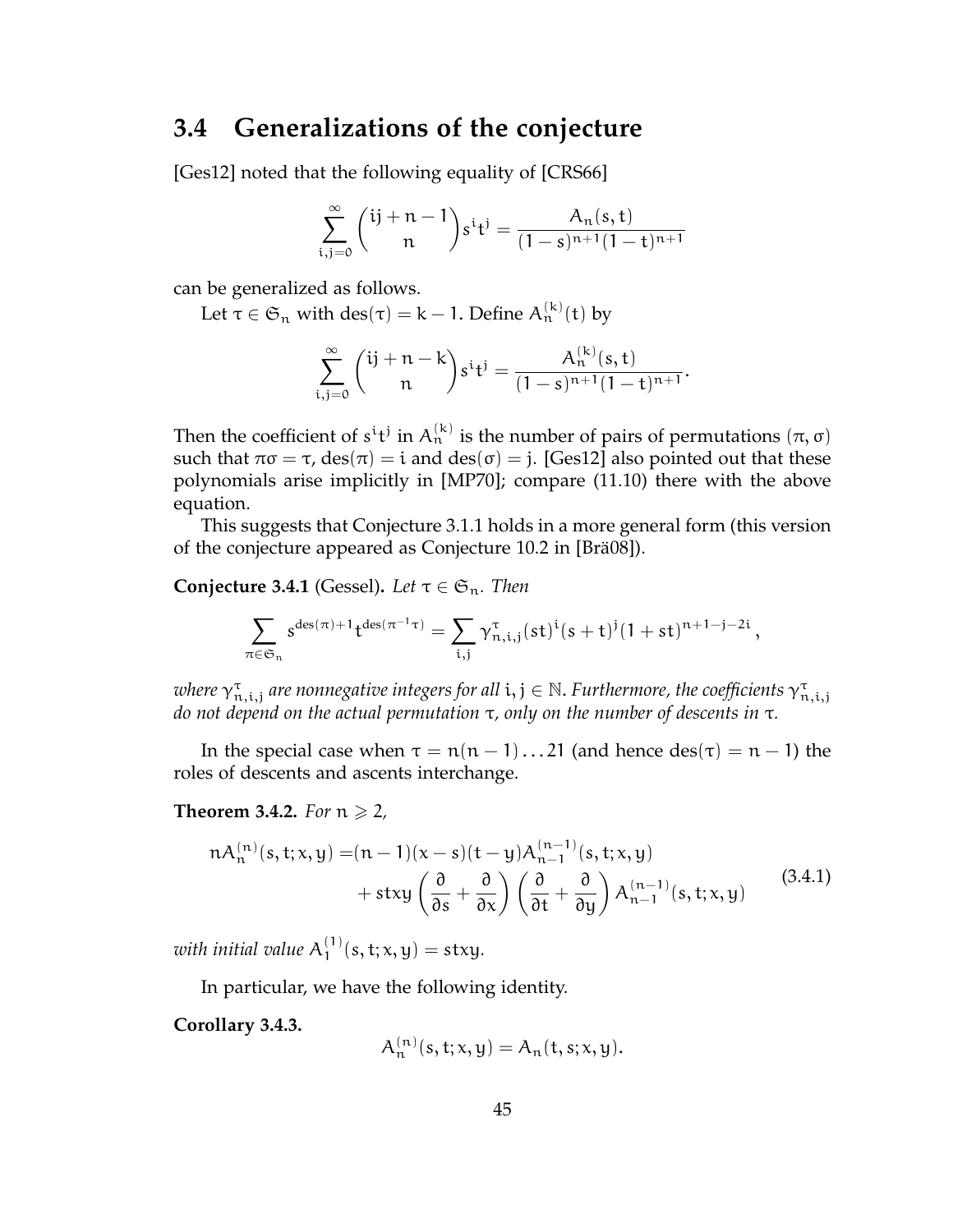[Ges12] also noted that there is an analogous definition for the hyperoctahedral group  $\mathfrak{B}_n$ .

$$
\sum_{i,j=0}^{\infty}\binom{2ij+i+j+n-k}{n}s^i t^j=\frac{B_n^{(k)}(s,t)}{(1-s)^{n+1}(1-t)^{n+1}},
$$

where

$$
B_n^{(k)}(s,t)=\sum_{\sigma\in\mathfrak{B}_n}s^{{\rm des}(\sigma)+1}t^{{\rm des}(\sigma^{-1}\tau)+1},
$$

with  $\tau \in \mathfrak{B}_n$  such that  $des(\tau) = k - 1$ .

Therefore, mimicking the proof of Theorem 3.2.1 given by [Pet11, Corollary 3], we get an analog of Theorem 3.2.3 for the type B homogenous two-sided Eulerian polynomials.

#### **Theorem 3.4.4.** *For*  $n \ge 2$ *,*

$$
nB_n(s, t; x, y) = (n - 1)(s - x)(t - y)B_{n-1}(s, t; x, y)
$$
  
+  $sx \left(\frac{\partial}{\partial s} + \frac{\partial}{\partial x}\right) B_{n-1}(s, t; x, y)$   
+  $ty \left(\frac{\partial}{\partial t} + \frac{\partial}{\partial y}\right) B_{n-1}(s, t; x, y)$   
+  $2stxy \left(\frac{\partial}{\partial s} + \frac{\partial}{\partial x}\right) \left(\frac{\partial}{\partial t} + \frac{\partial}{\partial y}\right) B_{n-1}(s, t; x, y)$  (3.4.2)

*with initial value*  $B_1(s, t; x, y) = stxy(st + xy)$ .

# **3.5 The multivariate approach**

There are several ways one can refine the Eulerian polynomials. For example, instead of just keeping track of number of descents in the exponent one can use a different variable for each descent indicating its position. Another way to obtain a multivariate refinement of the Eulerian polynomials is to keep track of the *values* at the "descent tops" instead:  $\{\pi_i : \pi_i > \pi_{i+1}\}$ . Consider the following multi-affine homogeneous Eulerian polynomial:

$$
A_n(t_1,...,t_n;y_1,...,y_n) = \sum_{\pi \in \mathfrak{S}_n} \left( t_{\pi_n} \prod_{\pi_k > \pi_{k+1}} t_{\pi_k} \right) \left( y_{\pi_1} \prod_{\pi_{k-1} < \pi_k} y_{\pi_k} \right), \quad (3.5.1)
$$

where a variable  $y_m$  appears in the monomial associated to a permutation  $\pi$ , if m is a so-called *ascent top*, that is, it is either the first entry:  $\pi_1 = m$ , or  $\pi_k = m$  preceded by a smaller entry in the one line notation of  $\pi: \pi_k > \pi_{k-1}$ .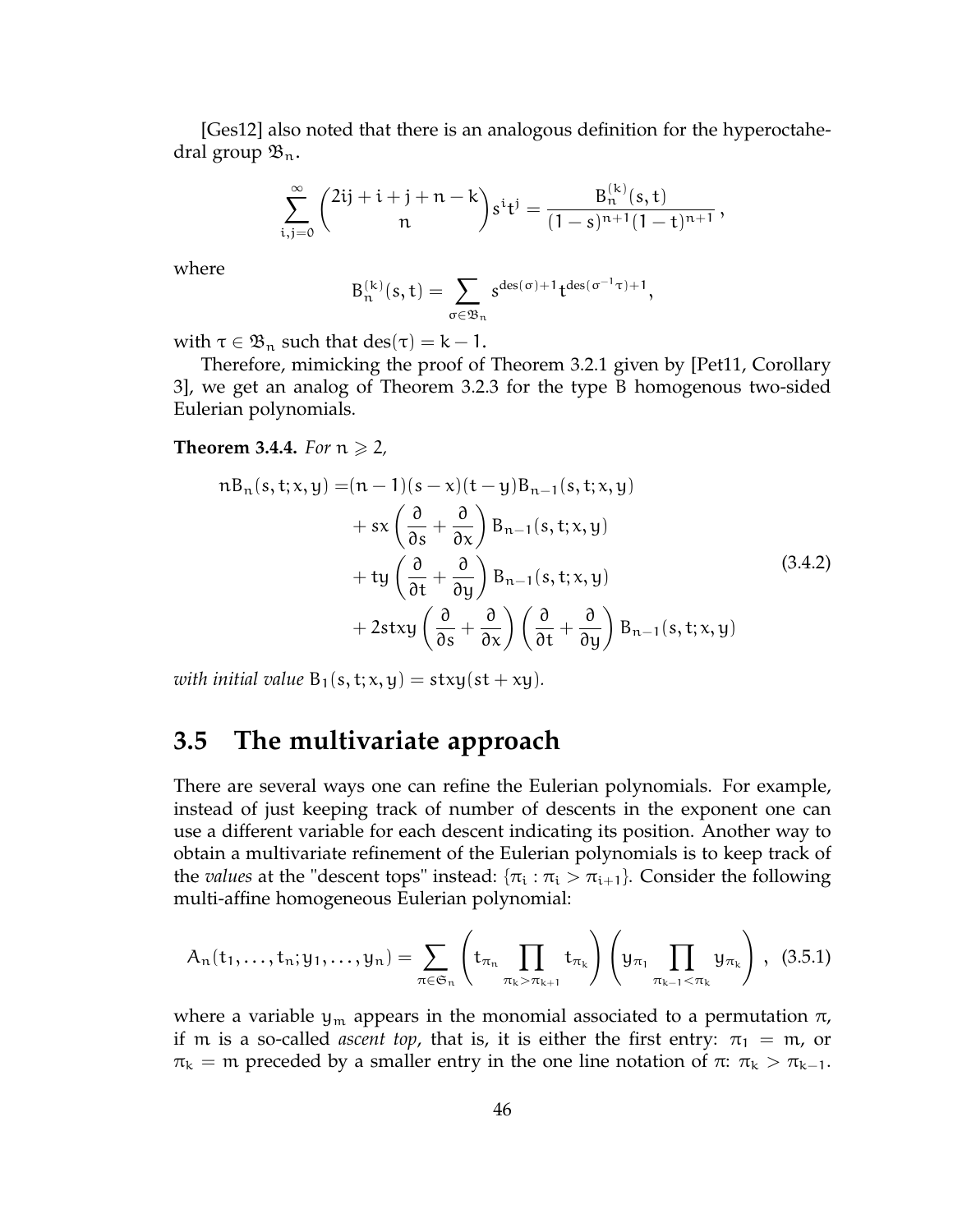Similarly,  $t_m$  appears in the monomial if m is a *descent top* in the corresponding permutation (with the analogous definition).

The polynomial defined in (3.5.1) was studied in [HV12] and was shown to enjoy several useful properties. Indeed, (3.5.1) is a refinement of the homogenized Eulerian polynomials, since (with slight abuse of notation):

$$
A_n(\underbrace{t,\ldots,t}_{n};\underbrace{y,\ldots,y}_{n})=A_n(t;y).
$$

Furthermore, these polynomials satisfy a recurrence relationship similar to (3.1.2). Again, one could argue that this multivariate recurrence is a more natural one to work with.

**Proposition 3.5.1** (Equation (14) of [HV12]). *For*  $n \ge 2$ ,

$$
A_n(t_1,...,t_n;y_1,...,y_n)=t_ny_n\partial A_{n-1}(t_1,...,t_{n-1};y_1,...,y_{n-1}),
$$

where  $\mathfrak{d} = \sum_{k=1}^{n-1} \left( \frac{\mathfrak{d}}{\mathfrak{d} \mathfrak{t}} \right)$  $\frac{\partial}{\partial \mathbf{t_{k}}} + \frac{\partial}{\partial \mathbf{y}}$ ∂y<sup>k</sup> *.*

This recurrence suggests a multivariate strengthening of Theorem 3.1.2.

**Theorem 3.5.2.** For  $n \geq 1$ , we have

$$
\mathcal{A}_n(t_1,\ldots,t_n;y_1,\ldots,y_n)=\sum_{\substack{u,v\in\{1,\ldots,n\}\\u\cap V=\emptyset}}\gamma_{n,u,V}\left(\prod_{i\in U}t_iy_i\right)\left(\prod_{j\in V}(t_j+y_j)\right)\,,
$$

*where*  $\gamma_{n,U,V} \in \mathbb{N}$  *for all*  $U, V \subset \{1, \ldots, n\}$  *with*  $U \cap V = \emptyset$ .

*Proof.* We use induction. Note that  $A_1(t_1; y_1) = t_1y_1$  is clearly of this form. It is easy to see that the operator  $t_n y_n \sum_{k=1}^{n-1} \left( \frac{\partial}{\partial t_k} \right)$  preserves this property.  $\frac{\partial}{\partial \mathsf{t_k}} + \frac{\partial}{\partial \mathsf{y}}$ ∂y<sup>k</sup>  $\Box$ 

A natural question is whether it is possible to extend this idea to obtain a multivariate refinement for  $A_n(s, t; x, y)$  in a similar way?

*Remark* 3.5.3*.* Theorem 3.5.2 can also be seen as the corollary of the "valleyhopping" argument of [SWG83]. The elements i of U correspond to the socalled *peaks* { $\pi_i$  :  $\pi_{i-1} < \pi_i > \pi_{i+1}$ }, the values which are preceded and followed by a smaller entry in the one-line notation of the permutation. Similarly, the elements j of the complement set of  $U \cup V$  are the *valleys*  $\{\pi_j : \pi_{j-1} > \pi_j < \pi_{j+1}\}.$ Finally, the elements of V are the ones which can hop from one side to the other, changing each double descent { $\pi_i : \pi_{i-1} > \pi_i > \pi_{i+1}$ } to a double ascent  $\{\pi_i : \pi_{i-1} < \pi_i < \pi_{i+1}\}\$ , and vice versa.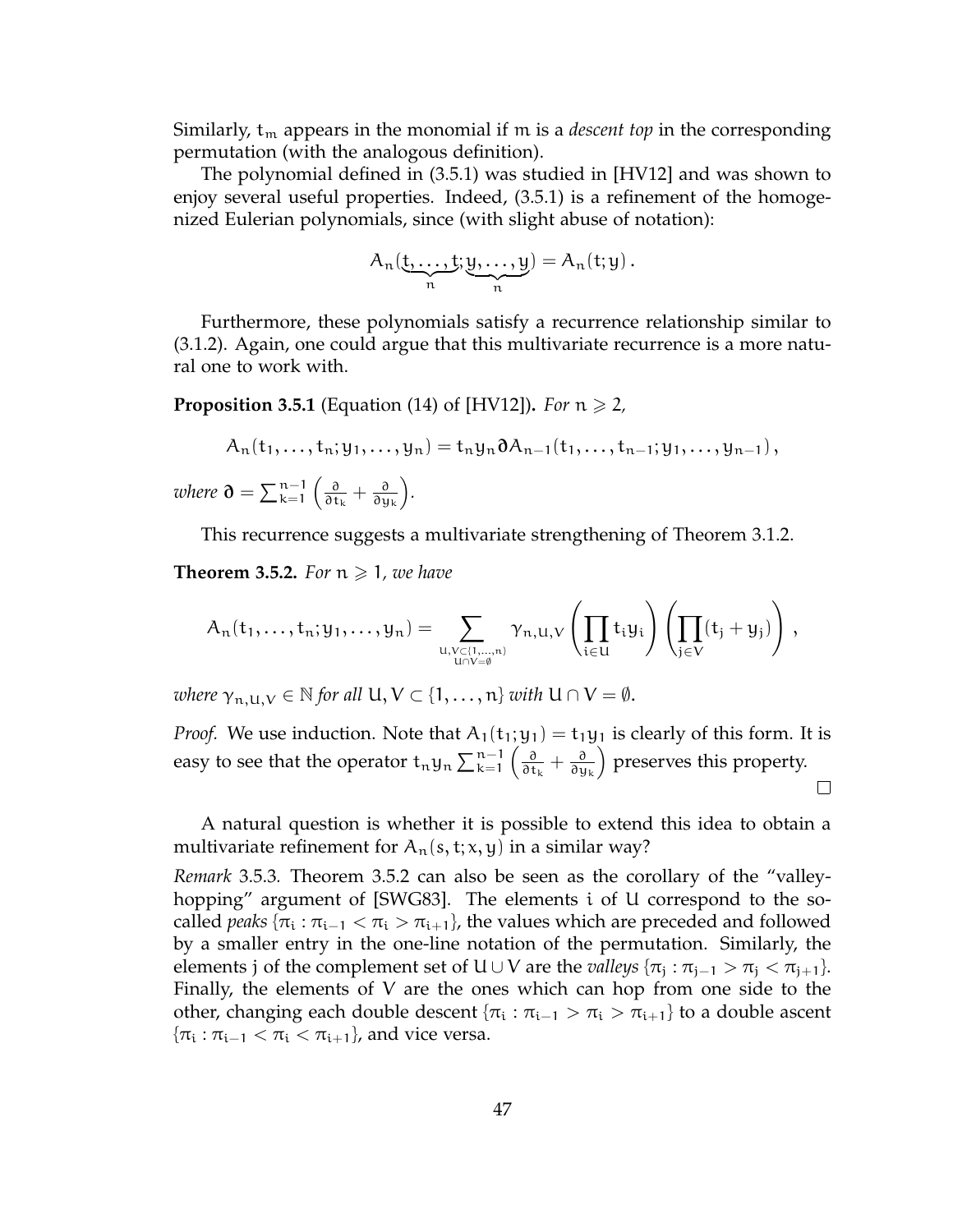The peak, valley, double descent, double ascent statistic appeared in the work of [Vie84] and more recently in [VW12] where the multivariate recurrences were extended to type B and other groups (generalizing the results of [DPS09] on  $γ$ -nonnegativity for the W-Eulerian polynomials).

The linear differential operators in the recursion in Proposition 3.5.1 were studied in the context of multivariate stability, a generalization of real-rootedness. We say that a multivariate polynomial is *stable* if it does not vanish whenever all the variables have positive imaginary parts. These operators were shown to be stability-preserving and this property was used to prove that the homogenized Eulerian polynomials  $A_n(t; y)$  are stable. One might ask whether the polynomial  $A_n(s, t; x, y)$  is also stable, in the sense that it does not vanish when the imaginary parts of the four variables are all positive. The answer to this question is negative, because stability of a multivariate generating polynomial implies negative correlation of the statistics counted by the different variables. However, this would contradict the following observation, which is an easy consequence of Theorem 3.2.3.

*Remark* 3.5.4*.* The descents and inverse descents are positively correlated.

### **3.6 Connection to inversion sequences**

We conclude by proposing a combinatorial model for the joint distribution of descents and inverse descents.

**Definition 3.6.1.** Let  $I_n$  denote the set of *inversion sequences* by

$$
I_n = \{ (e_1, \ldots, e_n) \in \mathbb{Z}^n \mid 0 \leqslant e_i \leqslant i-1 \}.
$$

Recently, [SV12] defined an *ascent* statistic for inversion sequences (in fact, they defined ascents for generalized inversion sequences, where  $i - 1$  in the above formula can be replaced by some positive integer  $s_i$ ) as

$$
asc_I(e) = \left| \left\{ i \in \{1,\ldots,n\} \colon \frac{e_i}{i} < \frac{e_{i+1}}{i+1} \right\} \right|.
$$

We will use the subscript I to emphasize that this is a statistic for inversion sequences which is different from the ascent statistic for permutations.

We define two additional statistics for inversion sequences.

**Definition 3.6.2.** For  $e = (e_1, \ldots, e_n) \in I_n$ , let row $(e) = | \{e_i : 1 \leq i \leq n\}$  and  $diag(e) = | \{e_i - i : 1 \leq i \leq n\} |$  denote the number of distinct components of  $e = (e_1, \ldots, e_n)$  and  $(e_1 - 1, \ldots, e_n - n)$ , respectively.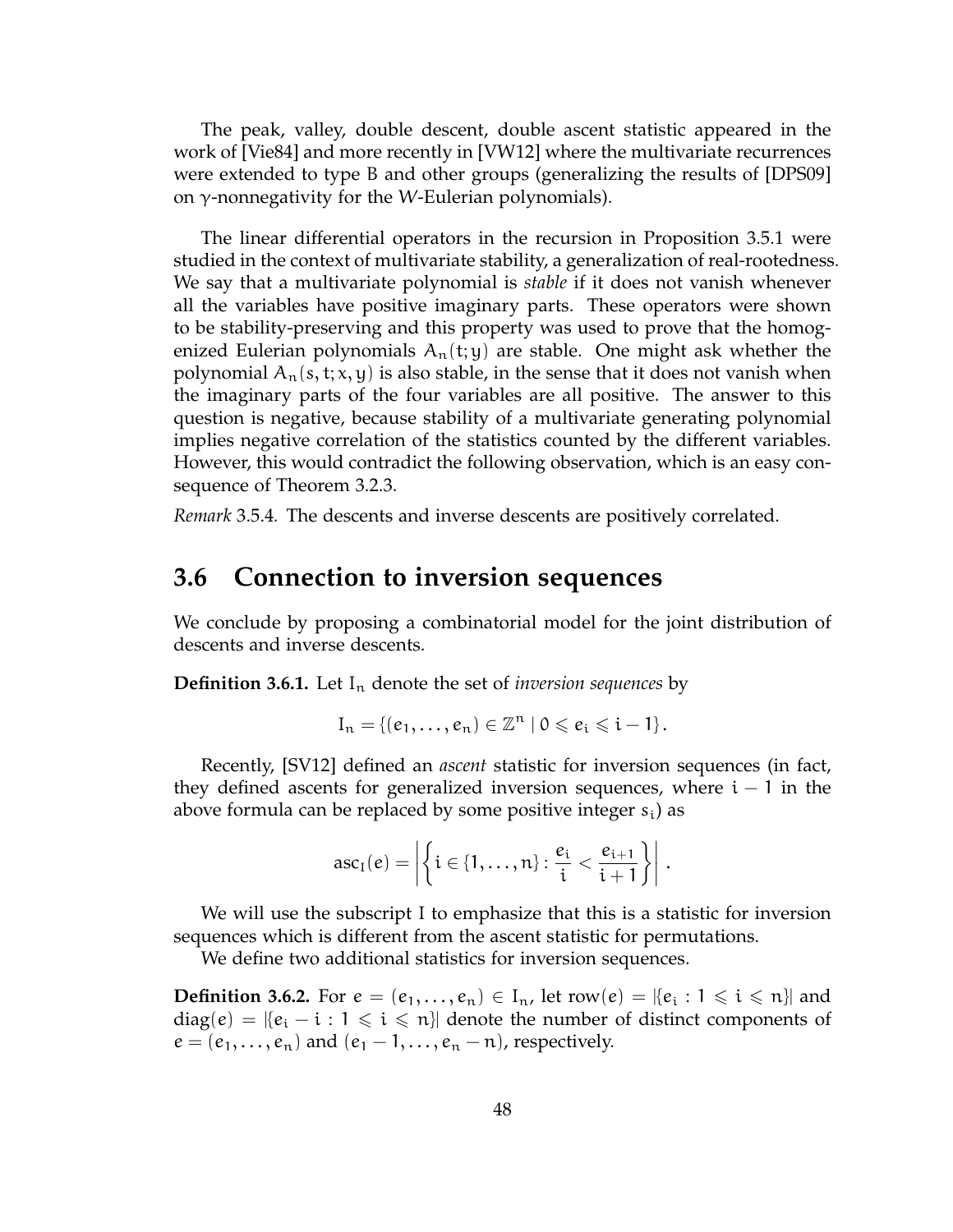The names of these statistics stem from the graphical representations of the inversion sequences. An inversion sequence can be though of as a rook placement on staircase board (a board with n columns with heights  $1, 2, \ldots, n$ , respectively) where each column can have exactly one rook. Two examples are depicted in Figure 3.1.



Figure 3.1: The left figure represents inversion sequence  $e = (0, 1, 0, 1)$  with row(e) = 2, diag(e) = 2, asc<sub>I</sub>(e) = 2 and the right figure represents  $e'$  =  $(0, 0, 2, 1)$  with row $(e') = 3$ , diag $(e') = 3$ , asc<sub>I</sub> $(e') = 1$ ,

Somewhat surprisingly all three statistics are *Eulerian*.

**Proposition 3.6.3.**

$$
A_n(x) = \sum_{e \in I_n} x^{\text{asc}_I(e) + 1}
$$
 (3.6.1)

$$
=\sum_{e\in I_n} x^{\text{row}(e)}\tag{3.6.2}
$$

$$
=\sum_{e\in I_n} x^{\text{diag}(e)}.
$$
\n(3.6.3)

*Proof.* (3.6.1) follows from recent work of [SV12]. They give a bijection between inversion sequences and permutations that maps the  $asc<sub>I</sub>(e)$  statistic to the descent statistic over permutations.

It is not too hard to see that the row statistic is Eulerian. One way to see that, is to examine what happens to the statistic when we add a component  $e_{n+1}$  to our inversion sequence e (a new column in the picture) and realize that it is the same recurrence that the Eulerian numbers satisfy:

$$
\left\langle\genfrac{}{}{0pt}{}{n}{k}\right\rangle=k\left\langle\genfrac{}{}{0pt}{}{n-1}{k}\right\rangle+(n+1-k)\left\langle\genfrac{}{}{0pt}{}{n-1}{k-1}\right\rangle.
$$

We can prove (3.6.3) in a similar way, using the above recurrence or just considering an involution on the staircase diagrams (or inversion sequences) which exchanges diagonals with rows of the same length.  $\Box$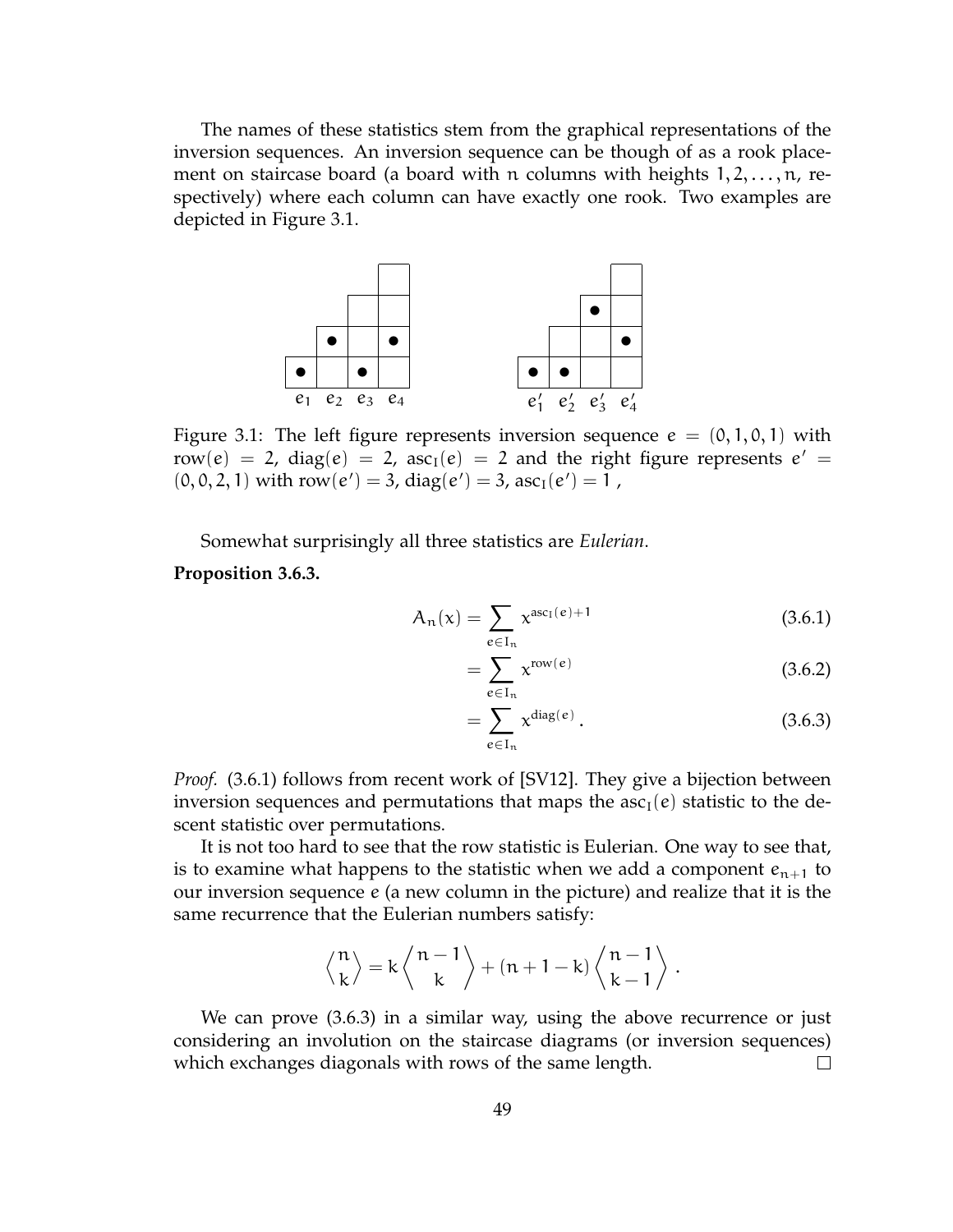Even more interestingly, the joint distribution (asc $_I$ , row) seems to agree with the joint distribution (des, ides) of descents and inverse descents which makes inversion sequences and their combinatorial representations, the staircase diagrams even more interesting to study.

#### **Conjecture 3.6.4.**

$$
\mathcal{A}_n(t;y)=\sum_{e\in I_n}s^{row(e)}t^{asc_I(e)+1}\,.
$$

This observation clearly deserves a bijective proof. This might shed light on a combinatorial proof of recurrence (3.2.1).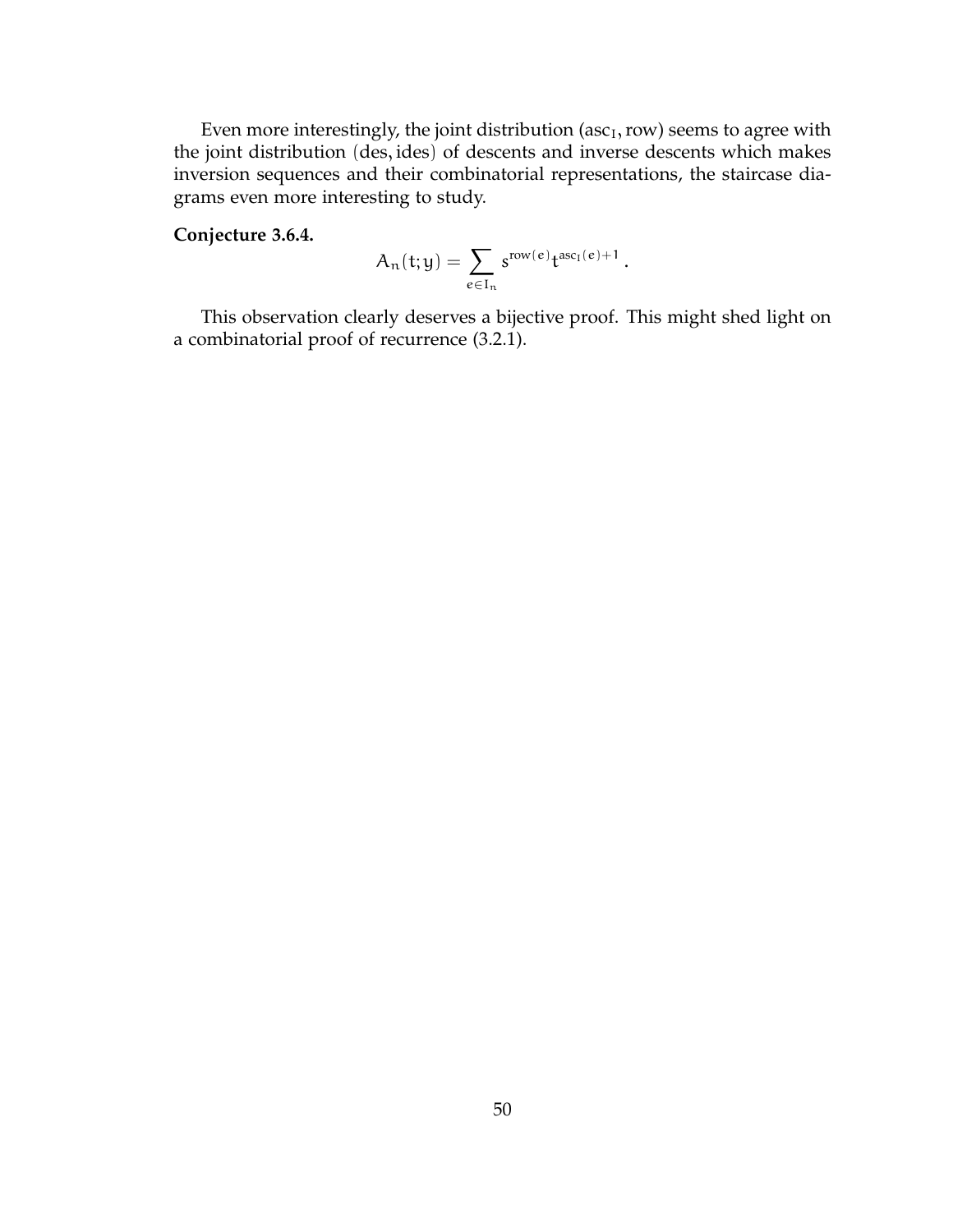# **Bibliography**

- [Ass10] Sami H. Assaf, *Cyclic derangements*, Electron. J. Combin. **17** (2010), no. 1, R163, 14pp.
- [BB05] Anders Björner and Francesco Brenti, *Combinatorics of Coxeter groups*, Graduate Texts in Mathematics, vol. 231, Springer, New York, 2005.
- [BB09] Julius Borcea and Petter Brändén, *The Lee–Yang and Pólya–Schur programs. I. Linear operators preserving stability*, Invent. Math. **177** (2009), no. 3, 541–569.
- [BB10] , *Multivariate Pólya–Schur classification problems in the Weyl algebra*, Proc. London Math. Soc. **101** (2010), no. 1, 73–104.
- [Ben73] Edward A. Bender, *Central and local limit theorems applied to asymptotic enumeration*, J. Combin. Theory Ser. A **15** (1973), no. 1, 91–111.
- [BHVW11] Petter Brändén, James Haglund, Mirkó Visontai, and David G. Wagner, *Proof of the monotone column permanent conjecture*, Notions of Positivity and the Geometry of Polynomials, Trends in Mathematics, Birkhäuser Verlag, 2011, pp. 63–78.
- [Bón09] Miklós Bóna, *Real zeros and normal distribution for statistics on Stirling permutations defined by Gessel and Stanley*, SIAM J. Discrete Math. **23** (2008/09), no. 1, 401–406.
- [Brä06] Petter Brändén, *On linear transformations preserving the Pólya frequency property*, Trans. Amer. Math. Soc. **358** (2006), no. 8, 3697–3716.
- [Brä07] , *Polynomials with the half-plane property and matroid theory*, Adv. Math. **216** (2007), no. 1, 302–320.
- [Brä08] , *Actions on permutations and unimodality of descent polynomials*, European J. Combin. **29** (2008), no. 2, 514–531.
- [Brä10] , personal communication, 2010.
- [Bre89] Francesco Brenti, *Unimodal, log-concave and Pólya frequency sequences in combinatorics*, vol. 81, Mem. Amer. Math. Soc., no. 413, American Mathematical Society, 1989.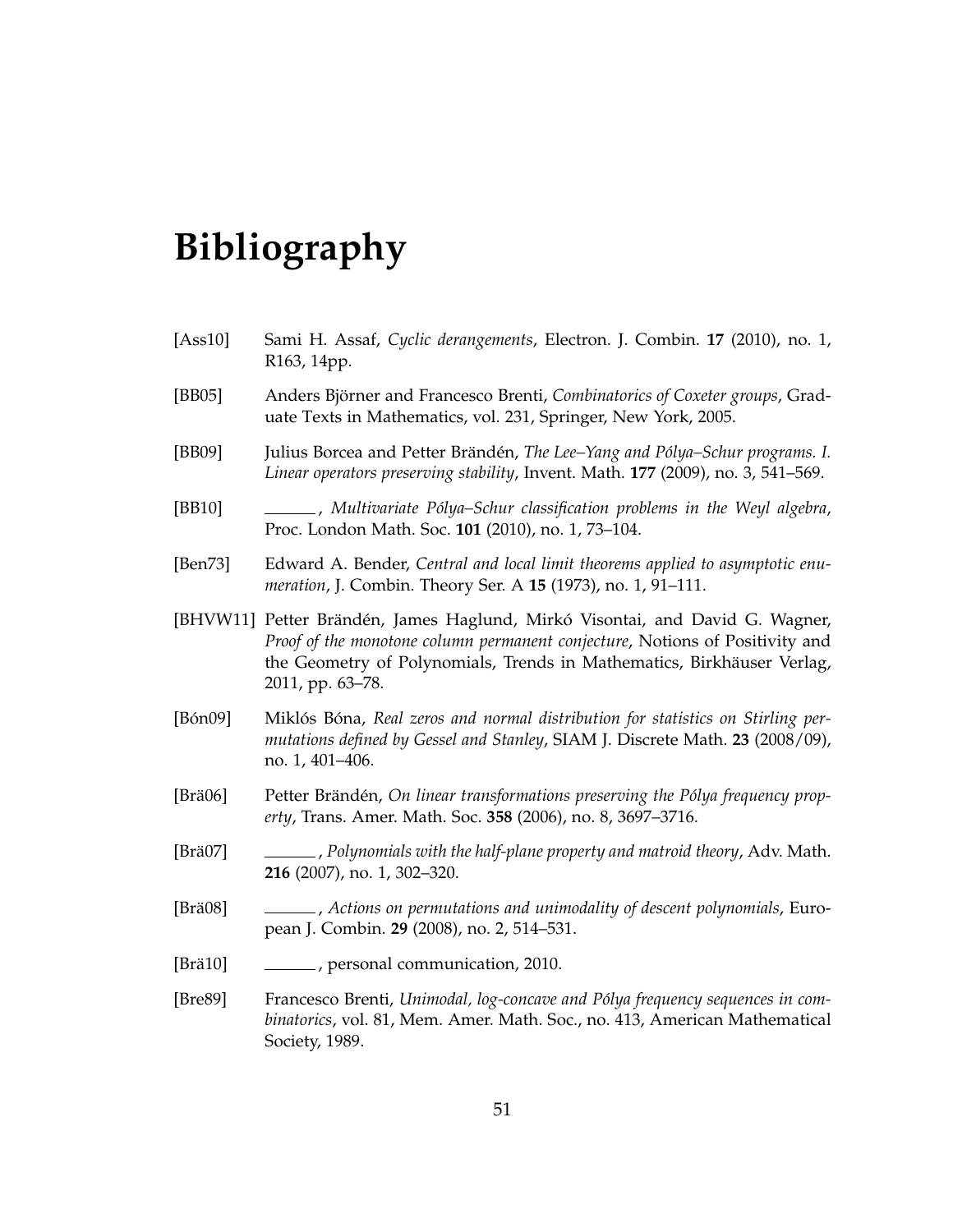| [Bre94]  | _____, q-Eulerian polynomials arising from Coxeter groups, European J. Com-<br>bin. 15 (1994), no. 5, 417-441.                                                                                                                           |
|----------|------------------------------------------------------------------------------------------------------------------------------------------------------------------------------------------------------------------------------------------|
| [Bre98]  | ______, Hilbert polynomials in combinatorics, J. Algebraic Combin. 7 (1998),<br>no. 2, 127-156.                                                                                                                                          |
| [Cai59]  | Eduardo R. Caianiello, Theory of coupled quantized fields, Nuovo Cimento 14<br>(1959), no. 1, 177-191.                                                                                                                                   |
| [Car59]  | Leonard Carlitz, Eulerian numbers and polynomials, Math. Mag. 32 (1959),<br>no. 5, 247-260.                                                                                                                                              |
| [Car65]  | The coefficients in an asymptotic expansion, Proc. Amer. Math. Soc. 16<br>$(1965)$ , 248-252.                                                                                                                                            |
| [Car73]  | ______, Eulerian numbers and operators, Collect. Math. 24 (1973), no. 2, 247–<br>260.                                                                                                                                                    |
| [CRS66]  | Leonard Carlitz, David P. Roselle, and Richard A. Scoville, Permutations and<br>sequences with repetitions by number of increases, J. Combinatorial Theory 1<br>$(1966)$ , no. 3, 350-374.                                               |
| [Dar64]  | J. N. Darroch, On the distribution of the number of successes in independent<br>trials, Ann. Math. Statist. 35 (1964), no. 3, 1317-1321.                                                                                                 |
| [DPS09]  | Kevin Dilks, T. Kyle Petersen, and John R. Stembridge, Affine descents and<br>the Steinberg torus, Adv. in Appl. Math. 42 (2009), no. 4, 423-444.                                                                                        |
| [Dum80]  | Dominique Dumont, Une généralisation trivarée symétrique des nombres eu-<br>lériens, J. Combin. Theory Ser. A 28 (1980), 307-320.                                                                                                        |
| [Eu136]  | Leonhard Euler, Methodus universalis series summandi ulterius promota, Com-<br>mentarii acdemiae scientiarum imperialis Petropolitanae 8 (1736), 147-158,<br>Reprinted in his Opera Omnia, series 1, volume 14, 124–137.                 |
| [Foa10]  | Dominique Foata, Eulerian polynomials: from Euler's time to the present, The<br>Legacy of Alladi Ramakrishnan in the Mathematical Sciences (2010), 253–<br>273.                                                                          |
| [Fr010]  | G. Frobenius, Über die BERNOULLI'schen Zahlen und die EULER'schen Polynome,<br>Sitzungbreichte der Königlich Preußichen Akademie der Wissenschaften,<br>Verlag der Königlichen Akademie der Wissenschaften, 1910, Zweiter Halb-<br>band. |
| [FS70]   | Dominique Foata and Marcel-Paul Schützenberger, Théorie géométrique des<br>polynômes eulériens, Lecture Notes in Mathematics, vol. 138, Springer-<br>Verlag, Berlin-New York, 1970.                                                      |
| [Full00] | J. Fulman, Affine shuffles, shuffles with cuts, the Whitehouse module, and patience<br>sorting, J. Algebra 231 (2000), 614-639.                                                                                                          |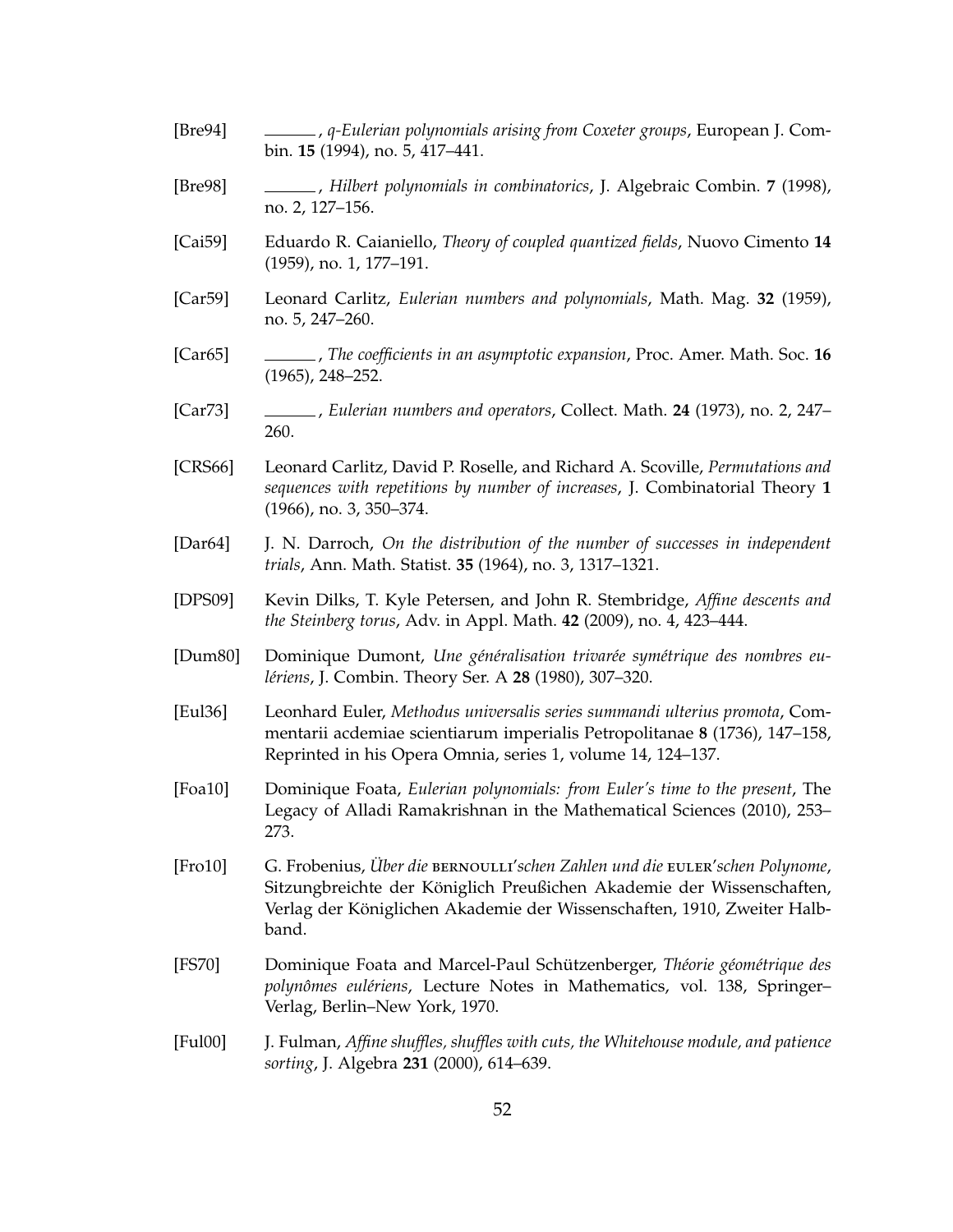- [Ful01] , *Applications of the Brauer complex: Card shuffling, permutation statistics, and dynamical systems*, J. Algebra **243** (2001), 96–122.
- [Ges12] Ira Gessel, 2012, Private communication.
- [GKP94] Ronald L. Graham, Donald E. Knuth, and Oren Patashnik, *Concrete mathematics: A foundation for computer science*, 2nd ed., Addison-Wesley Longman Publishing Co., Inc., Boston, MA, USA, 1994.
- [GS78] Ira Gessel and Richard P. Stanley, *Stirling polynomials*, J. Combin. Theory Ser. A **24** (1978), no. 1, 24–33.
- [Hag00] James Haglund, *Further investigations involving rook polynomials with only real zeros*, European J. Combin. **21** (2000), no. 8, 1017–1037.
- [Har67] L. H. Harper, *Stirling behavior is asymptotically normal*, Ann. Math. Statist. **38** (1967), no. 2, 410–414.
- [HL72] Ole J. Heilmann and Elliott H. Lieb, *Theory of monomer-dimer systems*, Commun. math. Phys. **25** (1972), no. 3, 190–232.
- [HOW99] James Haglund, Ken Ono, and David G. Wagner, *Theorems and conjectures involving rook polynomials with only real zeros*, Topics in Number Theory, Mathematics and Its Applications, vol. 467, Kluwer, 1999, pp. 207–222.
- [HV09] James Haglund and Mirkó Visontai, *On the monotone column permanent conjecture*, Discrete Math. Theor. Comput. Sci. proc., vol. AK, 2009, pp. 443–454.
- [HV12] J. Haglund and M. Visontai, *Stable multivariate Eulerian polynomials and generalized Stirling permutations*, European J. Combin. **33** (2012), no. 4, 477–487.
- [Jan08] Svante Janson, *Plane recursive trees, stirling permutations and an urn model*, Fifth Colloquium on Mathematics and Computer Science, Discrete Math. Theor. Comput. Sci. Proc., AI., 2008, pp. 541–547.
- [JKP11] Svante Janson, Markus Kuba, and Alois Panholzer, *Generalized Stirling permutations, families of increasing trees and urn models*, J. Combin. Theory Ser. A **118** (2011), no. 1, 94–114.
- [Lev10] Paul Levande, *Two new interpretations of the Fishburn numbers and their refined generating functions*, Preprint, available at arXiv:1006.3013v1., 2010.
- [MP70] Bogdan Mielnik and Jerzy Plebański, *Combinatorial approach to Baker– Campbell–Hausdorff exponents*, Ann. Inst. H. Poincaré, section A **12** (1970), no. 3, 215–254.
- [MP95] N. V. R. Mahadev and Uri N. Peled, *Threshold graphs and related topics*, Annals of Discrete Mathematics, vol. 56, Elsevier, Amsterdam, 1995.
- [New07] Isaac Newton, *Arithmetica universalis: sive de compositione et resolutione arithmetica liber*, 1707.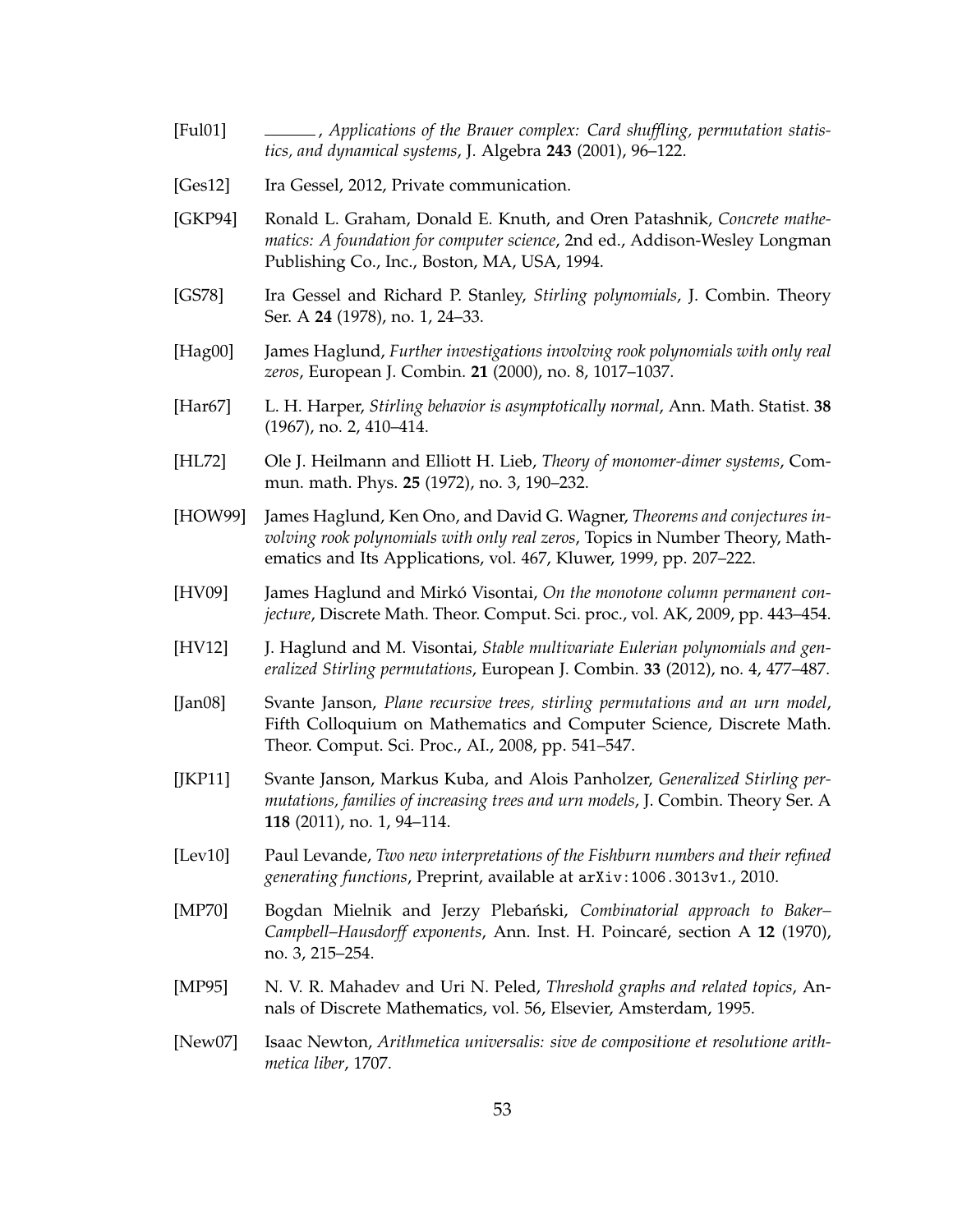- [OEI12] *The On-Line Encyclopedia of Integer Sequences*, 2012, published electronically at http://oeis.org.
- [Par94a] SeungKyung Park, *Inverse descents of* r*-multipermutations*, Discrete Math. **132** (1994), no. 1–3, 215–229.
- [Par94b] , p*-partitions and* q*-Stirling numbers*, J. Combin. Theory Ser. A **68** (1994), no. 1, 33–52.
- [Par94c] , *The r-multipermutations*, J. Combin. Theory Ser. A **67** (1994), no. 1, 44–71.
- [Pet05] T. Kyle Petersen, *Cyclic descents and* P*-partitions*, J. Algebraic Combin. **22** (2005), 343–375.
- [Pet11] T. Kyle Petersen, *Two-sided Eulerian numbers via balls in boxes*, Preprint, available at http://math.depaul.edu/tpeter21/BallsInBoxes2v.pdf, 2011.
- [Pit97] Jim Pitman, *Probabilistic bounds on the coefficients of polynomials with only real zeros*, J. Combin. Theory Ser. A **77** (1997), no. 2, 279–303.
- [Rei93] Victor Reiner, *Signed permutation statistics*, European J. Combin. **14** (1993), 553–567.
- [Rei95] , *Descents and one-dimensional characters for classical Weyl groups*, Disc. Math. **140** (1995), 129–140.
- [Rio58] John Riordan, *An introduction to combinatorial analysis*, Wiley Publications in Mathematical Statistics, John Wiley & Sons, Inc., New York; Chapman & Hall, Ltd., London, 1958.
- [Rio76] , *The blossoming of Schröder's fourth problem*, Acta Math. **137** (1976), 1–16.
- [Sim84] Rodica Simion, *A multi-indexed Sturm sequence of polynomials and unimodality of certain combinatorial sequences*, J. Combin. Theory Ser. A **36** (1984), no. 1, 15–22.
- [SV12] Carla D. Savage and Gopal Viswanathan, *The* 1/k*-Eulerian polynomials*, Electron. J. Combin. **19** (2012), Research Paper P9, 21 pp., Electronic.
- [SWG83] Louis W. Shapiro, Wen-Jin Woan, and Seyoum Getu, *Runs, slides and moments*, SIAM J. Alg. Disc. Meth. **4** (1983), no. 4, 459–466.
- [Vie84] G. Viennot, *Une théorie combinatoire des polynômes orthogonaux*, Lecture Notes UQAM, Université du Québec à Montréal, 1984.
- [Vis07] Mirkó Visontai, *Investigations of graph polynomials*, Master's thesis, University of Pennsylvania, 2007.